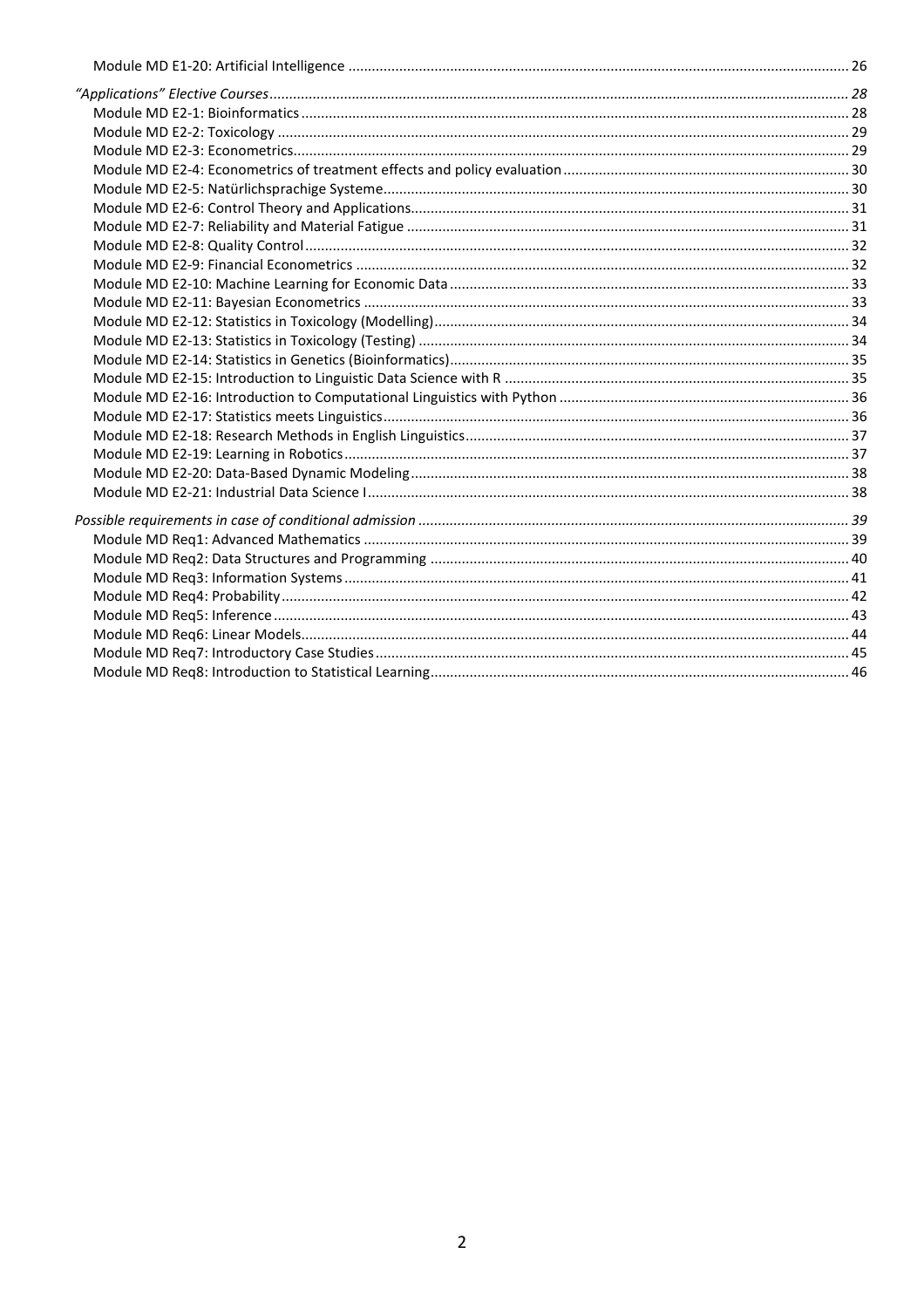# <span id="page-2-0"></span>Overview of modules

# <span id="page-2-1"></span>Compulsory Courses

| No.             | <b>MODULE NAME</b>            | Lectures/courses                     | <b>ECTS</b><br>points |
|-----------------|-------------------------------|--------------------------------------|-----------------------|
| MD <sub>1</sub> | ADVANCED STATISTICAL LEARNING | <b>Advanced Statistical Learning</b> | q                     |
| MD <sub>2</sub> | <b>STATISTICAL THEORY</b>     | <b>Statistical Theory</b>            | 9                     |
| MD <sub>3</sub> | DATA SCIENCE IN PRACTICE      | Programming course                   | 3                     |
|                 |                               | Data Science in Context              | 3                     |
| MD <sub>4</sub> | <b>PROJECT WORK</b>           | Case Studies / External Internship   | 8                     |
|                 |                               | Seminar                              | 4                     |
| MD <sub>5</sub> | <b>BIG DATA</b>               | <b>Big Data Analytics</b>            | 9                     |
| MD <sub>6</sub> | <b>MASTER THESIS</b>          | <b>Master Thesis</b>                 | 27                    |
|                 |                               | <b>Advanced Seminar</b>              | 3                     |

#### <span id="page-2-2"></span>Elective courses

(to choose modules with a total of 45 ECTS points)

| <b>CATALOGUE OF MODULES</b>                            | No.             | Lectures/courses                                       | <b>ECTS</b><br>points | Language             |
|--------------------------------------------------------|-----------------|--------------------------------------------------------|-----------------------|----------------------|
|                                                        | <b>MD E1-1</b>  | <b>Time Series Analysis</b>                            | 9                     | English              |
|                                                        | <b>MD E1-2</b>  | <b>Survival Analysis</b>                               | 9                     | English              |
|                                                        | <b>MD E1-3</b>  | Bootstrapping                                          | 9                     | English              |
|                                                        | <b>MD E1-4</b>  | Stichprobenverfahren                                   | 5                     | German               |
|                                                        | <b>MD E1-5</b>  | Nonparametric Methods                                  | 4,5                   | English or<br>German |
|                                                        | <b>MD E1-6</b>  | <b>Robust Methods</b>                                  | 4,5                   | English or<br>German |
|                                                        | <b>MD E1-7</b>  | Optimization                                           | 5                     | English              |
| <b>METHODS</b>                                         | <b>MD E1-8</b>  | <b>Numerical Solution of Differential</b><br>Equations | 5                     | English              |
| (to choose modules with a<br>total of at least 24 ECTS | <b>MD E1-9</b>  | <b>Generalized Linear Models</b>                       | 9                     | English              |
| points)                                                | <b>MD E1-10</b> | Introduction to Computational Fluid<br>Dynamics        | 5                     | English              |
|                                                        | <b>MD E1-11</b> | Introduction to Computational<br>Intelligence          | 4                     | English              |
|                                                        | <b>MD E1-12</b> | Architecture and Implementation of<br>Database Systems | 8                     | English              |
|                                                        | <b>MD E1-13</b> | Cyber-Physical System Fundamentals                     | 6                     | English              |
|                                                        | <b>MD E1-14</b> | Real-Time Systems and Applications                     | 8                     | English              |
|                                                        | <b>MD E1-15</b> | Model Selection and Model Averaging                    | 9                     | English              |
|                                                        | MD E1-16        | Asymptotic Theory                                      | 4,5                   | English              |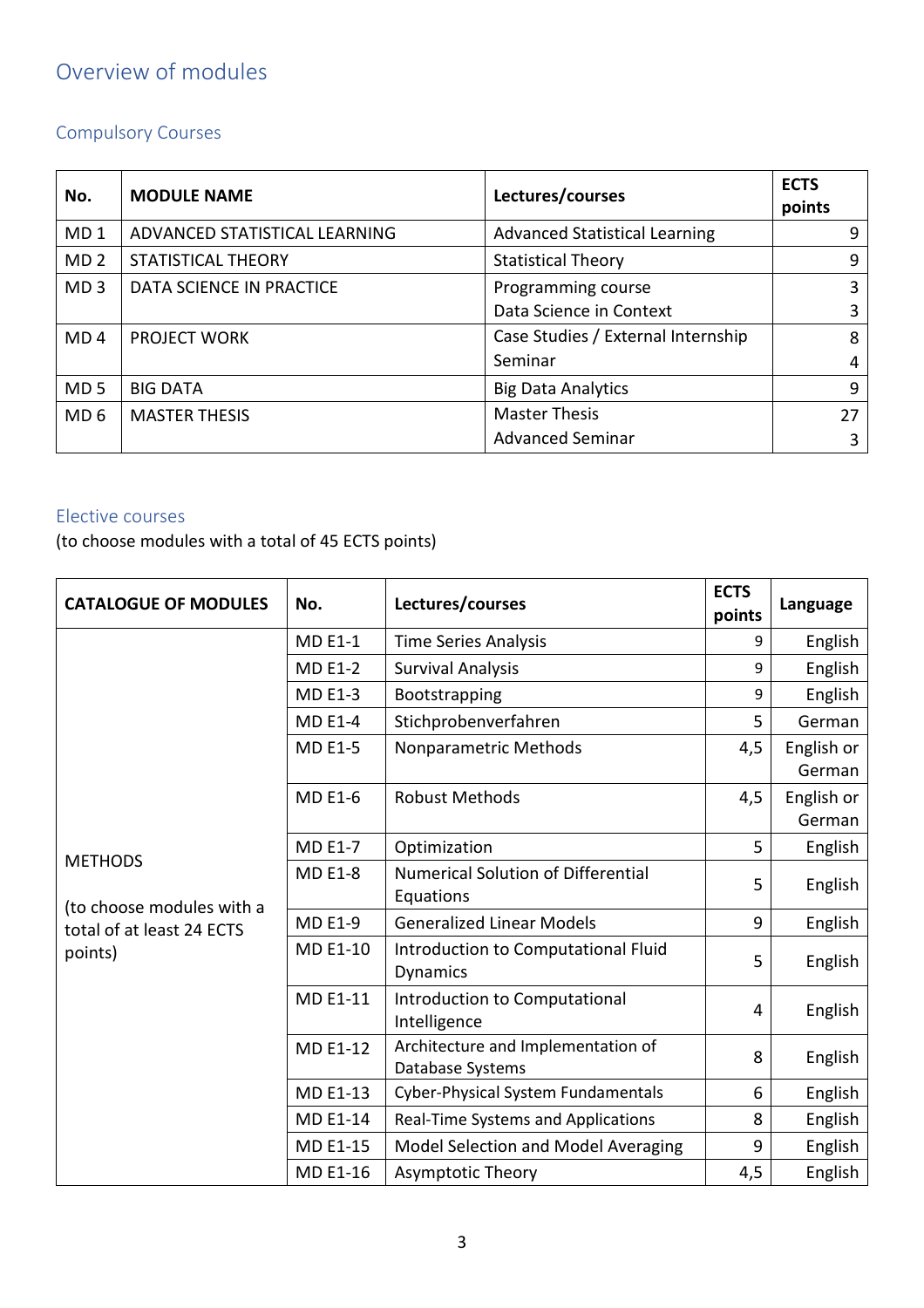|                           | <b>MD E1-17</b> | Machine Learning Paradigms for Complex<br>Data                 | 8              | English              |
|---------------------------|-----------------|----------------------------------------------------------------|----------------|----------------------|
|                           | MD E1-18        | Neural networks for solving ordinary<br>differential equations | 5              | English              |
|                           | MD E1-19        | <b>Numerical Methods for PDEs</b>                              | 5              | English              |
|                           | <b>MD E1-20</b> | Artificial Intelligence                                        | 3              | English              |
|                           |                 | Other modules upon request                                     |                | English or<br>German |
|                           | <b>MD E2-1</b>  | <b>Bioinformatics</b>                                          | 9              | English              |
|                           | <b>MD E2-2</b>  | Toxicology                                                     | 9              | English              |
|                           | <b>MD E2-3</b>  | Econometrics                                                   | 9              | English              |
|                           | <b>MD E2-4</b>  | Econometrics of treatment effects and<br>policy evaluation     | 4,5            | English              |
|                           | <b>MD E2-5</b>  | Natürlichsprachige Systeme                                     | $\overline{7}$ | German               |
|                           | <b>MD E2-6</b>  | <b>Control Theory and Applications</b>                         | 7              | English              |
|                           | <b>MD E2-7</b>  | Reliability and Material Fatigue                               | 9              | English or<br>German |
|                           | <b>MD E2-8</b>  | <b>Quality Control</b>                                         | 9              | English or<br>German |
|                           | <b>MD E2-9</b>  | <b>Financial Econometrics</b>                                  | 4,5            | English              |
| <b>APPLICATIONS</b>       | <b>MD E2-10</b> | Machine Learning for Economic Data                             | 4,5            | English              |
| (to choose modules with a | MD E2-11        | <b>Bayesian Econometrics</b>                                   | 4,5            | English              |
| total of at least 16 ECTS | MD E2-12        | <b>Statistics in Toxicology (Modelling)</b>                    | 4,5            | English              |
| points)                   | MD E2-13        | <b>Statistics in Toxicology (Testing)</b>                      | 4,5            | English              |
|                           | <b>MD E2-14</b> | <b>Statistics in Genetics (Bioinformatics)</b>                 | 9              | English              |
|                           | <b>MD E2-15</b> | Introduction to Linguistic Data Science<br>with R              | 5              | English              |
|                           | <b>MD E2-16</b> | Introduction to Computational Linguistics<br>with Python       | 5              | English              |
|                           | MD E2-17        | <b>Statistics meets Linguistics</b>                            | 4,5            | English              |
|                           | MD E2-18        | Research Methods in English Linguistics                        | 4,5            | English              |
|                           | MD E2-19        | Learning in Robotics                                           | 5              | English              |
|                           | MD E2-20        | Data-Based Dynamic Modeling                                    | 3              | English              |
|                           | <b>MD E2-21</b> | Industrial Data Science I                                      | 5              | English              |
|                           |                 | Other modules upon request                                     |                | English or<br>German |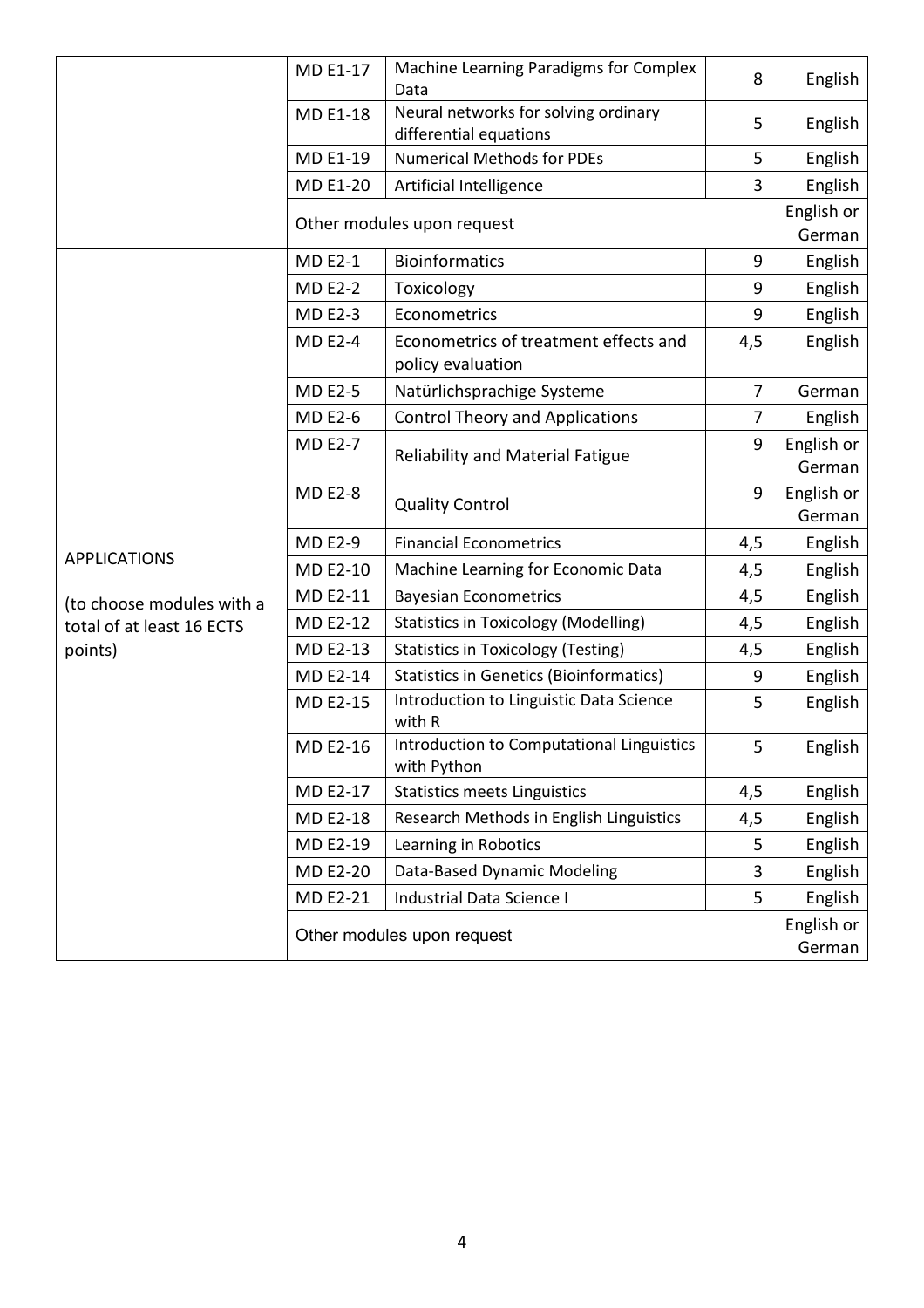# <span id="page-4-0"></span>Possible requirements in case of conditional admission

| No.     | <b>MODULE NAME</b>                             | Lectures/courses                                  | <b>ECTS</b><br>points |
|---------|------------------------------------------------|---------------------------------------------------|-----------------------|
| MD Req1 | ADVANCED MATHEMATICS                           | <b>Advanced Engineering Mathematics</b>           |                       |
| MD Req2 | DATA STRUCTURES AND PROGRAMMING                | Reading Course Data Structures and<br>Programming | 10                    |
| MD Req3 | <b>INFORMATION SYSTEMS</b>                     | Reading Course Information Systems                | 5                     |
| MD Req4 | <b>PROBABILITY</b>                             | <b>Reading Course Probability</b>                 | 5                     |
| MD Reg5 | <b>INFERENCE</b>                               | Reading Course Inference                          | 5                     |
| MD Reg6 | <b>LINEAR MODELS</b>                           | <b>Reading Course Linear Models</b>               | 5                     |
| MD Req7 | <b>INTRODUCTORY CASE STUDIES</b>               | <b>Introductory Case Studies</b>                  | 5                     |
| MD Reg8 | <b>INTRODUCTION TO STATISTICAL</b><br>LEARNING | Introduction to Statistical Learning              | 10                    |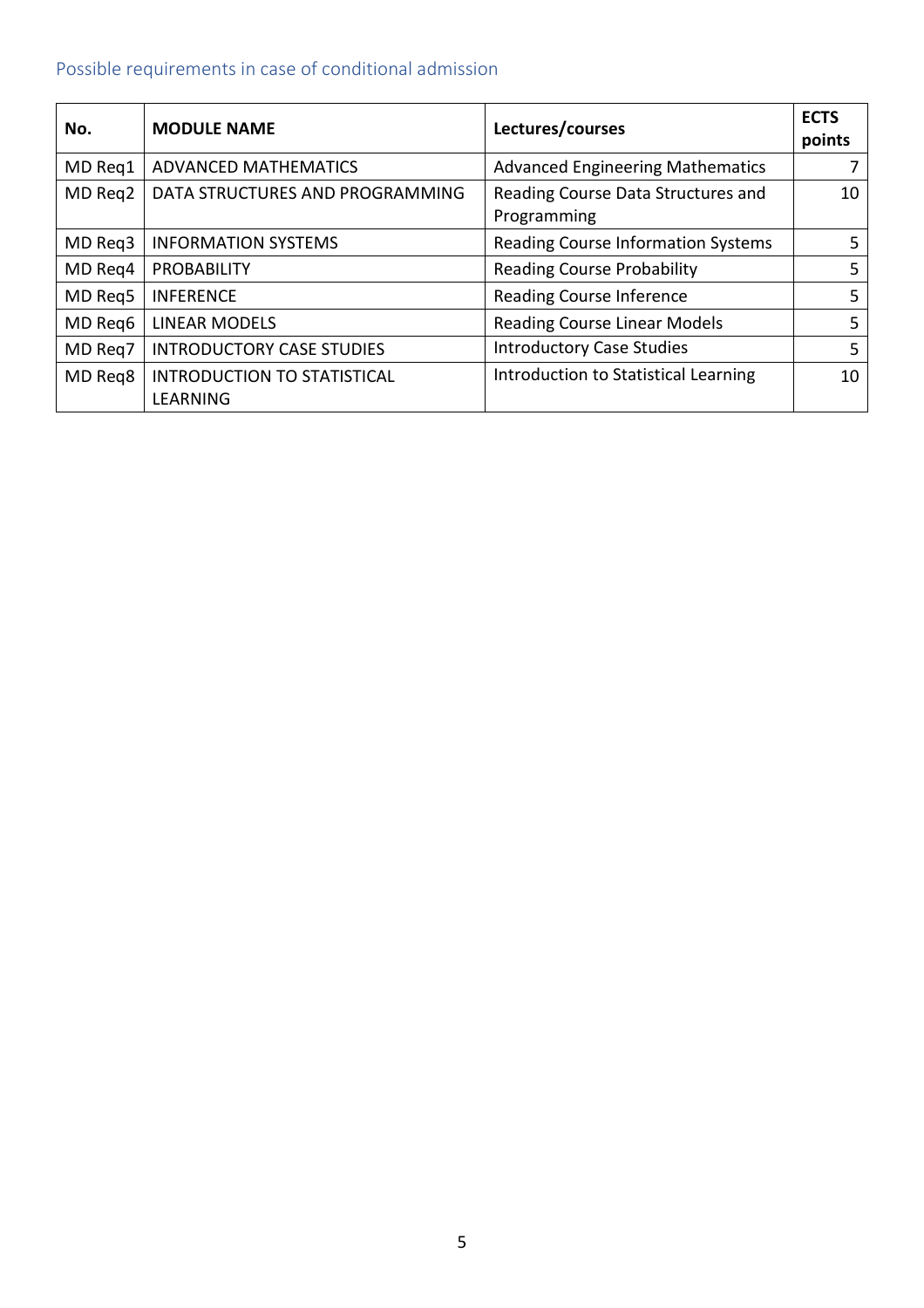#### <span id="page-5-0"></span>**Notes**

- Elective courses can be in English or German (see terms of study, § 6 (6)).
- For courses with a written exam according to this handbook, there have to be two examination dates during the semester, generally one of them towards the end of the free period. Students not having passed or participated in the first date may participate in the second. If the examination is not passed at the second date, there is no right to a further attempt during the same semester, even if the student has not written the exam at the first regular date. For courses that are offered every semester, and not only once per year, it is possible to have only one exam after each lecture period, resulting in a total of two exams per year.
- Course type abbreviations:
	- o L: Lecture
	- o T: Tutorial
	- o S: Seminar
	- o P: Practical course

## <span id="page-5-1"></span>Preface on dissemination of skills

Understanding of the methodology of mathematical statistics cannot be acquired by simple memorising, but solely by exercises and application to practical questions and problems. This is usually done in tutorials accompanying all lectures. Therefore, they are a central part of the education.

Apart from understanding of the lectures' contents, the accompanying tutorials impart strategies of learning: the students recognise the application of methods to practical questions as the easiest way of understanding. Writing out answers and solutions to exercises improves the ability to formulate propositions of mathematical statistics and the general capability of expression.

Application to real data is only possible by means of software. Therefore, after basic training in earlier phases of study, computational application of studied methods is required in the courses. Self-discipline and time management are trained by periodic and strict deadlines for finishing exercises. Motivation is increased by feedback on corrected exercises, since the students can judge their understanding of the subjects worked on. Therefore, it is an important part of the education to value and reward the students' efforts in doing exercises.

Various examination modes are provided in the regulations. In particular, credit points may be obtained by the exercises mentioned above and by oral presentations. Communication skills and the ability to describe issues of mathematical statistics and data science are trained by oral exams. Written exams require the methods' practical application.

Perhaps the most important soft skills in statistics and data analysis are communication and teamworking skills. Expedient data analysis and evaluation can only be achieved if all aspects of the data and problems are openly discussed between all the participants. The department of Statistics encourages these abilities by instructions to teamwork in various ways and by special tutorials held by fellow students.

A semester abroad also serves to develop such general, interdisciplinary skills. Students are encouraged to take some courses at a foreign partner university. In particular, the 3rd semester is suitable in this regard. Such international exchanges are for example supported by the ERASMUS programme [\(https://www.statistik.tu-dortmund.de/erasmus\\_en.html\)](https://www.statistik.tu-dortmund.de/erasmus_en.html).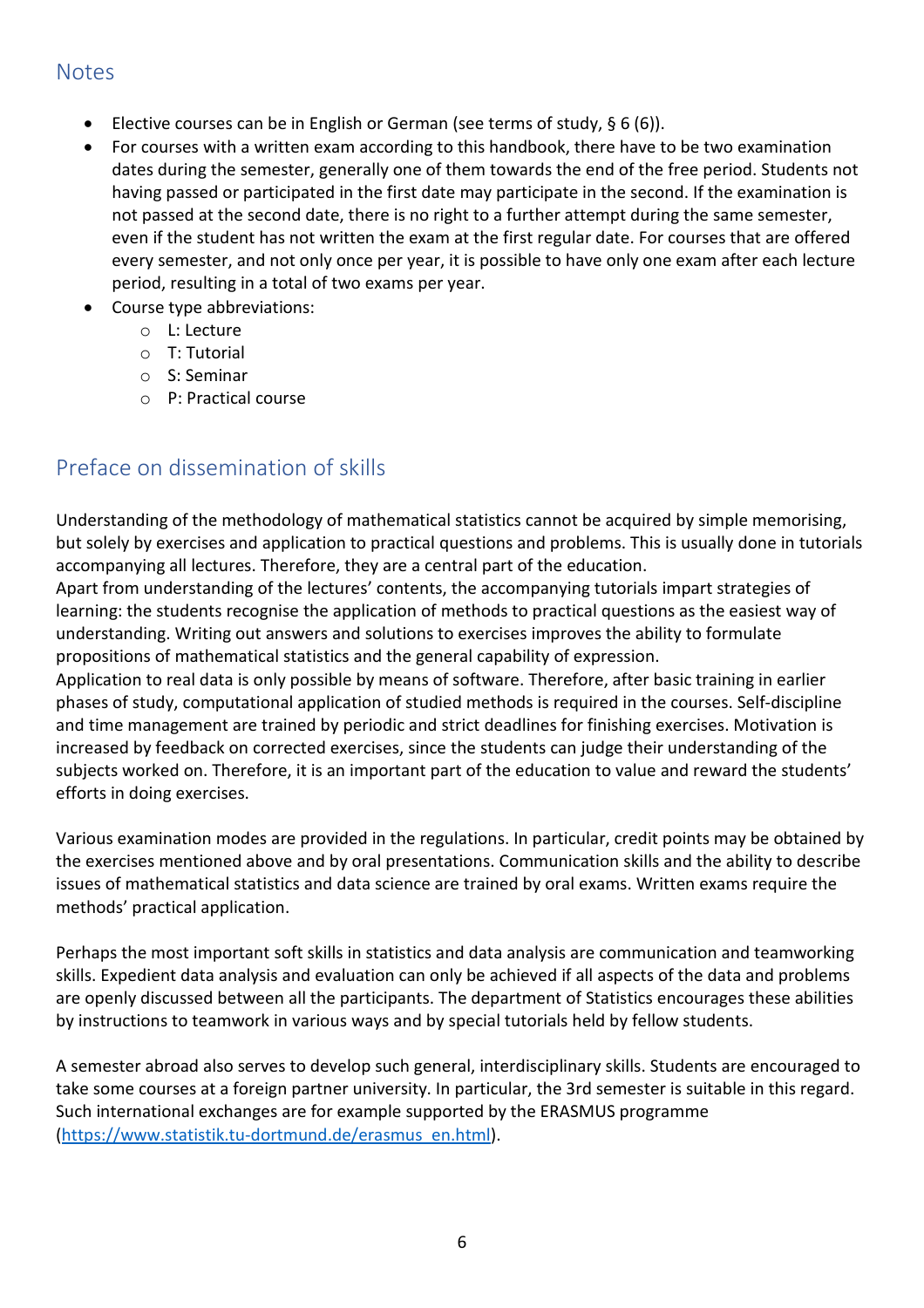# Recommended course of study

### Starting in winter semester

blue: courses at the Faculty of Statistics; green: Faculty of Computer Science; brown: (joint) courses of these or other faculties

<span id="page-6-1"></span><span id="page-6-0"></span>

| 1st semester                                            | 2nd semester                                                                | 3rd semester                                                                                                       | 4th semester                                                                                  |
|---------------------------------------------------------|-----------------------------------------------------------------------------|--------------------------------------------------------------------------------------------------------------------|-----------------------------------------------------------------------------------------------|
| Module MD 5:<br><b>Big Data</b>                         | Module MD 4:<br>Project Work                                                |                                                                                                                    | Module MD 6:<br><b>Master Thesis</b>                                                          |
| Big Data Analytics (4+2); 9 ECTS;<br>Graded module exam | Case Studies (4P) or<br>External Internship; 8 ECTS;<br>Graded partial work | Seminar (2S); 4 ECTS;<br>Graded partial work                                                                       | Prerequisites: Modules MD 1 and<br>MD4<br>30 ECTS:                                            |
| Module MD 2:<br><b>Statistical Theory</b>               | Module MD 1:<br><b>Advanced Statistical Learning</b>                        |                                                                                                                    | Course achievement: Advanced Seminar<br>("Oberseminar");<br>Graded module exam: Master Thesis |
| Statistical Theory (4+2); 9 ECTS;<br>Graded module exam | Advanced Statistical Learning (4+2); 9<br>ECTS:<br>Graded module exam       | Graded module exams or accumulated<br>graded exams<br>(at least 24 ECTS in total)                                  |                                                                                               |
|                                                         | Elective courses:<br><b>Methods</b>                                         |                                                                                                                    |                                                                                               |
| Module MD 3:<br>Data Science in Practice                | Elective modules from catalogue                                             | (In the entire elective area - Methods and<br>Applications - modules with a total of 45<br>ECTS are to be chosen.) |                                                                                               |
| Programming course (2 to 4 P); 3 ECTS;                  | Elective courses:<br><b>Applications</b>                                    | Graded module exams or accumulated                                                                                 |                                                                                               |
| Data Science in Context (2); 3 ECTS;                    | Elective modules from catalogue                                             | graded exams                                                                                                       |                                                                                               |
| Accumulated graded exams                                |                                                                             | (at least 16 ECTS in total)                                                                                        |                                                                                               |
| Total: 30 ECTS                                          | Total: 30 ECTS                                                              | Total: 30 ECTS                                                                                                     | Total: 30 ECTS                                                                                |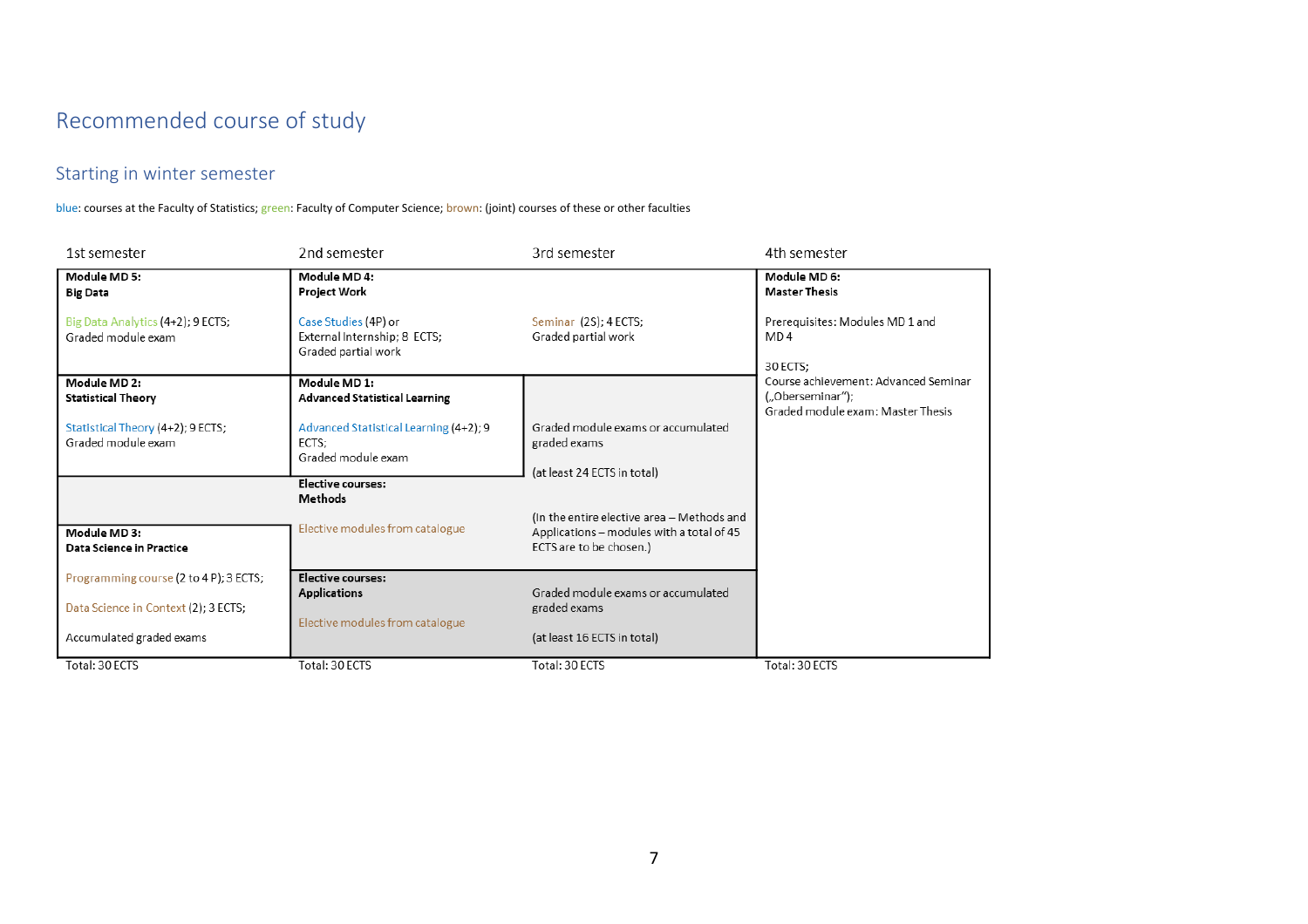### Starting in summer semester

blue: courses at the Faculty of Statistics; green: Faculty of Computer Science; brown: (joint) courses of these or other faculties

<span id="page-7-0"></span>

| 1st semester                                                                                                                  | 2nd semester                                                                                         | 3rd semester                                                                                                         | 4th semester                                                                                              |
|-------------------------------------------------------------------------------------------------------------------------------|------------------------------------------------------------------------------------------------------|----------------------------------------------------------------------------------------------------------------------|-----------------------------------------------------------------------------------------------------------|
| Module MD 1:<br><b>Advanced Statistical Learning</b><br>Advanced Statistical Learning (4+2); 9<br>ECTS;<br>Graded module exam | Module MD4:<br>Project Work<br>Seminar (2S); 4 ECTS;                                                 | Case Studies (4P) or<br>External Internship; 8 ECTS;<br>Accumulated graded exams                                     | Module MD 6:<br><b>Master Thesis</b><br>Prerequisites: Modules MD 1 and<br>MD <sub>4</sub>                |
| Elective courses:<br>Methods<br>Elective modules from catalogue                                                               | Module MD 5:<br><b>Big Data</b><br>Big Data Analytics (4+2); 9 ECTS;<br>Graded module exam           | Graded module exams or accumulated<br>graded exams<br>(at least 24 ECTS in total)                                    | 30 ECTS;<br>Course achievement: Advanced Seminar<br>("Oberseminar");<br>Graded module exam: Master Thesis |
|                                                                                                                               | Module MD 2:<br><b>Statistical Theory</b><br>Statistical Theory (4+2); 9 ECTS;<br>Graded module exam | (In the entire elective area - Methods and<br>Applications - modules with a total of 45<br>ECTS are to be chosen.)   |                                                                                                           |
| Module MD3:<br>Data Science in Practice<br>Programming course (2 to 4 P); 3 ECTS;<br>Accumulated graded exams                 | Elective courses:<br><b>Applications</b><br>Data Science in Context (2); 3 ECTS;                     | Elective modules from catalogue<br>Graded module exams or accumulated<br>graded exams<br>(at least 16 ECTS in total) |                                                                                                           |
| Total: 30 ECTS                                                                                                                | Total: 30 ECTS                                                                                       | Total: 30 ECTS                                                                                                       | Total: 30 ECTS                                                                                            |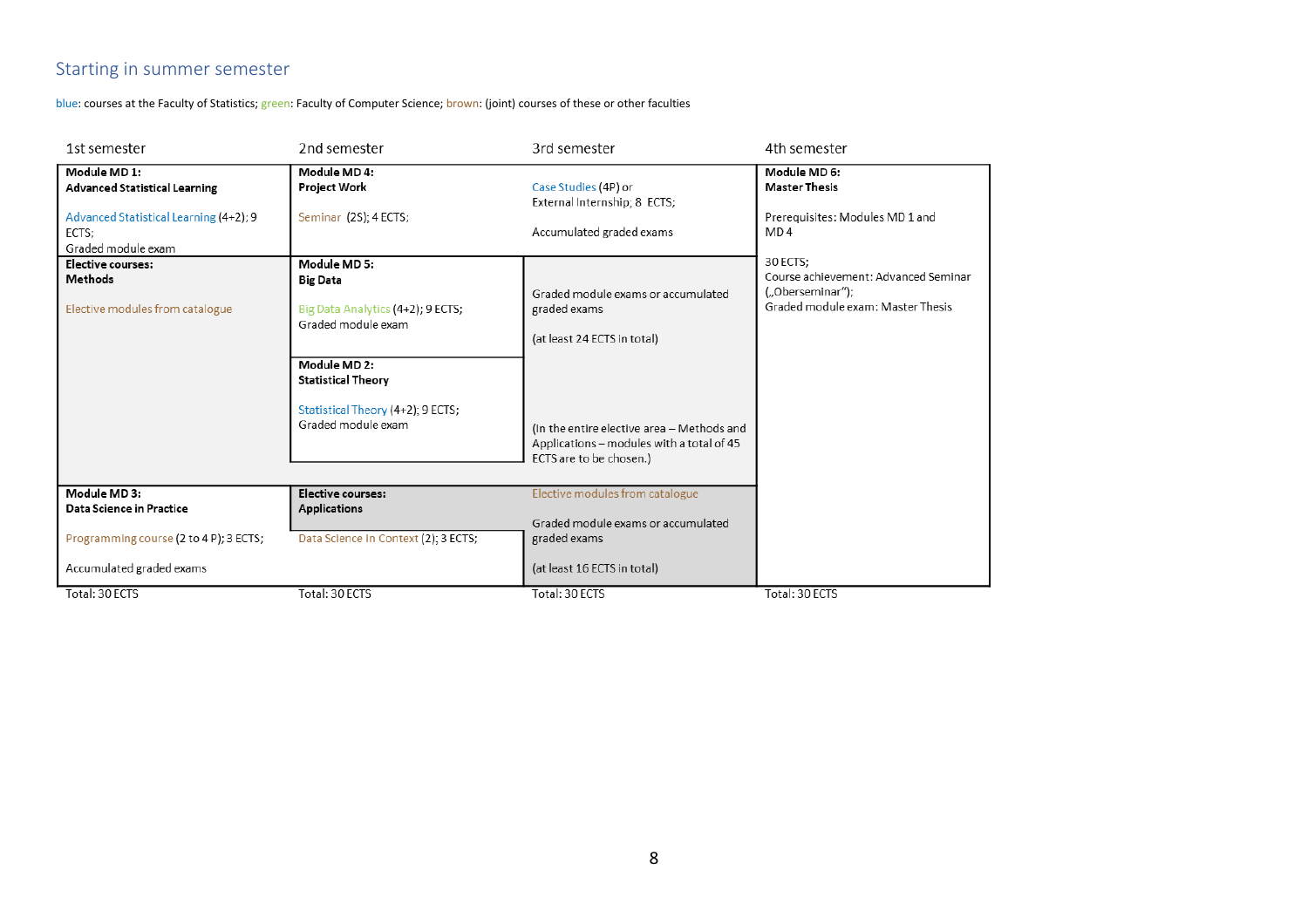# <span id="page-8-0"></span>Description of modules

# <span id="page-8-1"></span>Compulsory Courses

<span id="page-8-2"></span>

| Module MD 1: Advanced Statistical Learning |                 |          |                    |          |  |  |  |
|--------------------------------------------|-----------------|----------|--------------------|----------|--|--|--|
| Rota                                       | <b>Duration</b> | Semester | <b>ECTS points</b> | Workload |  |  |  |
| Summer semester,                           | 1 semester      | 1st      | 9                  | 270      |  |  |  |
| annual                                     |                 |          |                    |          |  |  |  |

| $\mathbf{1}$ | <b>Module structure</b>          |                                                                                                                                  |                                        |             |              |  |  |
|--------------|----------------------------------|----------------------------------------------------------------------------------------------------------------------------------|----------------------------------------|-------------|--------------|--|--|
|              | No.                              | Lecture/Course                                                                                                                   | <b>Type</b>                            | <b>ECTS</b> | <b>Hours</b> |  |  |
|              | $\mathbf{1}$                     | <b>Advanced Statistical Learning</b>                                                                                             | $L + T$                                | 9           | $4 + 2$      |  |  |
| 2            | Language                         |                                                                                                                                  |                                        |             |              |  |  |
|              | English                          |                                                                                                                                  |                                        |             |              |  |  |
| 3            | <b>Content</b>                   |                                                                                                                                  |                                        |             |              |  |  |
|              |                                  | The aspects of the statistical learning beginner's course from the Bachelor programme                                            |                                        |             |              |  |  |
|              |                                  | (module BD 10) are enhanced and expanded. On the one hand, advanced classes of models                                            |                                        |             |              |  |  |
|              |                                  | like, e.g., neural networks (deep learning), advanced boosting and tree-based methods,                                           |                                        |             |              |  |  |
|              |                                  | generalized additive (mixed) models, enhanced approaches of regularization and Kriging                                           |                                        |             |              |  |  |
|              |                                  | methods are introduced. On the other hand, the relevance and limitations of established                                          |                                        |             |              |  |  |
|              |                                  | methods are shown, in particular, with regard to large data sets (big data). Furthermore, the                                    |                                        |             |              |  |  |
|              |                                  | fundamental differences between supervised and non-supervised learning are evolved.                                              |                                        |             |              |  |  |
| 4            |                                  | <b>Competences / Qualification Goals</b><br>The students understand advanced models and analysing methods and are aware of their |                                        |             |              |  |  |
|              |                                  | limitations. They are able to adapt methods to unusually structured data. They choose                                            |                                        |             |              |  |  |
|              |                                  | appropriate methods for real data and apply them by means of statistical software. They                                          |                                        |             |              |  |  |
|              |                                  | understand the underlying mathematical theory.                                                                                   |                                        |             |              |  |  |
| 5            | Examination                      |                                                                                                                                  |                                        |             |              |  |  |
|              |                                  | Graded module exam.                                                                                                              |                                        |             |              |  |  |
|              |                                  |                                                                                                                                  |                                        |             |              |  |  |
|              |                                  |                                                                                                                                  |                                        |             |              |  |  |
|              |                                  |                                                                                                                                  |                                        |             |              |  |  |
| 6            |                                  | <b>Formality of examination</b>                                                                                                  |                                        |             |              |  |  |
|              |                                  | Written or oral exam as announced by the lecturer.                                                                               |                                        |             |              |  |  |
|              |                                  |                                                                                                                                  |                                        |             |              |  |  |
|              |                                  |                                                                                                                                  |                                        |             |              |  |  |
| 7            |                                  | <b>Module requirements (prerequisites)</b>                                                                                       |                                        |             |              |  |  |
|              | - none -                         |                                                                                                                                  |                                        |             |              |  |  |
| 8            |                                  | <b>Allocation to curriculum</b>                                                                                                  |                                        |             |              |  |  |
|              |                                  | Compulsory module for M. Sc. study programme Data Science                                                                        |                                        |             |              |  |  |
| 9            | <b>Responsibility</b>            | Prof. Dr. K. Ickstadt, Prof. Dr. J.                                                                                              | <b>Department</b><br><b>Statistics</b> |             |              |  |  |
|              |                                  |                                                                                                                                  |                                        |             |              |  |  |
|              | Rahnenführer, Prof. Dr. A. Groll |                                                                                                                                  |                                        |             |              |  |  |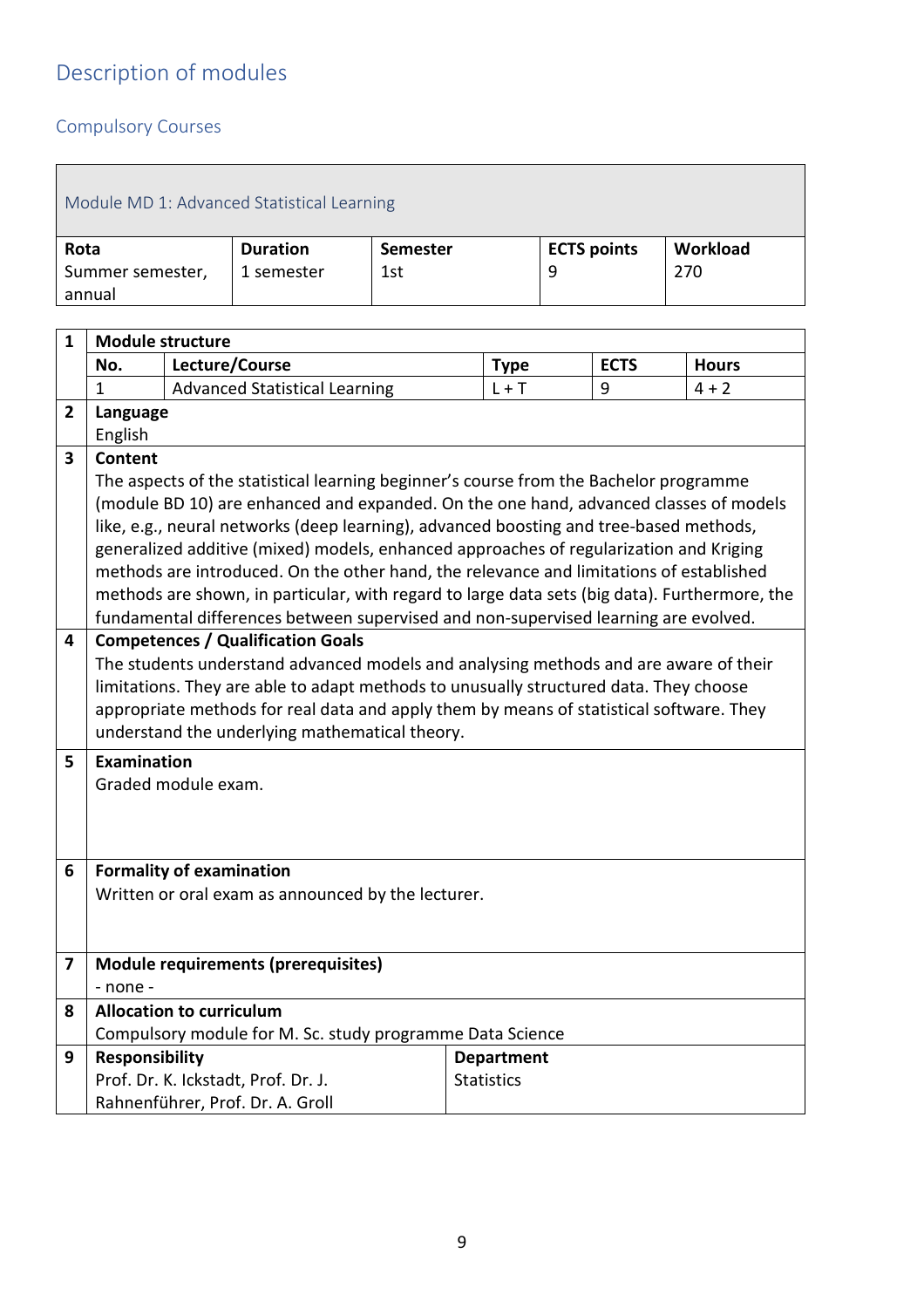<span id="page-9-0"></span>

| Module MD 2: Statistical Theory |                 |                 |                    |          |  |  |  |
|---------------------------------|-----------------|-----------------|--------------------|----------|--|--|--|
| Rota                            | <b>Duration</b> | <b>Semester</b> | <b>ECTS points</b> | Workload |  |  |  |
| Winter semester,                | 1 semester      | 1st             | 9                  | 270      |  |  |  |
| annual                          |                 |                 |                    |          |  |  |  |

| $\mathbf{1}$            | <b>Module structure</b> |                                                                                                                                                                                                                                                                                         |                                        |             |              |  |
|-------------------------|-------------------------|-----------------------------------------------------------------------------------------------------------------------------------------------------------------------------------------------------------------------------------------------------------------------------------------|----------------------------------------|-------------|--------------|--|
|                         | No.                     | Lecture/Course                                                                                                                                                                                                                                                                          | <b>Type</b>                            | <b>ECTS</b> | <b>Hours</b> |  |
|                         | $\mathbf{1}$            | Probability Theory                                                                                                                                                                                                                                                                      | $L + T$                                | 4,5         | $2 + 1$      |  |
|                         | $\overline{2}$          | <b>Decision Theory</b>                                                                                                                                                                                                                                                                  | $L + T$                                | 4,5         | $2 + 1$      |  |
| 2                       | Language                |                                                                                                                                                                                                                                                                                         |                                        |             |              |  |
|                         | English                 |                                                                                                                                                                                                                                                                                         |                                        |             |              |  |
| 3                       | Content                 |                                                                                                                                                                                                                                                                                         |                                        |             |              |  |
|                         |                         | The Statistical Theory lecture $(6 + 3)$ is divided in three parts, whereupon Probability and                                                                                                                                                                                           |                                        |             |              |  |
|                         | another module.         | Decision Theory are compulsory, while the third part (Asymptotic Theory) may be chosen for                                                                                                                                                                                              |                                        |             |              |  |
|                         |                         | The Probability Theory part deals with basics of measure and probability theory to enable                                                                                                                                                                                               |                                        |             |              |  |
|                         |                         | students for the comprehension of more sophisticated statistical methods.                                                                                                                                                                                                               |                                        |             |              |  |
|                         |                         | The Decision Theory part deals with basics of decision theory.                                                                                                                                                                                                                          |                                        |             |              |  |
|                         |                         |                                                                                                                                                                                                                                                                                         |                                        |             |              |  |
|                         |                         | <b>Competences / Qualification Goals</b><br>The students handle the formal language of statistics and understand the basics of<br>probability theory, decision theory and mathematical statistics. They are well prepared to<br>study, correctly apply and enhance statistical methods. |                                        |             |              |  |
| 5.                      | Examination             |                                                                                                                                                                                                                                                                                         |                                        |             |              |  |
|                         |                         | Graded module exam.                                                                                                                                                                                                                                                                     |                                        |             |              |  |
|                         |                         |                                                                                                                                                                                                                                                                                         |                                        |             |              |  |
|                         |                         |                                                                                                                                                                                                                                                                                         |                                        |             |              |  |
| 6                       |                         | <b>Formality of examination</b>                                                                                                                                                                                                                                                         |                                        |             |              |  |
|                         |                         | Written exam on the compulsory parts.                                                                                                                                                                                                                                                   |                                        |             |              |  |
|                         |                         | The lecturer may demand course achievements as a prerequisite to the exam, if announced                                                                                                                                                                                                 |                                        |             |              |  |
|                         |                         | at the beginning of the course.                                                                                                                                                                                                                                                         |                                        |             |              |  |
| $\overline{\mathbf{z}}$ |                         | Module requirements (prerequisites)                                                                                                                                                                                                                                                     |                                        |             |              |  |
|                         | - none -                |                                                                                                                                                                                                                                                                                         |                                        |             |              |  |
| 8                       |                         | <b>Allocation to curriculum</b>                                                                                                                                                                                                                                                         |                                        |             |              |  |
| 9                       |                         | Compulsory module for M. Sc. study programme Data Science                                                                                                                                                                                                                               |                                        |             |              |  |
|                         | <b>Responsibility</b>   | Prof. Dr. K. Ickstadt, Prof. Dr. C. Jentsch                                                                                                                                                                                                                                             | <b>Department</b><br><b>Statistics</b> |             |              |  |
|                         |                         |                                                                                                                                                                                                                                                                                         |                                        |             |              |  |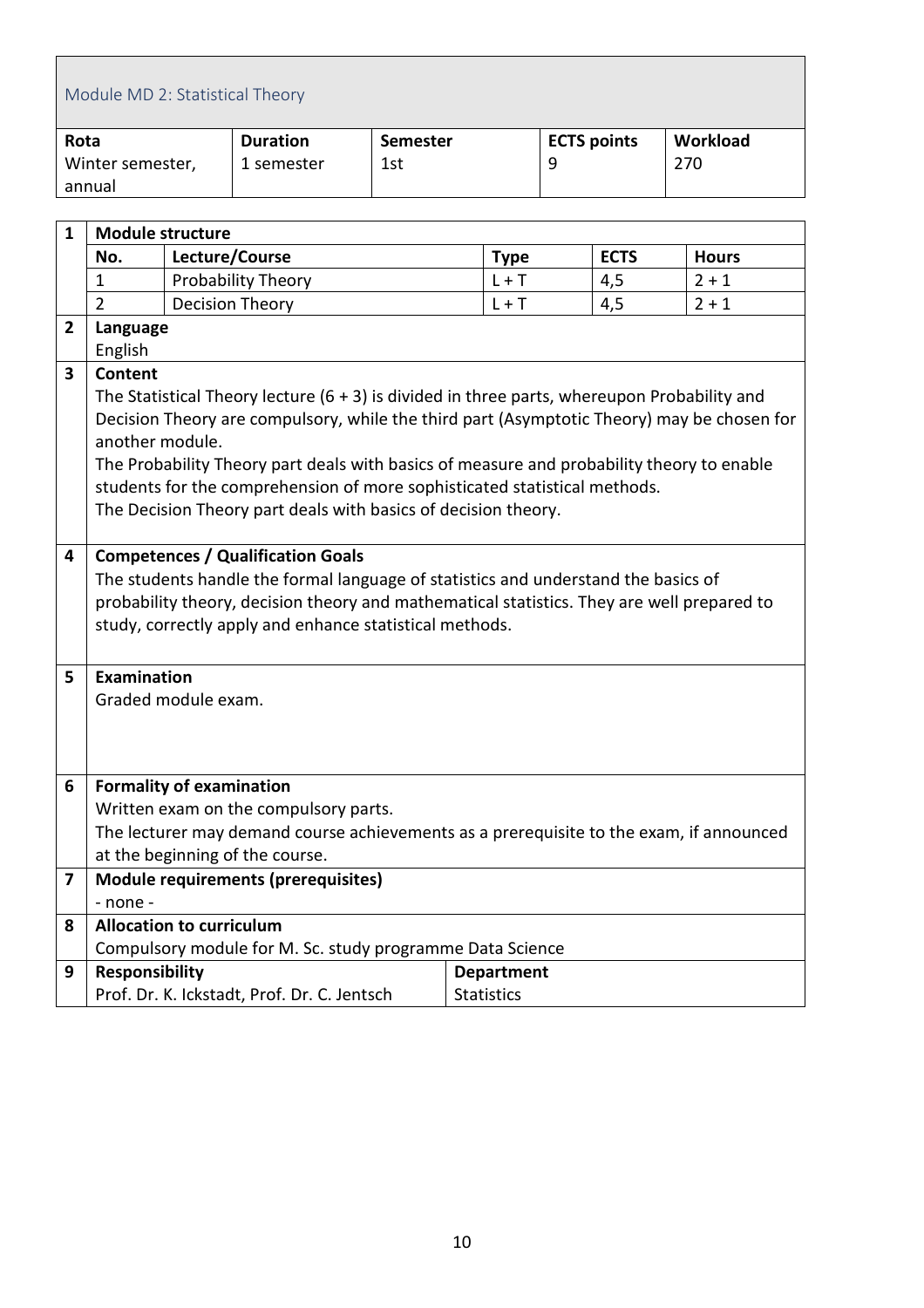<span id="page-10-0"></span>

|                | Module MD 3: Data Science in Practice |  |                                                                                                                                                                           |                 |                   |   |                    |                |  |
|----------------|---------------------------------------|--|---------------------------------------------------------------------------------------------------------------------------------------------------------------------------|-----------------|-------------------|---|--------------------|----------------|--|
| Rota           |                                       |  | <b>Duration</b>                                                                                                                                                           | <b>Semester</b> |                   |   | <b>ECTS points</b> | Workload       |  |
|                | annual                                |  | $1$ to $2$                                                                                                                                                                | 1st to 2nd      |                   | 6 |                    | 180            |  |
|                |                                       |  | semesters                                                                                                                                                                 |                 |                   |   |                    |                |  |
|                |                                       |  |                                                                                                                                                                           |                 |                   |   |                    |                |  |
| $\mathbf{1}$   | <b>Module structure</b>               |  |                                                                                                                                                                           |                 |                   |   |                    |                |  |
|                | No.                                   |  | Lecture/Course                                                                                                                                                            |                 | <b>Type</b>       |   | <b>ECTS</b>        | <b>Hours</b>   |  |
|                | 1                                     |  | Programming course                                                                                                                                                        |                 | P                 |   | 3                  | $2$ to $4$     |  |
|                | $\overline{2}$                        |  | Data Science in Context                                                                                                                                                   |                 | L                 |   | $\overline{3}$     | $\overline{2}$ |  |
| $\overline{2}$ | Language                              |  |                                                                                                                                                                           |                 |                   |   |                    |                |  |
|                | English or German                     |  |                                                                                                                                                                           |                 |                   |   |                    |                |  |
| 3              | <b>Content</b>                        |  |                                                                                                                                                                           |                 |                   |   |                    |                |  |
|                |                                       |  | No. 1: The students participate in a software or programming language course, e.g., SAS,                                                                                  |                 |                   |   |                    |                |  |
|                |                                       |  | Julia, Python, or Advanced R, which they have not chosen in another module.<br>No. 2: The course includes introductions to international database systems, to German laws |                 |                   |   |                    |                |  |
|                |                                       |  | and regulations related to data (data privacy and integrity), and to the practical aspects of                                                                             |                 |                   |   |                    |                |  |
|                |                                       |  | data science, amongst others:                                                                                                                                             |                 |                   |   |                    |                |  |
|                |                                       |  | Research data management (RDS) as part of the research process ensures an efficient                                                                                       |                 |                   |   |                    |                |  |
|                |                                       |  | progress of research projects, high quality comprehensible research data, and that                                                                                        |                 |                   |   |                    |                |  |
|                |                                       |  | requirements of several stakeholders were met. RDS concerns the organization of data                                                                                      |                 |                   |   |                    |                |  |
|                |                                       |  | throughout the data life cycle containing the planning, production, analysis, storage,                                                                                    |                 |                   |   |                    |                |  |
|                |                                       |  | publication, archiving, and sharing of data. This part of the lecture will explain the theory of                                                                          |                 |                   |   |                    |                |  |
|                |                                       |  | RDS and present hands on examples from everyday research. Furthermore, the usefulness                                                                                     |                 |                   |   |                    |                |  |
|                |                                       |  | of databases in the context of RDS for placement and inquiry of research data will be shown,                                                                              |                 |                   |   |                    |                |  |
|                |                                       |  | with a special focus on format diversity, curation and accessibility.                                                                                                     |                 |                   |   |                    |                |  |
| 4              |                                       |  | <b>Competences / Qualification Goals</b>                                                                                                                                  |                 |                   |   |                    |                |  |
|                |                                       |  | The students gain specialized knowledge on a software package or a programming language                                                                                   |                 |                   |   |                    |                |  |
|                |                                       |  | and apply methods from statistics and data analysis to real data using their own program                                                                                  |                 |                   |   |                    |                |  |
|                |                                       |  | code. They adopt unknown computation techniques.                                                                                                                          |                 |                   |   |                    |                |  |
|                |                                       |  | The students know the important aspects of their profession.                                                                                                              |                 |                   |   |                    |                |  |
| 5              | Examination                           |  |                                                                                                                                                                           |                 |                   |   |                    |                |  |
|                |                                       |  | Two accumulated graded exams.                                                                                                                                             |                 |                   |   |                    |                |  |
| 6              | <b>Formality of examination</b>       |  |                                                                                                                                                                           |                 |                   |   |                    |                |  |
|                |                                       |  | Exams as announced by the lecturers.                                                                                                                                      |                 |                   |   |                    |                |  |
| 7              |                                       |  | <b>Module requirements (prerequisites)</b>                                                                                                                                |                 |                   |   |                    |                |  |
|                | - none -                              |  |                                                                                                                                                                           |                 |                   |   |                    |                |  |
| 8              | <b>Allocation to curriculum</b>       |  |                                                                                                                                                                           |                 |                   |   |                    |                |  |
|                |                                       |  | Compulsory module for M. Sc. study programme Data Science                                                                                                                 |                 |                   |   |                    |                |  |
| 9              | <b>Responsibility</b>                 |  |                                                                                                                                                                           |                 | <b>Department</b> |   |                    |                |  |
|                |                                       |  | Chairman of board of examiners                                                                                                                                            |                 | <b>Statistics</b> |   |                    |                |  |

 $\mathbf{r}$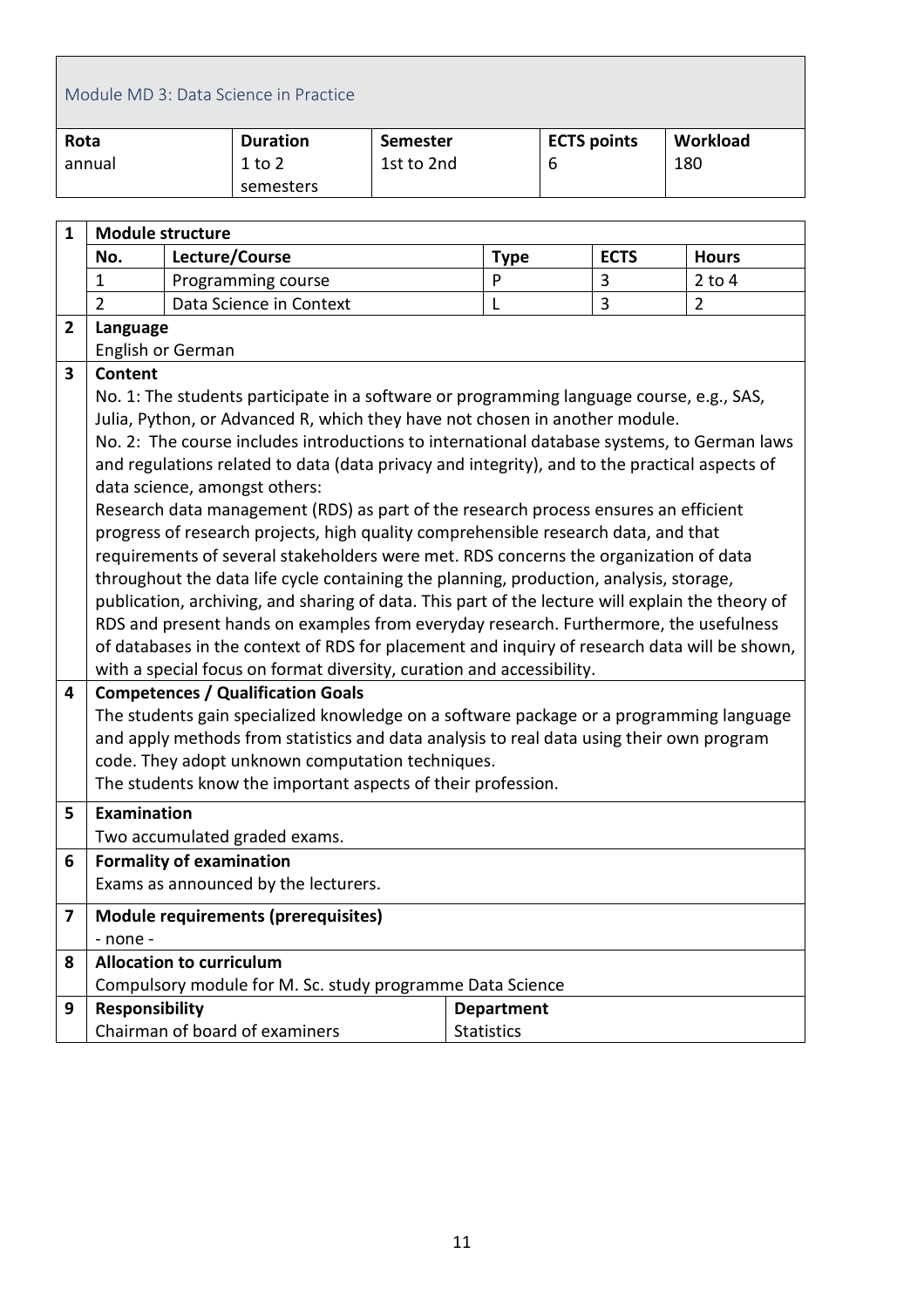<span id="page-11-0"></span>

|              | Module MD 4: Project Work                                                                                  |                     |                                                                                                 |                 |             |    |                    |  |                |  |
|--------------|------------------------------------------------------------------------------------------------------------|---------------------|-------------------------------------------------------------------------------------------------|-----------------|-------------|----|--------------------|--|----------------|--|
| Rota         |                                                                                                            |                     | <b>Duration</b>                                                                                 | <b>Semester</b> |             |    | <b>ECTS points</b> |  | Workload       |  |
|              | each semester,                                                                                             |                     | 2 semesters                                                                                     | 2nd to 3rd      |             | 12 |                    |  | 360            |  |
|              | as offered                                                                                                 |                     |                                                                                                 |                 |             |    |                    |  |                |  |
|              |                                                                                                            |                     |                                                                                                 |                 |             |    |                    |  |                |  |
| 1            | <b>Module structure</b>                                                                                    |                     |                                                                                                 |                 |             |    |                    |  |                |  |
|              | No.                                                                                                        |                     | Lecture/Course                                                                                  |                 | <b>Type</b> |    | <b>ECTS</b>        |  | <b>Hours</b>   |  |
|              | 1a                                                                                                         | <b>Case Studies</b> |                                                                                                 |                 | P           |    | 8                  |  | 4              |  |
|              | 1 <sub>b</sub>                                                                                             |                     | <b>External Internship</b>                                                                      |                 |             |    | 8                  |  |                |  |
|              | $\overline{2}$                                                                                             | Seminar             |                                                                                                 |                 | $\mathsf S$ |    | $\overline{4}$     |  | $\overline{2}$ |  |
| $\mathbf{2}$ | Language                                                                                                   |                     |                                                                                                 |                 |             |    |                    |  |                |  |
|              |                                                                                                            |                     | No. 1a: English (at least once per year) or German;                                             |                 |             |    |                    |  |                |  |
|              |                                                                                                            |                     | No. 1b: English or German, by arrangement                                                       |                 |             |    |                    |  |                |  |
|              |                                                                                                            |                     | No. 2: English or German, by arrangement                                                        |                 |             |    |                    |  |                |  |
| 3            | Content                                                                                                    |                     |                                                                                                 |                 |             |    |                    |  |                |  |
|              |                                                                                                            |                     | For No. 1, the students choose between internal and external exercises in preparation for       |                 |             |    |                    |  |                |  |
|              | professional work.                                                                                         |                     |                                                                                                 |                 |             |    |                    |  |                |  |
|              |                                                                                                            |                     | In the "Case Studies" course, the students work on one or two extensive projects dealing        |                 |             |    |                    |  |                |  |
|              |                                                                                                            |                     | with real data applications. They work independently to a large extent, collaborating in        |                 |             |    |                    |  |                |  |
|              |                                                                                                            |                     | teams. They choose, adopt knowledge on, and adjust methods of statistics and data analysis      |                 |             |    |                    |  |                |  |
|              |                                                                                                            |                     | for the given problem. They write reports and make presentations on the methodology and         |                 |             |    |                    |  |                |  |
|              | science and application.                                                                                   |                     | their conducted extensive data analysis. They practise interactions with other fields of        |                 |             |    |                    |  |                |  |
|              |                                                                                                            |                     | During the external internship, the students work at a company or institution related to        |                 |             |    |                    |  |                |  |
|              |                                                                                                            |                     | their field of study. They participate in professional working groups conducting real data      |                 |             |    |                    |  |                |  |
|              |                                                                                                            |                     | analyses. They report their project and results.                                                |                 |             |    |                    |  |                |  |
|              |                                                                                                            |                     | In the seminar, every student reads a scientific paper, critically reflecting its contents. The |                 |             |    |                    |  |                |  |
|              |                                                                                                            |                     | main results of this work are presented in a talk, discussed and reported in written form.      |                 |             |    |                    |  |                |  |
| 4            |                                                                                                            |                     | <b>Competences / Qualification Goals</b>                                                        |                 |             |    |                    |  |                |  |
|              |                                                                                                            |                     | The students work independently on a given problem, collaborating in teams. They adopt          |                 |             |    |                    |  |                |  |
|              |                                                                                                            |                     | previously unknown methods and adapt them to real data tasks. They interact with co-            |                 |             |    |                    |  |                |  |
|              |                                                                                                            |                     | workers from the same and other fields, advise practitioners, transfer tasks in terms of        |                 |             |    |                    |  |                |  |
|              |                                                                                                            |                     | mathematics and rephrase results accordingly. They present results in written and oral form.    |                 |             |    |                    |  |                |  |
|              |                                                                                                            |                     | They conduct and finish projects within a given period of time.                                 |                 |             |    |                    |  |                |  |
|              |                                                                                                            |                     | The students adopt knowledge on a special field of data science and comprehend and              |                 |             |    |                    |  |                |  |
|              |                                                                                                            |                     | reflect the scientific work of others. They understand a new subject and explain its methods    |                 |             |    |                    |  |                |  |
|              |                                                                                                            |                     | and results in class. They give critical feedback on other talks.                               |                 |             |    |                    |  |                |  |
| 5            | <b>Examination</b>                                                                                         |                     |                                                                                                 |                 |             |    |                    |  |                |  |
|              |                                                                                                            |                     | Two accumulated graded exams.                                                                   |                 |             |    |                    |  |                |  |
| 6            | <b>Formality of examination</b>                                                                            |                     | Successful pass of reports and presentations.                                                   |                 |             |    |                    |  |                |  |
|              |                                                                                                            |                     | Attendance may be compulsory for the courses of this module. This is determined by the          |                 |             |    |                    |  |                |  |
|              |                                                                                                            |                     | lecturers in accordance with the principle of proportionality.                                  |                 |             |    |                    |  |                |  |
| 7            |                                                                                                            |                     | Module requirements (prerequisites)                                                             |                 |             |    |                    |  |                |  |
|              | $-$ none $-$                                                                                               |                     |                                                                                                 |                 |             |    |                    |  |                |  |
|              |                                                                                                            |                     | If there are requirements in case of conditional admission (any of modules MD Req1 to MD        |                 |             |    |                    |  |                |  |
|              |                                                                                                            |                     |                                                                                                 |                 |             |    |                    |  |                |  |
|              | Req8), these have to be fulfilled by the start of the course "Case Studies" or the external<br>internship. |                     |                                                                                                 |                 |             |    |                    |  |                |  |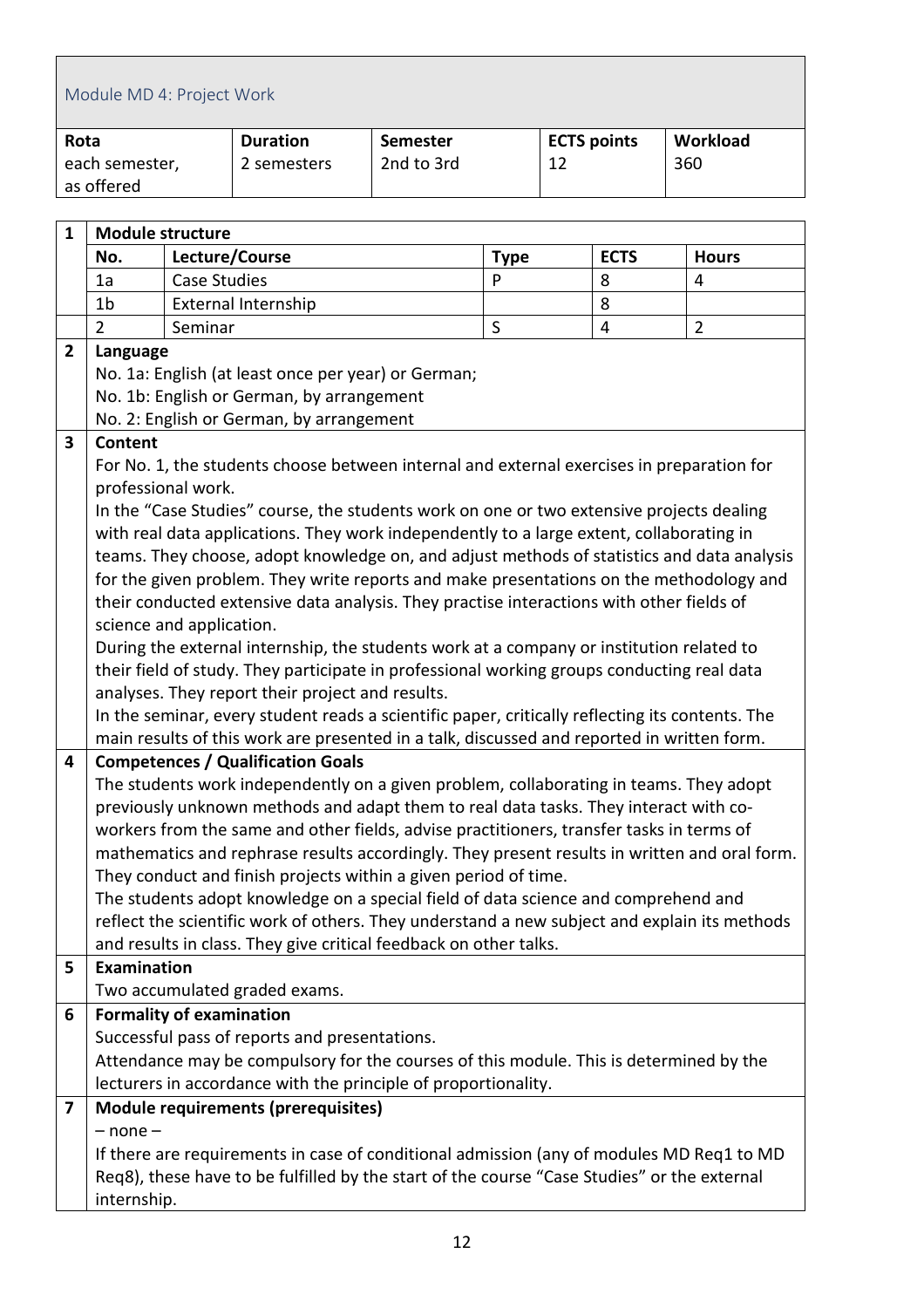|   | Module MD 4: Project Work                                                                    |  |  |  |  |  |
|---|----------------------------------------------------------------------------------------------|--|--|--|--|--|
| 8 | <b>Allocation to curriculum</b><br>Compulsory module for M. Sc. study programme Data Science |  |  |  |  |  |
| 9 | <b>Responsibility</b><br><b>Department</b>                                                   |  |  |  |  |  |
|   | Chairman of board of examiners<br><b>Statistics</b>                                          |  |  |  |  |  |

ľ

 $\overline{\mathbf{u}}$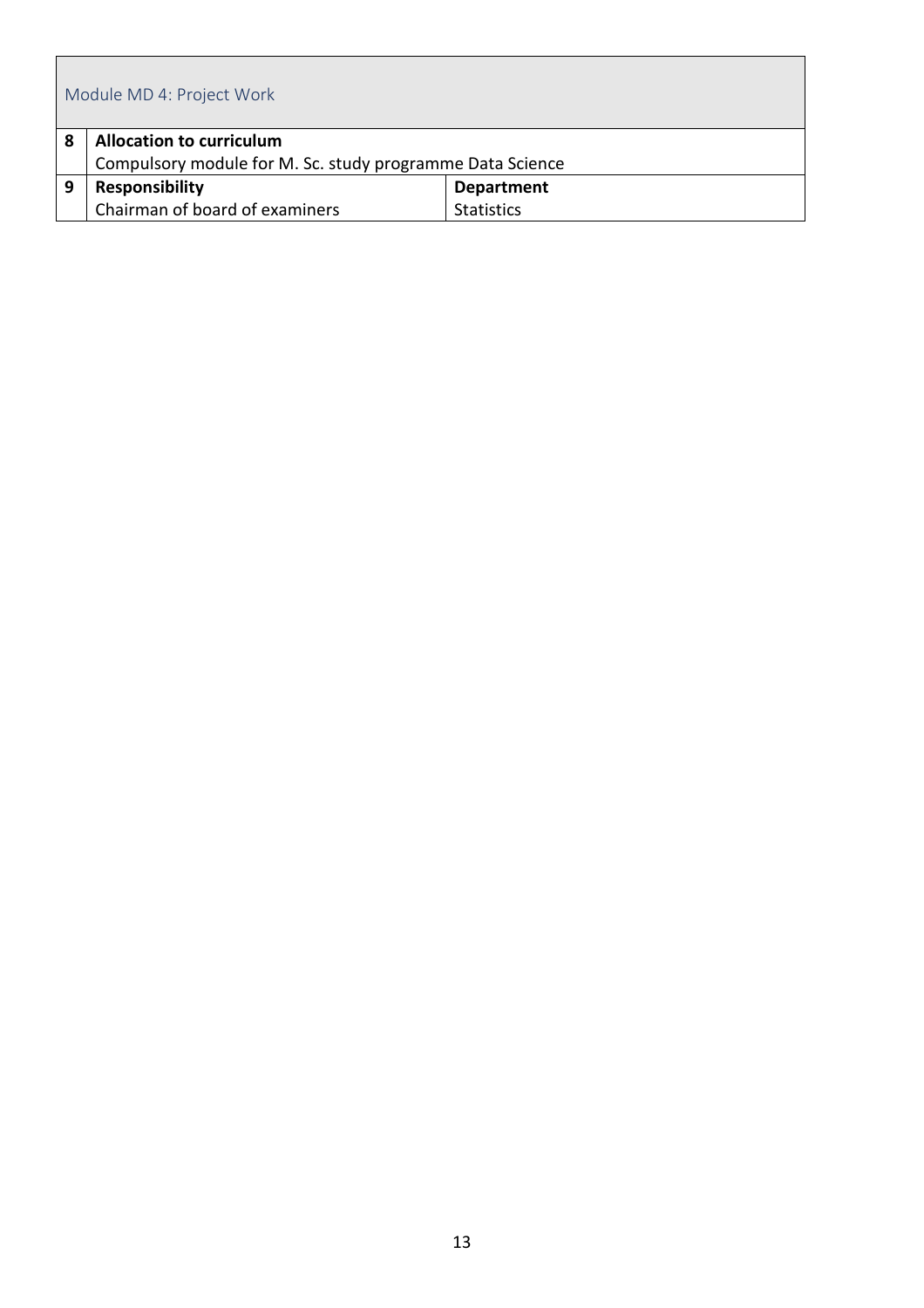<span id="page-13-0"></span>

| Module MD 5: Big Data |                 |                 |                    |          |  |
|-----------------------|-----------------|-----------------|--------------------|----------|--|
| Rota                  | <b>Duration</b> | Semester        | <b>ECTS points</b> | Workload |  |
| Winter semester,      | 1 semester      | 2 <sub>nd</sub> |                    | 270      |  |
| annual                |                 |                 |                    |          |  |

| 1 | <b>Module structure</b>                                                                    |                                                                                                                                                      |                         |             |              |  |  |
|---|--------------------------------------------------------------------------------------------|------------------------------------------------------------------------------------------------------------------------------------------------------|-------------------------|-------------|--------------|--|--|
|   | No.                                                                                        | Lecture/Course                                                                                                                                       | <b>Type</b>             | <b>ECTS</b> | <b>Hours</b> |  |  |
|   | $\mathbf{1}$                                                                               | <b>Big Data Analytics</b>                                                                                                                            | $L + T$                 | 9           | $4 + 2$      |  |  |
| 2 | Language                                                                                   |                                                                                                                                                      |                         |             |              |  |  |
|   | English                                                                                    |                                                                                                                                                      |                         |             |              |  |  |
| 3 | <b>Content</b>                                                                             |                                                                                                                                                      |                         |             |              |  |  |
|   |                                                                                            | In this course, methods for handling and analysing large data sets are presented, with                                                               |                         |             |              |  |  |
|   |                                                                                            | possibly large numbers of both the observations and the variables. Methods, algorithms and                                                           |                         |             |              |  |  |
|   |                                                                                            | procedures generalized for use in a big data context, are: import and storage of data,                                                               |                         |             |              |  |  |
|   |                                                                                            | descriptive methods (including cluster analysis) and specialized techniques of visualization,                                                        |                         |             |              |  |  |
|   |                                                                                            | estimation and prediction for various classes of models and learning algorithms, e. g.,                                                              |                         |             |              |  |  |
|   |                                                                                            | generalized linear model, discriminant analysis, decision trees and random forests, support                                                          |                         |             |              |  |  |
|   |                                                                                            | vector machines. Furthermore, methods for on-line learning on data streams as well as                                                                |                         |             |              |  |  |
|   |                                                                                            | parallel computing techniques for the aforementioned methods are presented.                                                                          |                         |             |              |  |  |
|   | Properties of the methods and algorithms will be discussed such as asymptotical properties |                                                                                                                                                      |                         |             |              |  |  |
|   |                                                                                            | like consistency, complexity, etc.                                                                                                                   |                         |             |              |  |  |
| 4 |                                                                                            | <b>Competences / Qualification Goals</b>                                                                                                             |                         |             |              |  |  |
|   |                                                                                            | The students know techniques for dealing with large data sets. They handle these data and                                                            |                         |             |              |  |  |
|   |                                                                                            | know appropriate methods for various tasks. Furthermore, they know the standard                                                                      |                         |             |              |  |  |
|   |                                                                                            | techniques to adapt methods to large data sets. Additionally, they handle problems in on-                                                            |                         |             |              |  |  |
|   |                                                                                            | line learning for data streams and choose the appropriate methods. They know how to                                                                  |                         |             |              |  |  |
|   |                                                                                            | parallelize the methods on several cores and computers.<br>The students apply methods to real data by means of statistical software. They understand |                         |             |              |  |  |
|   |                                                                                            | the underlying mathematical theory.                                                                                                                  |                         |             |              |  |  |
| 5 | Examination                                                                                |                                                                                                                                                      |                         |             |              |  |  |
|   |                                                                                            | Graded module exam.                                                                                                                                  |                         |             |              |  |  |
| 6 |                                                                                            |                                                                                                                                                      |                         |             |              |  |  |
|   |                                                                                            | <b>Formality of examination</b><br>Exam as announced by the lecturer.                                                                                |                         |             |              |  |  |
| 7 |                                                                                            | <b>Module requirements (prerequisites)</b>                                                                                                           |                         |             |              |  |  |
|   | $-$ none $-$                                                                               |                                                                                                                                                      |                         |             |              |  |  |
| 8 |                                                                                            | <b>Allocation to curriculum</b>                                                                                                                      |                         |             |              |  |  |
|   |                                                                                            | Compulsory module for M. Sc. study programme Data Science                                                                                            |                         |             |              |  |  |
| 9 | <b>Responsibility</b>                                                                      |                                                                                                                                                      | <b>Department</b>       |             |              |  |  |
|   |                                                                                            | Prof. Dr. E. Müller                                                                                                                                  | <b>Computer Science</b> |             |              |  |  |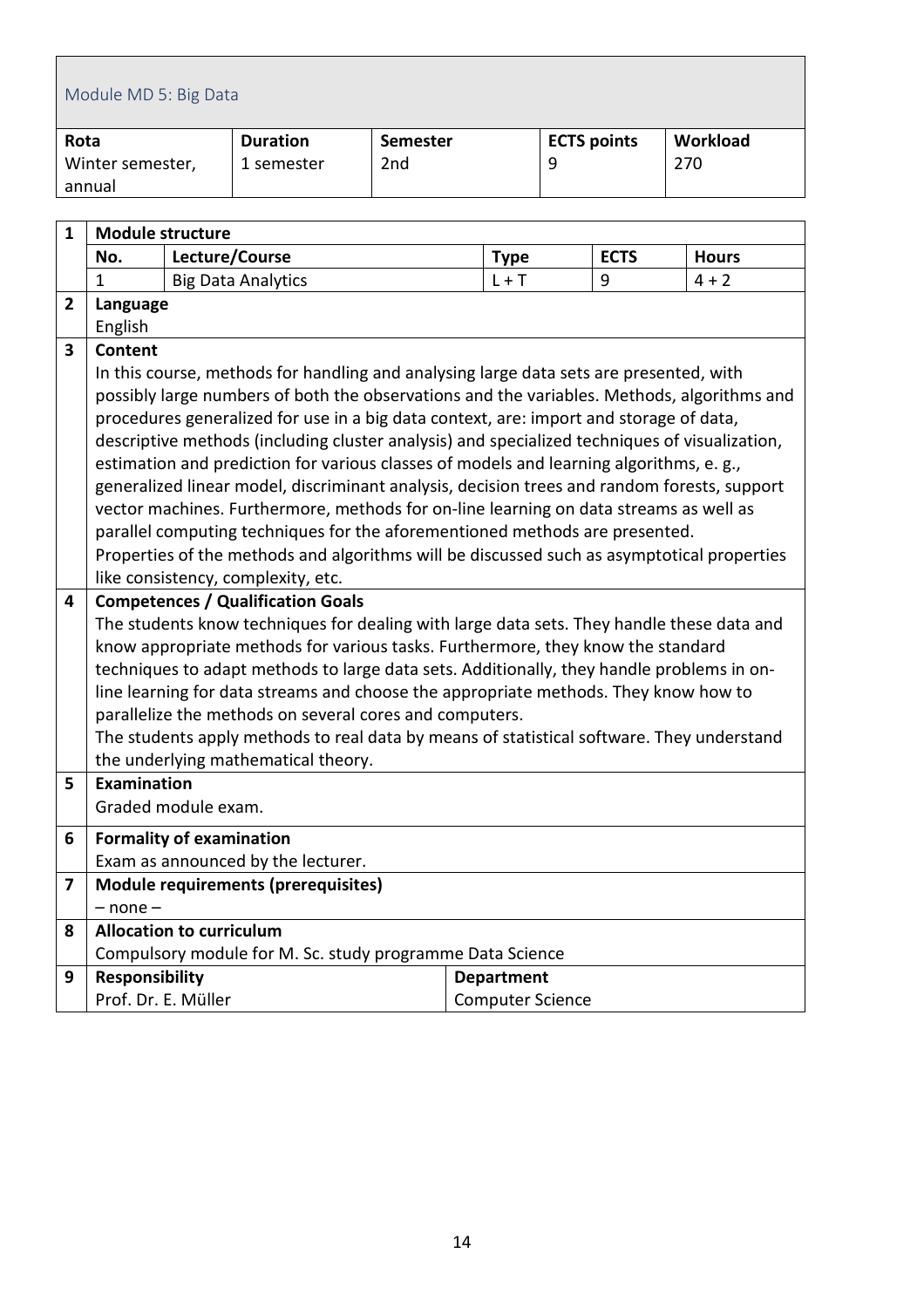<span id="page-14-0"></span>

|      | Module MD 6: Master Thesis      |                      |                                                                                              |                 |                   |    |                                  |              |  |
|------|---------------------------------|----------------------|----------------------------------------------------------------------------------------------|-----------------|-------------------|----|----------------------------------|--------------|--|
| Rota |                                 |                      | <b>Duration</b>                                                                              | <b>Semester</b> |                   |    | <b>ECTS points</b>               | Workload     |  |
|      | each semester                   |                      | 1 semester                                                                                   | 4th             |                   | 30 |                                  | 900          |  |
|      |                                 |                      |                                                                                              |                 |                   |    |                                  |              |  |
| 1    | <b>Module structure</b>         |                      |                                                                                              |                 |                   |    |                                  |              |  |
|      | No.                             |                      | Lecture/Course                                                                               |                 | <b>Type</b>       |    | <b>ECTS</b>                      | <b>Hours</b> |  |
|      | 1                               | <b>Master Thesis</b> |                                                                                              |                 |                   |    | 27                               |              |  |
|      | $\overline{2}$                  |                      | Advanced Seminar ("Oberseminar")                                                             |                 | S                 |    | 3                                |              |  |
| 2    | Language                        |                      |                                                                                              |                 |                   |    |                                  |              |  |
|      | English or German               |                      |                                                                                              |                 |                   |    |                                  |              |  |
| 3    | <b>Content</b>                  |                      |                                                                                              |                 |                   |    |                                  |              |  |
|      |                                 |                      | The Master Thesis proves the student's ability to apply and adapt scientific methods to a    |                 |                   |    |                                  |              |  |
|      |                                 |                      | problem of data science and related fields within a period of six months. Students may       |                 |                   |    |                                  |              |  |
|      |                                 |                      | choose between several proposed subjects or introduce their own.                             |                 |                   |    |                                  |              |  |
|      |                                 |                      | The thesis can also be written at - or on collaboration with - an external public or private |                 |                   |    |                                  |              |  |
|      |                                 |                      | institution. In a special seminar, the student gives a talk to discuss the thesis' results   |                 |                   |    |                                  |              |  |
|      |                                 |                      | followed by a disputation. This may be replaced by an external talk, e.g., at a company or   |                 |                   |    |                                  |              |  |
|      |                                 |                      | scientific conference, in the presence of the supervisor.                                    |                 |                   |    |                                  |              |  |
| 4    |                                 |                      | <b>Competences / Qualification Goals</b>                                                     |                 |                   |    |                                  |              |  |
|      |                                 |                      | The students independently adopt knowledge on a new subject, conduct studies, and adapt      |                 |                   |    |                                  |              |  |
|      |                                 |                      | and reflect methods. They communicate the project, methods and results in a well-            |                 |                   |    |                                  |              |  |
|      |                                 |                      | structured manner and discuss them critically. They compactly present and discuss their      |                 |                   |    |                                  |              |  |
|      |                                 |                      | own work. They design their project independently, together with the supervisor and          |                 |                   |    |                                  |              |  |
|      |                                 |                      | perhaps an external partner, and finish it within a given period of time.                    |                 |                   |    |                                  |              |  |
| 5    | <b>Examination</b>              |                      |                                                                                              |                 |                   |    |                                  |              |  |
|      |                                 |                      | Graded module exam: Master Thesis.                                                           |                 |                   |    |                                  |              |  |
| 6    | <b>Formality of examination</b> |                      |                                                                                              |                 |                   |    |                                  |              |  |
|      | Successful pass of thesis.      |                      |                                                                                              |                 |                   |    |                                  |              |  |
|      | Seminar ("Oberseminar").        |                      | Course achievement prior to submission of the thesis: presentation in the Advanced           |                 |                   |    |                                  |              |  |
|      |                                 |                      |                                                                                              |                 |                   |    |                                  |              |  |
| 7    |                                 |                      | Module requirements (prerequisites)                                                          |                 |                   |    |                                  |              |  |
|      |                                 |                      | Successful pass of module MD 1 (Advanced Statistical Learning) and of the "Case Studies"     |                 |                   |    |                                  |              |  |
|      | <b>Allocation to curriculum</b> |                      | course or an external internship of module MD 4 (Project Work).                              |                 |                   |    |                                  |              |  |
| 8    |                                 |                      | Compulsory module for M. Sc. study programme Data Science                                    |                 |                   |    |                                  |              |  |
| 9    | <b>Responsibility</b>           |                      |                                                                                              |                 | <b>Department</b> |    |                                  |              |  |
|      |                                 |                      | Chairman of board of examiners                                                               |                 |                   |    | Statistics, Computer Science and |              |  |
|      |                                 |                      |                                                                                              |                 | Mathematics       |    |                                  |              |  |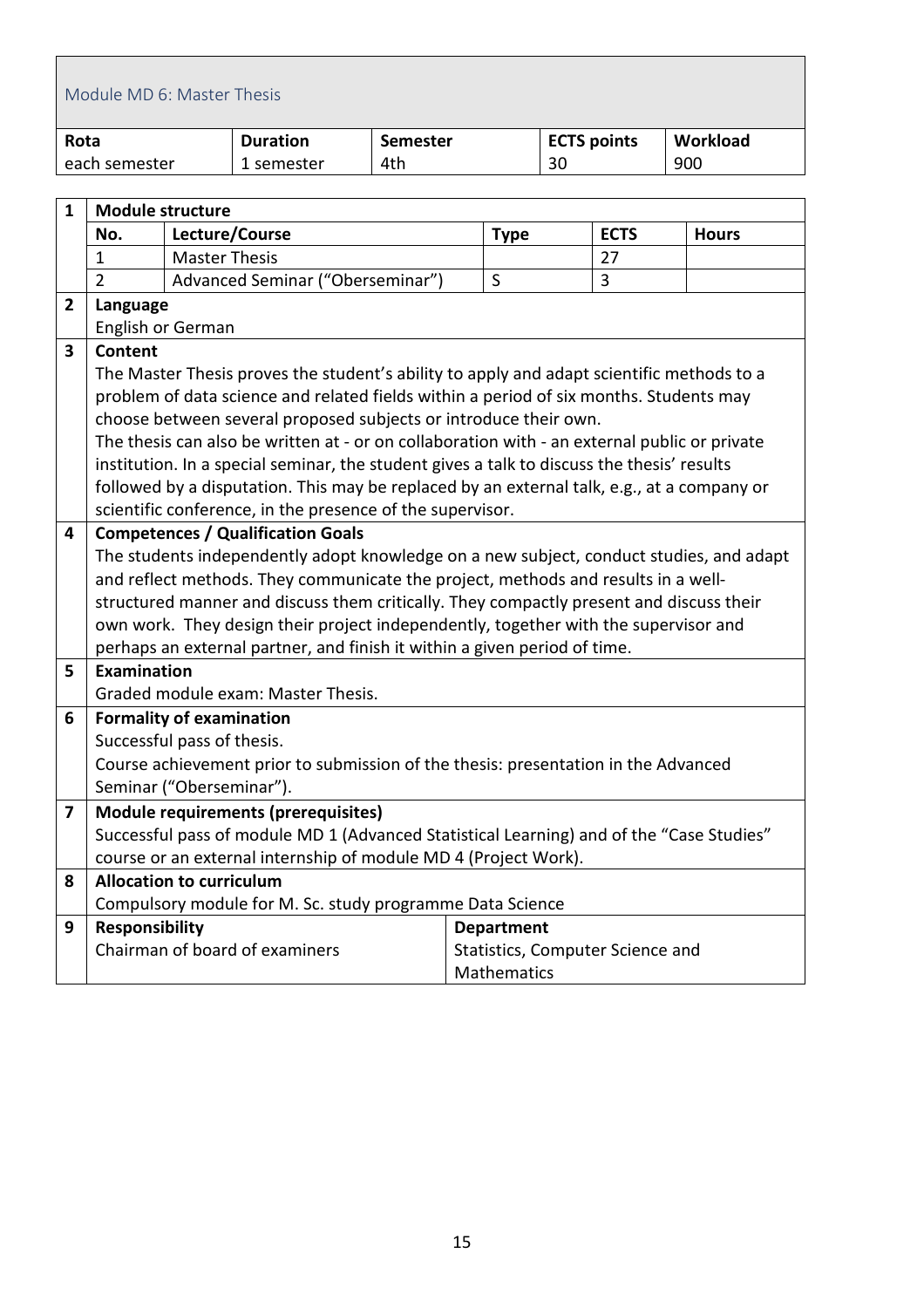#### <span id="page-15-0"></span>Elective Courses

In the entire elective area – "Methods" and "Applications" – modules with a total of 45 credit points are to be chosen. Only courses not already chosen in the qualifying bachelor's degree may be selected.

**Preliminary note:** Offered modules in this elective area are subject to regular fluctuations, and often instructors offer special courses on current research topics at short notice. In order to take this into account, we do not provide a complete list of contents and competencies; these can be taken from the respective course announcements. Often, we import modules from other study programs, in these cases we refer to the original module handbooks. Students are only allowed to choose modules that have not been chosen otherwise, neither in the Master Data Science nor in their qualifying Bachelor program.

**General note on competences:** The students have deep knowledge about specialized methods of data science and related fields and apply them appropriately. They understand their theoretical background and choose suitable methods for a given problem. The students familiarize themselves with unknown fields of knowledge.

#### <span id="page-15-1"></span>"Methods" Elective Courses

Modules with a total of at least 24 credit points are to be chosen.

At the request of the students, modules other than those mentioned here may be approved as elective modules via the chairman of the examination board.

<span id="page-15-2"></span>

| Module MD E1-1: Time Series Analysis               |                 |                 |                    |          |  |  |  |  |
|----------------------------------------------------|-----------------|-----------------|--------------------|----------|--|--|--|--|
| Rota                                               | <b>Duration</b> | <b>Semester</b> | <b>ECTS points</b> | Workload |  |  |  |  |
| as offered<br>1st to 3rd<br>270<br>q<br>1 semester |                 |                 |                    |          |  |  |  |  |

| 1              | <b>Module structure</b>                                                              |                                                                                           |                   |             |              |  |  |
|----------------|--------------------------------------------------------------------------------------|-------------------------------------------------------------------------------------------|-------------------|-------------|--------------|--|--|
|                | No.                                                                                  | Lecture/Course                                                                            | <b>Type</b>       | <b>ECTS</b> | <b>Hours</b> |  |  |
|                | 1                                                                                    | <b>Time Series Analysis</b>                                                               | $L + T$           | 9           | $4 + 2$      |  |  |
| $\overline{2}$ | Language                                                                             |                                                                                           |                   |             |              |  |  |
|                | English                                                                              |                                                                                           |                   |             |              |  |  |
| 3              |                                                                                      | <b>Module imported from</b>                                                               |                   |             |              |  |  |
|                |                                                                                      | Statistics department, specialized course for modules MS 7 / MS 8 in the M.Sc. Statistics |                   |             |              |  |  |
| 4              | Examination                                                                          |                                                                                           |                   |             |              |  |  |
|                |                                                                                      | Graded module exam.                                                                       |                   |             |              |  |  |
| 5              |                                                                                      | <b>Formality of examination</b>                                                           |                   |             |              |  |  |
|                |                                                                                      | Exam as announced by the lecturer(s).                                                     |                   |             |              |  |  |
| 6              |                                                                                      | <b>Module requirements (prerequisites)</b>                                                |                   |             |              |  |  |
|                | $-$ none $-$                                                                         |                                                                                           |                   |             |              |  |  |
| 7              |                                                                                      | <b>Allocation to curriculum</b>                                                           |                   |             |              |  |  |
|                | Elective module from the "Methods" catalogue for M. Sc. study programme Data Science |                                                                                           |                   |             |              |  |  |
| 8              | <b>Responsibility</b>                                                                |                                                                                           | <b>Department</b> |             |              |  |  |
|                |                                                                                      | Chairman of board of examiners                                                            | <b>Statistics</b> |             |              |  |  |
|                |                                                                                      |                                                                                           | 1 G               |             |              |  |  |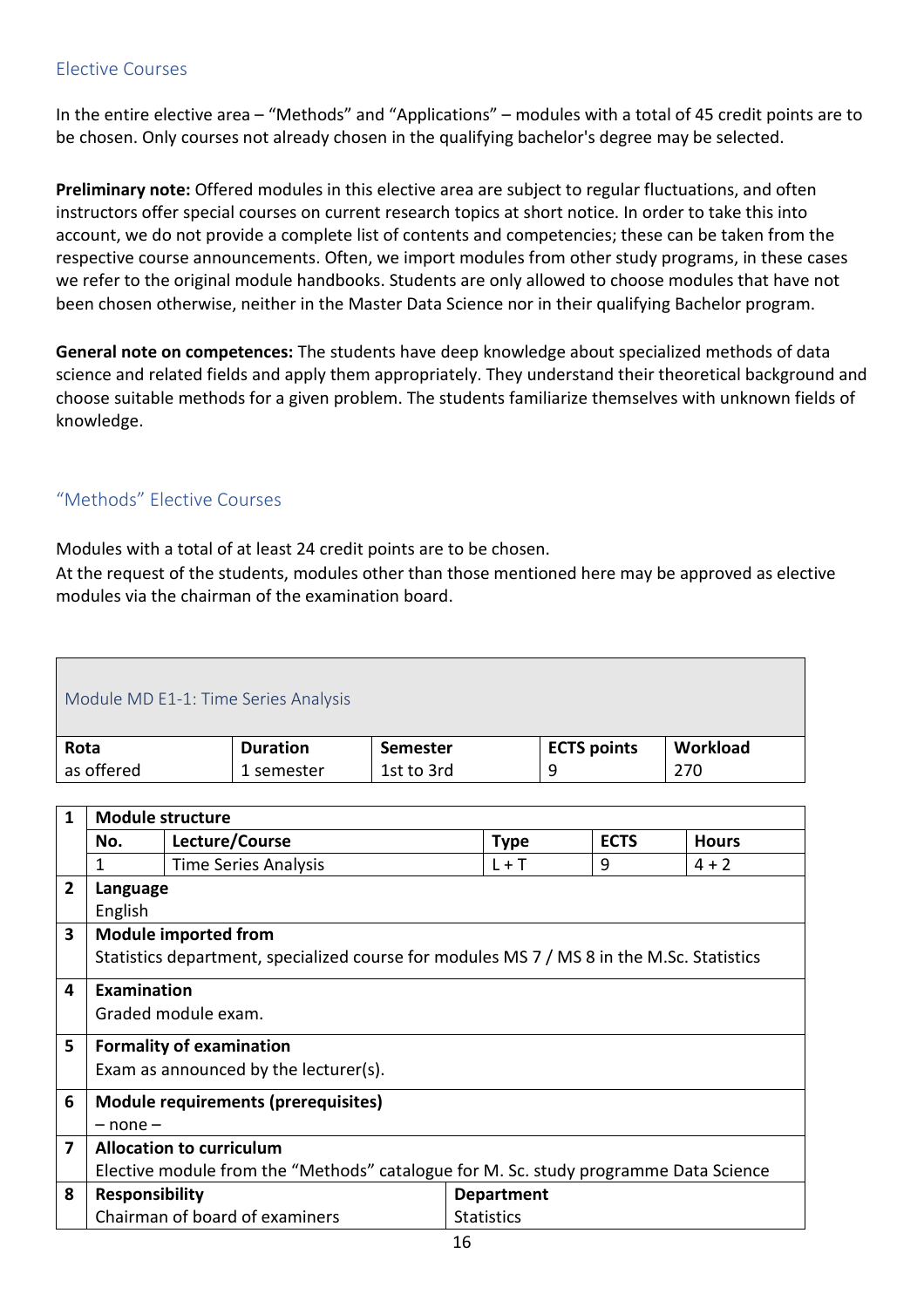# <span id="page-16-0"></span>Module MD E1-2: Survival Analysis

| Rota       | <b>Duration</b> | <b>Semester</b> | <b>ECTS</b> points | Workload |
|------------|-----------------|-----------------|--------------------|----------|
| as offered | 1 semester      | 1st to 3rd      |                    | 270      |

| 1                       | <b>Module structure</b>                                                              |                                                                                           |                   |             |              |  |  |
|-------------------------|--------------------------------------------------------------------------------------|-------------------------------------------------------------------------------------------|-------------------|-------------|--------------|--|--|
|                         | No.                                                                                  | Lecture/Course                                                                            | <b>Type</b>       | <b>ECTS</b> | <b>Hours</b> |  |  |
|                         | 1                                                                                    | <b>Survival Analysis</b>                                                                  | $L + T$           | 9           | $4 + 2$      |  |  |
| $\overline{2}$          | Language                                                                             |                                                                                           |                   |             |              |  |  |
|                         | English                                                                              |                                                                                           |                   |             |              |  |  |
| $\overline{\mathbf{3}}$ |                                                                                      | <b>Module imported from</b>                                                               |                   |             |              |  |  |
|                         |                                                                                      | Statistics department, specialized course for modules MS 7 / MS 8 in the M.Sc. Statistics |                   |             |              |  |  |
| 4                       | <b>Examination</b>                                                                   |                                                                                           |                   |             |              |  |  |
|                         |                                                                                      | Graded module exam.                                                                       |                   |             |              |  |  |
| 5                       |                                                                                      | <b>Formality of examination</b>                                                           |                   |             |              |  |  |
|                         |                                                                                      | Exam as announced by the lecturer(s).                                                     |                   |             |              |  |  |
| 6                       |                                                                                      | <b>Module requirements (prerequisites)</b>                                                |                   |             |              |  |  |
|                         | $-$ none $-$                                                                         |                                                                                           |                   |             |              |  |  |
| 7                       | <b>Allocation to curriculum</b>                                                      |                                                                                           |                   |             |              |  |  |
|                         | Elective module from the "Methods" catalogue for M. Sc. study programme Data Science |                                                                                           |                   |             |              |  |  |
| 8                       | <b>Responsibility</b>                                                                |                                                                                           | <b>Department</b> |             |              |  |  |
|                         |                                                                                      | Prof. Dr. A. Groll, Prof. Dr. M. Pauly                                                    | <b>Statistics</b> |             |              |  |  |

<span id="page-16-1"></span>

| Module MD E1-3: Bootstrapping                      |                 |                 |                    |          |  |  |  |
|----------------------------------------------------|-----------------|-----------------|--------------------|----------|--|--|--|
| Rota                                               | <b>Duration</b> | <b>Semester</b> | <b>ECTS points</b> | Workload |  |  |  |
| as offered<br>1st to 3rd<br>270<br>9<br>1 semester |                 |                 |                    |          |  |  |  |
|                                                    |                 |                 |                    |          |  |  |  |

| 1 |                                                                                      | <b>Module structure</b>                                                                   |                   |             |              |  |  |  |
|---|--------------------------------------------------------------------------------------|-------------------------------------------------------------------------------------------|-------------------|-------------|--------------|--|--|--|
|   | No.                                                                                  | Lecture/Course                                                                            | <b>Type</b>       | <b>ECTS</b> | <b>Hours</b> |  |  |  |
|   | 1                                                                                    | <b>Bootstrapping</b>                                                                      | $L + T$           | 9           | $4 + 2$      |  |  |  |
| 2 | Language                                                                             |                                                                                           |                   |             |              |  |  |  |
|   | English                                                                              |                                                                                           |                   |             |              |  |  |  |
| 3 |                                                                                      | <b>Module imported from</b>                                                               |                   |             |              |  |  |  |
|   |                                                                                      | Statistics department, specialized course for modules MS 7 / MS 8 in the M.Sc. Statistics |                   |             |              |  |  |  |
| 4 | <b>Examination</b>                                                                   |                                                                                           |                   |             |              |  |  |  |
|   |                                                                                      | Graded module exam.                                                                       |                   |             |              |  |  |  |
| 5 |                                                                                      | <b>Formality of examination</b>                                                           |                   |             |              |  |  |  |
|   |                                                                                      | Exam as announced by the lecturer(s).                                                     |                   |             |              |  |  |  |
| 6 |                                                                                      | <b>Module requirements (prerequisites)</b>                                                |                   |             |              |  |  |  |
|   | $-$ none $-$                                                                         |                                                                                           |                   |             |              |  |  |  |
| 7 |                                                                                      | <b>Allocation to curriculum</b>                                                           |                   |             |              |  |  |  |
|   | Elective module from the "Methods" catalogue for M. Sc. study programme Data Science |                                                                                           |                   |             |              |  |  |  |
| 8 | <b>Responsibility</b>                                                                |                                                                                           | <b>Department</b> |             |              |  |  |  |
|   |                                                                                      | Prof. Dr. C. Jentsch, Prof. Dr. M. Pauly                                                  | <b>Statistics</b> |             |              |  |  |  |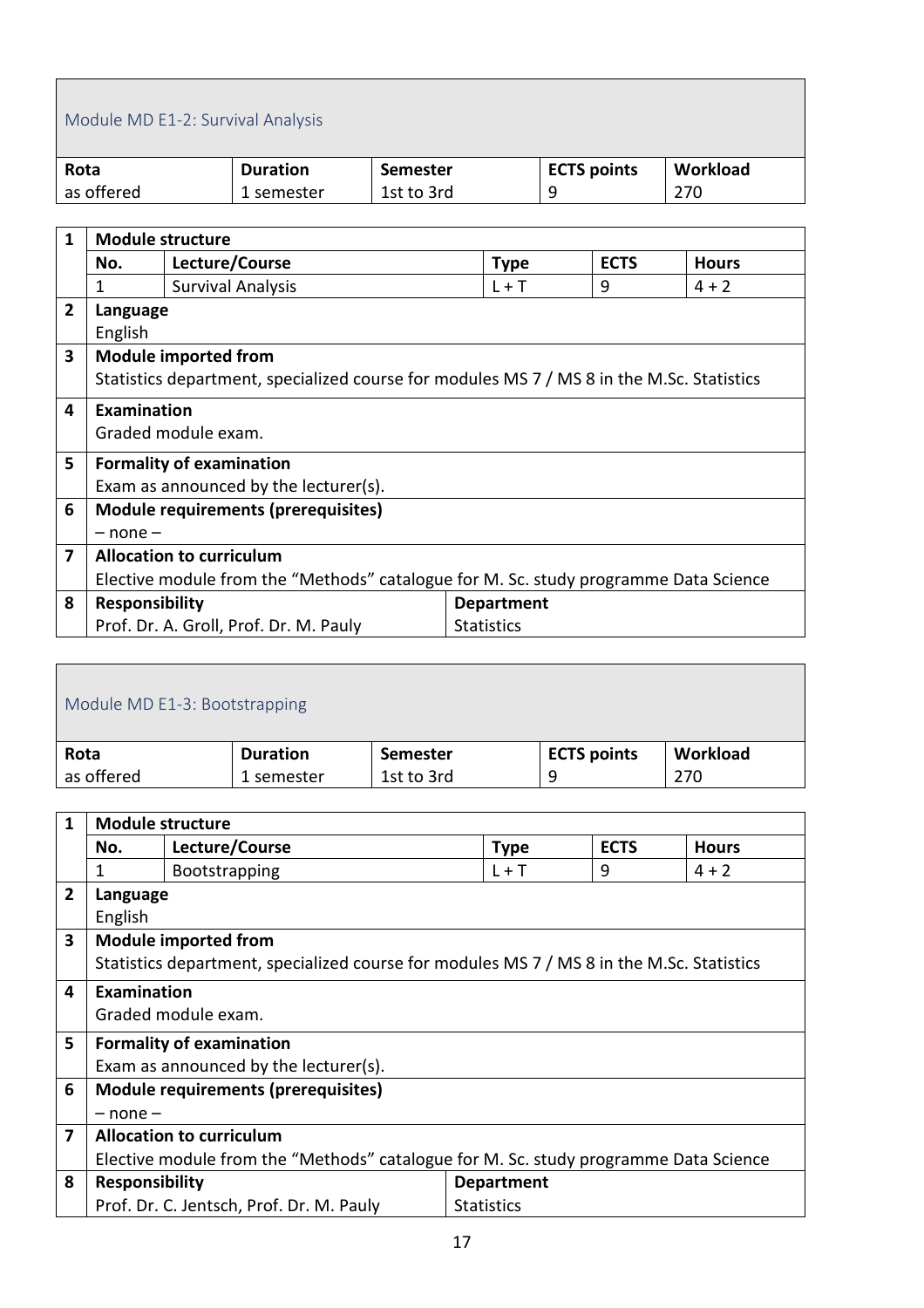### <span id="page-17-0"></span>Module MD E1-4: Stichprobenverfahren

| Rota       | <b>Duration</b> | Semester   | <b>ECTS points</b> | Workload |
|------------|-----------------|------------|--------------------|----------|
| as offered | . semester      | 1st to 3rd |                    | 150      |

| 1              | <b>Module structure</b>                                                              |                                                                    |  |                   |             |              |  |
|----------------|--------------------------------------------------------------------------------------|--------------------------------------------------------------------|--|-------------------|-------------|--------------|--|
|                | No.                                                                                  | Lecture/Course                                                     |  | <b>Type</b>       | <b>ECTS</b> | <b>Hours</b> |  |
|                | 1                                                                                    | Stichprobenverfahren                                               |  | $L + T$           | 5           | $2 + 1$      |  |
| $\overline{2}$ | Language                                                                             |                                                                    |  |                   |             |              |  |
|                | German                                                                               |                                                                    |  |                   |             |              |  |
| 3              |                                                                                      | <b>Module imported from</b>                                        |  |                   |             |              |  |
|                |                                                                                      | Statistics department, part of module MS 3 in the M.Sc. Statistics |  |                   |             |              |  |
| 4              | <b>Examination</b>                                                                   |                                                                    |  |                   |             |              |  |
|                |                                                                                      | Graded module exam.                                                |  |                   |             |              |  |
| 5              |                                                                                      | <b>Formality of examination</b>                                    |  |                   |             |              |  |
|                |                                                                                      | Exam as announced by the lecturer(s).                              |  |                   |             |              |  |
| 6              |                                                                                      | Module requirements (prerequisites)                                |  |                   |             |              |  |
|                | $-$ none $-$                                                                         |                                                                    |  |                   |             |              |  |
| 7              | <b>Allocation to curriculum</b>                                                      |                                                                    |  |                   |             |              |  |
|                | Elective module from the "Methods" catalogue for M. Sc. study programme Data Science |                                                                    |  |                   |             |              |  |
| 8              | <b>Responsibility</b><br><b>Department</b>                                           |                                                                    |  |                   |             |              |  |
|                |                                                                                      | Prof. Dr. Ph. Doebler, Prof. Dr. G. Knapp,                         |  | <b>Statistics</b> |             |              |  |
|                | Prof. Dr. C. Müller                                                                  |                                                                    |  |                   |             |              |  |

<span id="page-17-1"></span>

| Module MD E1-5: Nonparametric Methods |                 |                 |                    |          |  |  |
|---------------------------------------|-----------------|-----------------|--------------------|----------|--|--|
| Rota                                  | <b>Duration</b> | <b>Semester</b> | <b>ECTS points</b> | Workload |  |  |
| as offered                            | 1 semester      | 1st to 3rd      | 4,5                | 135      |  |  |
|                                       |                 |                 |                    |          |  |  |

| 1                       | <b>Module structure</b>                                                              |                                                                                           |                   |                   |             |              |  |
|-------------------------|--------------------------------------------------------------------------------------|-------------------------------------------------------------------------------------------|-------------------|-------------------|-------------|--------------|--|
|                         | No.                                                                                  | Lecture/Course                                                                            |                   | <b>Type</b>       | <b>ECTS</b> | <b>Hours</b> |  |
|                         | 1                                                                                    | Nonparametric Methods                                                                     |                   | $L + T$           | 4,5         | $2 + 1$      |  |
| $\overline{2}$          | Language                                                                             |                                                                                           |                   |                   |             |              |  |
|                         |                                                                                      | English or German                                                                         |                   |                   |             |              |  |
| $\overline{\mathbf{3}}$ |                                                                                      | <b>Module imported from</b>                                                               |                   |                   |             |              |  |
|                         |                                                                                      | Statistics department, specialized course for modules MS 7 / MS 8 in the M.Sc. Statistics |                   |                   |             |              |  |
| 4                       | Examination                                                                          |                                                                                           |                   |                   |             |              |  |
|                         |                                                                                      | Graded module exam.                                                                       |                   |                   |             |              |  |
| 5                       |                                                                                      | <b>Formality of examination</b>                                                           |                   |                   |             |              |  |
|                         |                                                                                      | Exam as announced by the lecturer(s).                                                     |                   |                   |             |              |  |
| 6                       |                                                                                      | <b>Module requirements (prerequisites)</b>                                                |                   |                   |             |              |  |
|                         | $-$ none $-$                                                                         |                                                                                           |                   |                   |             |              |  |
| $\overline{\mathbf{z}}$ | <b>Allocation to curriculum</b>                                                      |                                                                                           |                   |                   |             |              |  |
|                         | Elective module from the "Methods" catalogue for M. Sc. study programme Data Science |                                                                                           |                   |                   |             |              |  |
| 8                       | <b>Responsibility</b>                                                                |                                                                                           |                   | <b>Department</b> |             |              |  |
|                         | Prof. Dr. C. Müller                                                                  |                                                                                           | <b>Statistics</b> |                   |             |              |  |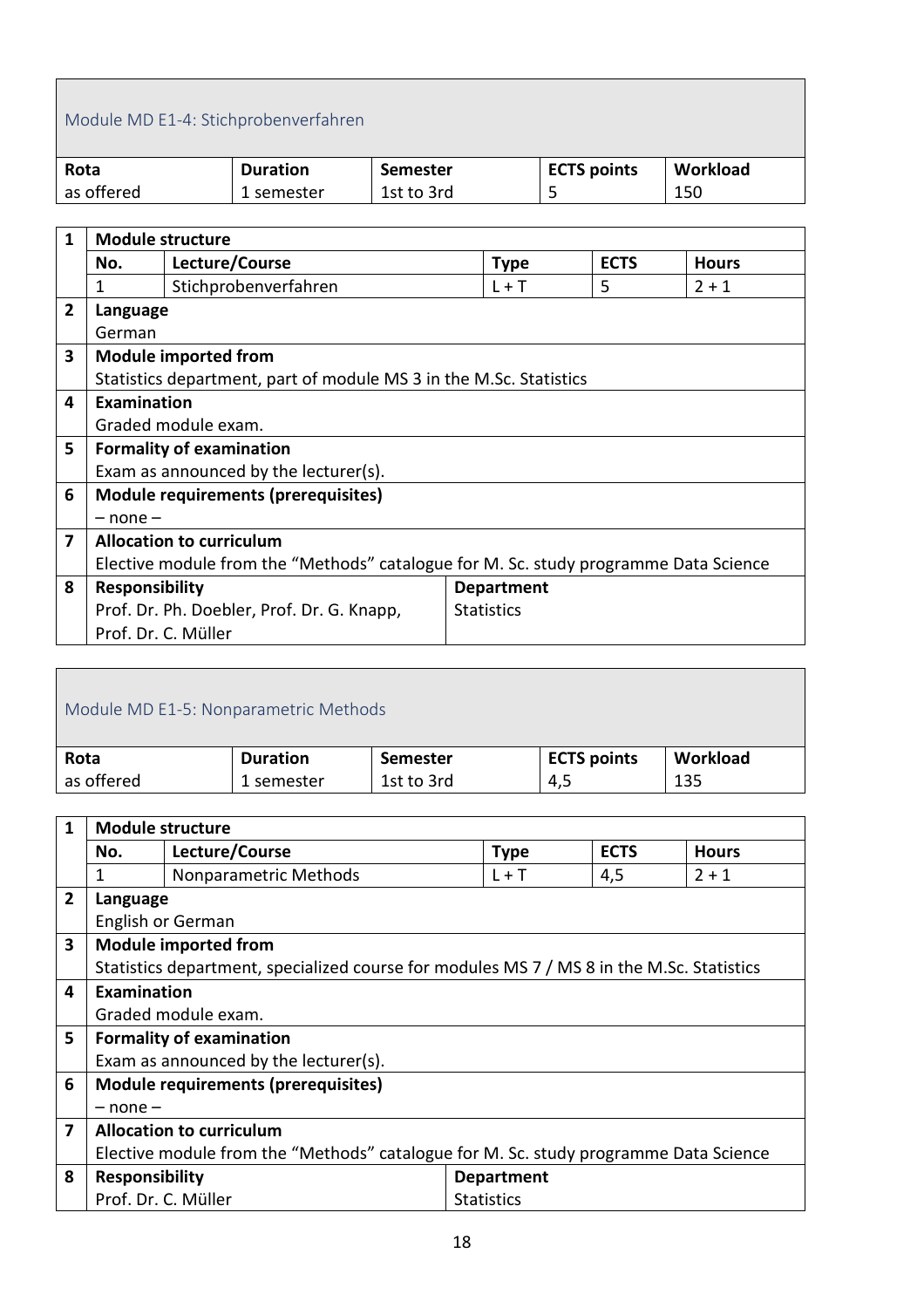#### <span id="page-18-0"></span>Module MD E1-6: Robust Methods

| Rota       | <b>Duration</b> | Semester   | <b>ECTS points</b> | Workload |
|------------|-----------------|------------|--------------------|----------|
| as offered | 1 semester      | 1st to 3rd | 4,5                | 135      |

| $\mathbf{1}$   | <b>Module structure</b>                                                              |                                                                                           |                   |  |             |              |  |
|----------------|--------------------------------------------------------------------------------------|-------------------------------------------------------------------------------------------|-------------------|--|-------------|--------------|--|
|                | No.                                                                                  | Lecture/Course                                                                            | <b>Type</b>       |  | <b>ECTS</b> | <b>Hours</b> |  |
|                | 1                                                                                    | <b>Robust Methods</b>                                                                     | $L + T$           |  | 4,5         | $2 + 1$      |  |
| $\overline{2}$ | Language                                                                             |                                                                                           |                   |  |             |              |  |
|                |                                                                                      | English or German                                                                         |                   |  |             |              |  |
| 3              |                                                                                      | <b>Module imported from</b>                                                               |                   |  |             |              |  |
|                |                                                                                      | Statistics department, specialized course for modules MS 7 / MS 8 in the M.Sc. Statistics |                   |  |             |              |  |
| 4              | <b>Examination</b>                                                                   |                                                                                           |                   |  |             |              |  |
|                |                                                                                      | Graded module exam.                                                                       |                   |  |             |              |  |
| 5              |                                                                                      | <b>Formality of examination</b>                                                           |                   |  |             |              |  |
|                |                                                                                      | Exam as announced by the lecturer(s).                                                     |                   |  |             |              |  |
| 6              |                                                                                      | <b>Module requirements (prerequisites)</b>                                                |                   |  |             |              |  |
|                | $-$ none $-$                                                                         |                                                                                           |                   |  |             |              |  |
| 7              | <b>Allocation to curriculum</b>                                                      |                                                                                           |                   |  |             |              |  |
|                | Elective module from the "Methods" catalogue for M. Sc. study programme Data Science |                                                                                           |                   |  |             |              |  |
| 8              | <b>Responsibility</b>                                                                |                                                                                           | <b>Department</b> |  |             |              |  |
|                |                                                                                      | Prof. Dr. R. Fried, Prof. Dr. C. Müller                                                   | <b>Statistics</b> |  |             |              |  |

<span id="page-18-1"></span>

| Module MD E1-7: Optimization |                 |                 |                    |          |  |  |
|------------------------------|-----------------|-----------------|--------------------|----------|--|--|
| Rota                         | <b>Duration</b> | <b>Semester</b> | <b>ECTS points</b> | Workload |  |  |
| as offered                   | 1 semester      | 1st to 3rd      |                    | 150      |  |  |

| $\mathbf{1}$ | <b>Module structure</b>                                                              |                                                                                       |                    |             |              |  |  |
|--------------|--------------------------------------------------------------------------------------|---------------------------------------------------------------------------------------|--------------------|-------------|--------------|--|--|
|              | No.                                                                                  | Lecture/Course                                                                        | <b>Type</b>        | <b>ECTS</b> | <b>Hours</b> |  |  |
|              | 1                                                                                    | Optimization                                                                          | $L + T$            | 5           | $2 + 1$      |  |  |
| $\mathbf{2}$ | Language                                                                             |                                                                                       |                    |             |              |  |  |
|              | English                                                                              |                                                                                       |                    |             |              |  |  |
| 3            |                                                                                      | <b>Module imported from</b>                                                           |                    |             |              |  |  |
|              |                                                                                      | Mathematics department, export course for the module AR-214 from the M.Sc. Automation |                    |             |              |  |  |
|              | and Robotics                                                                         |                                                                                       |                    |             |              |  |  |
| 4            | <b>Examination</b>                                                                   |                                                                                       |                    |             |              |  |  |
|              |                                                                                      | Graded module exam.                                                                   |                    |             |              |  |  |
| 5            |                                                                                      | <b>Formality of examination</b>                                                       |                    |             |              |  |  |
|              |                                                                                      | Exam as announced by the lecturer(s).                                                 |                    |             |              |  |  |
| 6            |                                                                                      | <b>Module requirements (prerequisites)</b>                                            |                    |             |              |  |  |
|              | $-$ none $-$                                                                         |                                                                                       |                    |             |              |  |  |
| 7            | <b>Allocation to curriculum</b>                                                      |                                                                                       |                    |             |              |  |  |
|              | Elective module from the "Methods" catalogue for M. Sc. study programme Data Science |                                                                                       |                    |             |              |  |  |
| 8            | <b>Responsibility</b>                                                                |                                                                                       | <b>Department</b>  |             |              |  |  |
|              |                                                                                      | Dean of Studies Mathematics                                                           | <b>Mathematics</b> |             |              |  |  |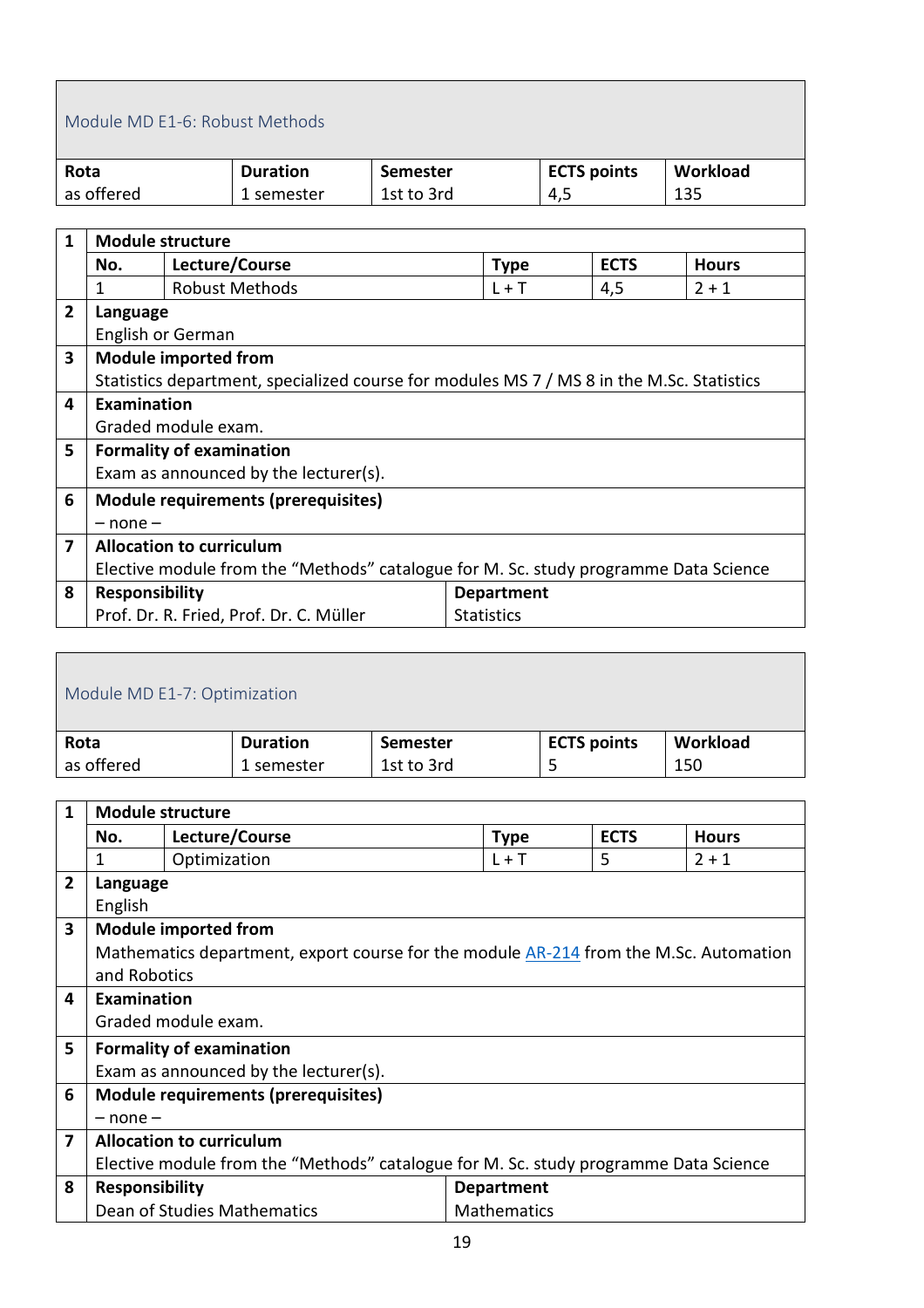### <span id="page-19-0"></span>Module MD E1-8: Numerical Solution of Differential Equations

| Rota       | <b>Duration</b> | Semester   | <b>ECTS points</b> | Workload |
|------------|-----------------|------------|--------------------|----------|
| as offered | 1 semester      | 1st to 3rd | ۔                  | 150      |

| $\mathbf{1}$   | <b>Module structure</b>                                                              |                                                                                              |                    |             |              |  |  |
|----------------|--------------------------------------------------------------------------------------|----------------------------------------------------------------------------------------------|--------------------|-------------|--------------|--|--|
|                | No.                                                                                  | Lecture/Course                                                                               | <b>Type</b>        | <b>ECTS</b> | <b>Hours</b> |  |  |
|                | 1                                                                                    | <b>Numerical Solution of Differential</b>                                                    | $L + T$            | 5           | $2 + 1$      |  |  |
|                |                                                                                      | Equations                                                                                    |                    |             |              |  |  |
| $\overline{2}$ | Language                                                                             |                                                                                              |                    |             |              |  |  |
|                | English                                                                              |                                                                                              |                    |             |              |  |  |
| 3              |                                                                                      | <b>Module imported from</b>                                                                  |                    |             |              |  |  |
|                |                                                                                      | Mathematics department, export course for the module <b>AR-308</b> from the M.Sc. Automation |                    |             |              |  |  |
|                | and Robotics                                                                         |                                                                                              |                    |             |              |  |  |
| 4              | Examination                                                                          |                                                                                              |                    |             |              |  |  |
|                |                                                                                      | Graded module exam.                                                                          |                    |             |              |  |  |
| 5              |                                                                                      | <b>Formality of examination</b>                                                              |                    |             |              |  |  |
|                |                                                                                      | Exam as announced by the lecturer(s).                                                        |                    |             |              |  |  |
| 6              |                                                                                      | <b>Module requirements (prerequisites)</b>                                                   |                    |             |              |  |  |
|                | $-$ none $-$                                                                         |                                                                                              |                    |             |              |  |  |
| 7              | <b>Allocation to curriculum</b>                                                      |                                                                                              |                    |             |              |  |  |
|                | Elective module from the "Methods" catalogue for M. Sc. study programme Data Science |                                                                                              |                    |             |              |  |  |
| 8              | <b>Responsibility</b><br><b>Department</b>                                           |                                                                                              |                    |             |              |  |  |
|                |                                                                                      | Dean of Studies Mathematics                                                                  | <b>Mathematics</b> |             |              |  |  |

<span id="page-19-1"></span>

| Module MD F1-9: Generalized Linear Models |                 |                 |                    |          |  |  |
|-------------------------------------------|-----------------|-----------------|--------------------|----------|--|--|
| Rota                                      | <b>Duration</b> | <b>Semester</b> | <b>ECTS points</b> | Workload |  |  |
| as offered                                | 1 semester      | 1st to 3rd      | q                  | 270      |  |  |

| $\mathbf{1}$   | <b>Module structure</b>                                                              |                                                                   |                   |                   |             |              |  |
|----------------|--------------------------------------------------------------------------------------|-------------------------------------------------------------------|-------------------|-------------------|-------------|--------------|--|
|                | No.                                                                                  | Lecture/Course                                                    |                   | <b>Type</b>       | <b>ECTS</b> | <b>Hours</b> |  |
|                |                                                                                      | <b>Generalized Linear Models</b>                                  |                   | $L + T$           | 9           | $4 + 2$      |  |
| $\overline{2}$ | Language                                                                             |                                                                   |                   |                   |             |              |  |
|                | English                                                                              |                                                                   |                   |                   |             |              |  |
| 3              |                                                                                      | <b>Module imported from</b>                                       |                   |                   |             |              |  |
|                |                                                                                      | Statistics department, specialized course in the M.Sc. Statistics |                   |                   |             |              |  |
| 4              | Examination                                                                          |                                                                   |                   |                   |             |              |  |
|                |                                                                                      | Graded module exam.                                               |                   |                   |             |              |  |
| 5              |                                                                                      | <b>Formality of examination</b>                                   |                   |                   |             |              |  |
|                |                                                                                      | Exam as announced by the lecturer(s).                             |                   |                   |             |              |  |
| 6              |                                                                                      | <b>Module requirements (prerequisites)</b>                        |                   |                   |             |              |  |
|                | $-$ none $-$                                                                         |                                                                   |                   |                   |             |              |  |
| 7              | <b>Allocation to curriculum</b>                                                      |                                                                   |                   |                   |             |              |  |
|                | Elective module from the "Methods" catalogue for M. Sc. study programme Data Science |                                                                   |                   |                   |             |              |  |
| 8              | <b>Responsibility</b>                                                                |                                                                   |                   | <b>Department</b> |             |              |  |
|                | Prof. Dr. A. Groll                                                                   |                                                                   | <b>Statistics</b> |                   |             |              |  |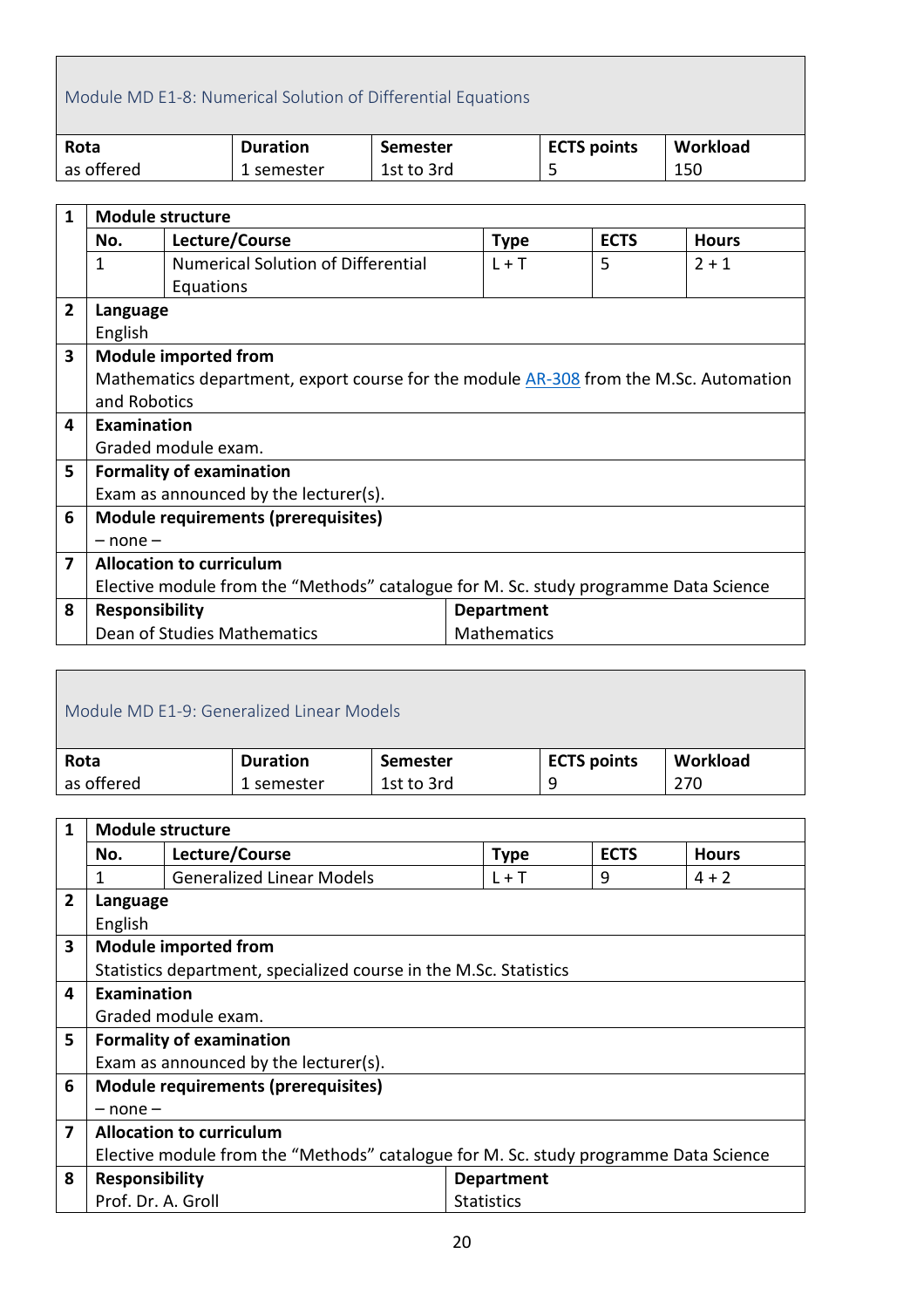# <span id="page-20-0"></span>Module MD E1-10: Introduction to Computational Fluid Dynamics

| Rota       | <b>Duration</b> | Semester   | <b>ECTS points</b> | Workload |
|------------|-----------------|------------|--------------------|----------|
| as offered | 1 semester      | 1st to 3rd | ۔                  | 150      |

| 1              | <b>Module structure</b>                                                              |                                            |                    |             |              |  |  |
|----------------|--------------------------------------------------------------------------------------|--------------------------------------------|--------------------|-------------|--------------|--|--|
|                | No.                                                                                  | Lecture/Course                             | <b>Type</b>        | <b>ECTS</b> | <b>Hours</b> |  |  |
|                | 1                                                                                    | Introduction to Computational Fluid        | $L + T$            | 5           | $2 + 1$      |  |  |
|                |                                                                                      | <b>Dynamics</b>                            |                    |             |              |  |  |
| $\overline{2}$ | Language                                                                             |                                            |                    |             |              |  |  |
|                | English                                                                              |                                            |                    |             |              |  |  |
| 3              |                                                                                      | <b>Module imported from</b>                |                    |             |              |  |  |
|                |                                                                                      | Mathematics department, module MAT-708     |                    |             |              |  |  |
| 4              | <b>Examination</b>                                                                   |                                            |                    |             |              |  |  |
|                |                                                                                      | Graded module exam.                        |                    |             |              |  |  |
| 5              |                                                                                      | <b>Formality of examination</b>            |                    |             |              |  |  |
|                |                                                                                      | Exam as announced by the lecturer(s).      |                    |             |              |  |  |
| 6              |                                                                                      | <b>Module requirements (prerequisites)</b> |                    |             |              |  |  |
|                | $-$ none $-$                                                                         |                                            |                    |             |              |  |  |
| 7              | <b>Allocation to curriculum</b>                                                      |                                            |                    |             |              |  |  |
|                | Elective module from the "Methods" catalogue for M. Sc. study programme Data Science |                                            |                    |             |              |  |  |
| 8              | <b>Responsibility</b>                                                                |                                            | <b>Department</b>  |             |              |  |  |
|                |                                                                                      | Dean of Studies Mathematics                | <b>Mathematics</b> |             |              |  |  |

<span id="page-20-1"></span>

| Module MD E1-11: Introduction to Computational Intelligence |                 |                 |                    |          |  |
|-------------------------------------------------------------|-----------------|-----------------|--------------------|----------|--|
| Rota                                                        | <b>Duration</b> | <b>Semester</b> | <b>ECTS points</b> | Workload |  |
| as offered                                                  | 1 semester      | 1st to 3rd      | 4.5                | 135      |  |

| $\mathbf{1}$   | <b>Module structure</b>                                                              |                                       |                         |             |              |  |
|----------------|--------------------------------------------------------------------------------------|---------------------------------------|-------------------------|-------------|--------------|--|
|                | No.                                                                                  | Lecture/Course                        | <b>Type</b>             | <b>ECTS</b> | <b>Hours</b> |  |
|                | 1                                                                                    | Introduction to Computational         | $L + T$                 | 4.5         | $2 + 1$      |  |
|                |                                                                                      | Intelligence                          |                         |             |              |  |
| $\overline{2}$ | Language                                                                             |                                       |                         |             |              |  |
|                | English                                                                              |                                       |                         |             |              |  |
| 3              |                                                                                      | <b>Module imported from</b>           |                         |             |              |  |
|                | Computer Science department, module INF-Bsc-305                                      |                                       |                         |             |              |  |
| 4              | <b>Examination</b>                                                                   |                                       |                         |             |              |  |
|                |                                                                                      | Graded module exam.                   |                         |             |              |  |
| 5              |                                                                                      | <b>Formality of examination</b>       |                         |             |              |  |
|                |                                                                                      | Exam as announced by the lecturer(s). |                         |             |              |  |
| 6              |                                                                                      | Module requirements (prerequisites)   |                         |             |              |  |
|                | $-$ none $-$                                                                         |                                       |                         |             |              |  |
| 7              |                                                                                      | <b>Allocation to curriculum</b>       |                         |             |              |  |
|                | Elective module from the "Methods" catalogue for M. Sc. study programme Data Science |                                       |                         |             |              |  |
| 8              | <b>Responsibility</b>                                                                |                                       | <b>Department</b>       |             |              |  |
|                | Dean of Studies                                                                      |                                       | <b>Computer Science</b> |             |              |  |
|                |                                                                                      |                                       | $\sim$ $\sim$           |             |              |  |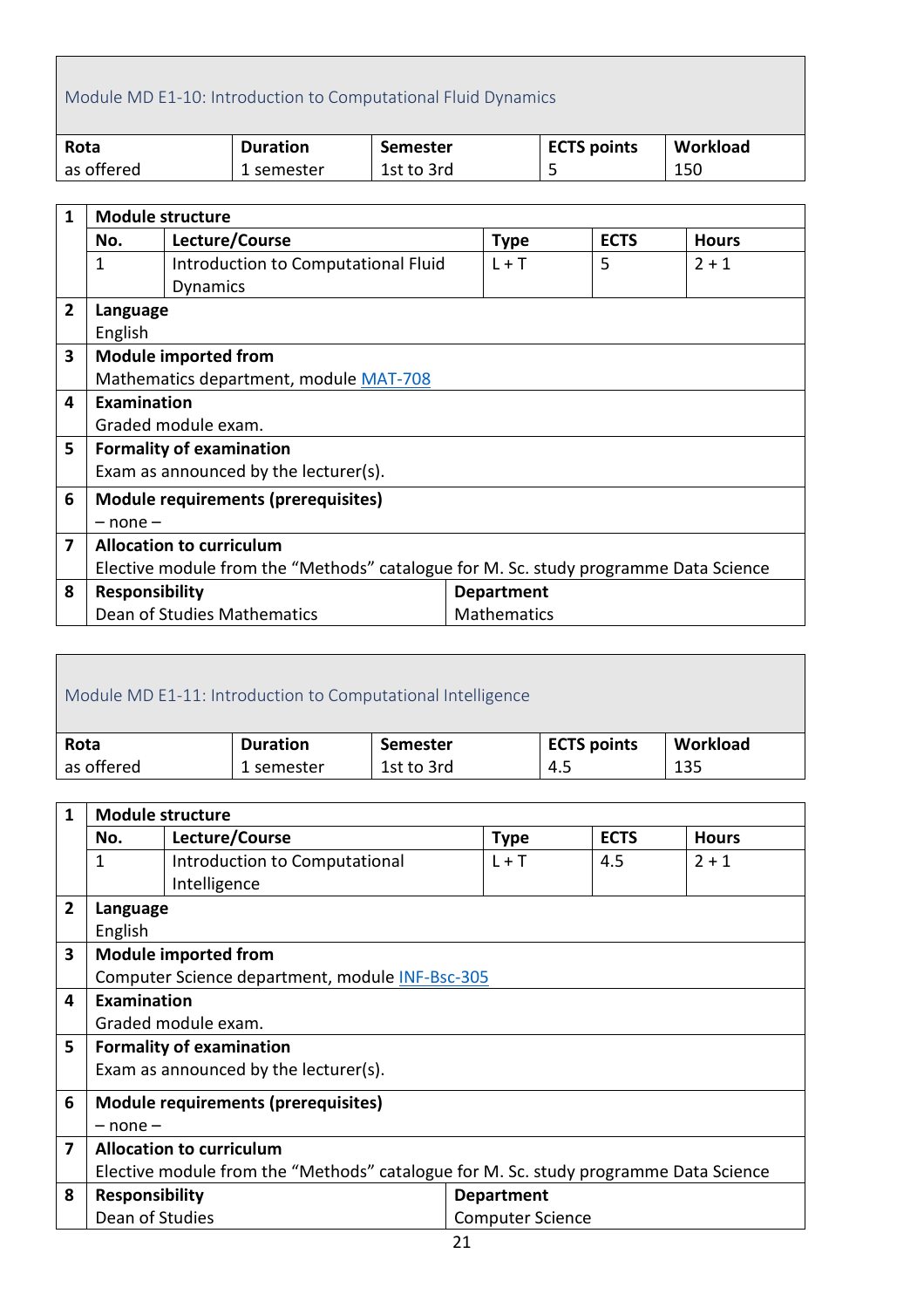# <span id="page-21-0"></span>Module MD E1-12: Architecture and Implementation of Database Systems

| Rota       | <b>Duration</b> | Semester   | <b>ECTS points</b> | Workload |
|------------|-----------------|------------|--------------------|----------|
| as offered | 1 semester      | 1st to 3rd | 8                  | 240      |

| $\mathbf{1}$   | <b>Module structure</b>                                                              |                                                 |                         |             |              |  |
|----------------|--------------------------------------------------------------------------------------|-------------------------------------------------|-------------------------|-------------|--------------|--|
|                | No.                                                                                  | Lecture/Course                                  | <b>Type</b>             | <b>ECTS</b> | <b>Hours</b> |  |
|                | 1                                                                                    | Architecture and Implementation of              | $L + T$                 | 8           | $4 + 2$      |  |
|                |                                                                                      | Database Systems                                |                         |             |              |  |
| $\overline{2}$ | Language                                                                             |                                                 |                         |             |              |  |
|                | English                                                                              |                                                 |                         |             |              |  |
| 3              |                                                                                      | <b>Module imported from</b>                     |                         |             |              |  |
|                |                                                                                      | Computer Science department, module INF-MSc-214 |                         |             |              |  |
| 4              | Examination                                                                          |                                                 |                         |             |              |  |
|                |                                                                                      | Graded module exam.                             |                         |             |              |  |
| 5              |                                                                                      | <b>Formality of examination</b>                 |                         |             |              |  |
|                |                                                                                      | Exam as announced by the lecturer(s).           |                         |             |              |  |
| 6              |                                                                                      | <b>Module requirements (prerequisites)</b>      |                         |             |              |  |
|                | $-$ none $-$                                                                         |                                                 |                         |             |              |  |
| 7              | <b>Allocation to curriculum</b>                                                      |                                                 |                         |             |              |  |
|                | Elective module from the "Methods" catalogue for M. Sc. study programme Data Science |                                                 |                         |             |              |  |
| 8              | <b>Responsibility</b>                                                                |                                                 | <b>Department</b>       |             |              |  |
|                |                                                                                      | Prof. Dr. J. Teubner                            | <b>Computer Science</b> |             |              |  |

<span id="page-21-1"></span>

| Module MD E1-13: Cyber-Physical System Fundamentals |                 |                 |                    |          |  |
|-----------------------------------------------------|-----------------|-----------------|--------------------|----------|--|
| Rota                                                | <b>Duration</b> | <b>Semester</b> | <b>ECTS points</b> | Workload |  |
| as offered                                          | 1 semester      | 1st to 3rd      | b                  | 180      |  |
|                                                     |                 |                 |                    |          |  |

| 1                       | <b>Module structure</b>                                                              |                                                                                       |                         |             |              |  |
|-------------------------|--------------------------------------------------------------------------------------|---------------------------------------------------------------------------------------|-------------------------|-------------|--------------|--|
|                         | No.                                                                                  | Lecture/Course                                                                        | <b>Type</b>             | <b>ECTS</b> | <b>Hours</b> |  |
|                         | 1                                                                                    | Cyber-Physical System Fundamentals                                                    | $L + T$                 | 6           | $4 + 2$      |  |
| $\overline{2}$          | Language                                                                             |                                                                                       |                         |             |              |  |
|                         | English                                                                              |                                                                                       |                         |             |              |  |
| $\overline{\mathbf{3}}$ |                                                                                      | <b>Module imported from</b>                                                           |                         |             |              |  |
|                         |                                                                                      | Computer Science department, Mathematics department, export course for the module AR- |                         |             |              |  |
|                         |                                                                                      | 215 from the M.Sc. Automation and Robotics                                            |                         |             |              |  |
| 4                       | <b>Examination</b>                                                                   |                                                                                       |                         |             |              |  |
|                         |                                                                                      | Graded module exam.                                                                   |                         |             |              |  |
| 5                       |                                                                                      | <b>Formality of examination</b>                                                       |                         |             |              |  |
|                         |                                                                                      | Exam as announced by the lecturer(s).                                                 |                         |             |              |  |
| 6                       |                                                                                      | <b>Module requirements (prerequisites)</b>                                            |                         |             |              |  |
|                         | $-$ none $-$                                                                         |                                                                                       |                         |             |              |  |
| 7                       | <b>Allocation to curriculum</b>                                                      |                                                                                       |                         |             |              |  |
|                         | Elective module from the "Methods" catalogue for M. Sc. study programme Data Science |                                                                                       |                         |             |              |  |
| 8                       | <b>Responsibility</b>                                                                |                                                                                       | <b>Department</b>       |             |              |  |
|                         |                                                                                      | Prof. Dr. J.-J. Chen                                                                  | <b>Computer Science</b> |             |              |  |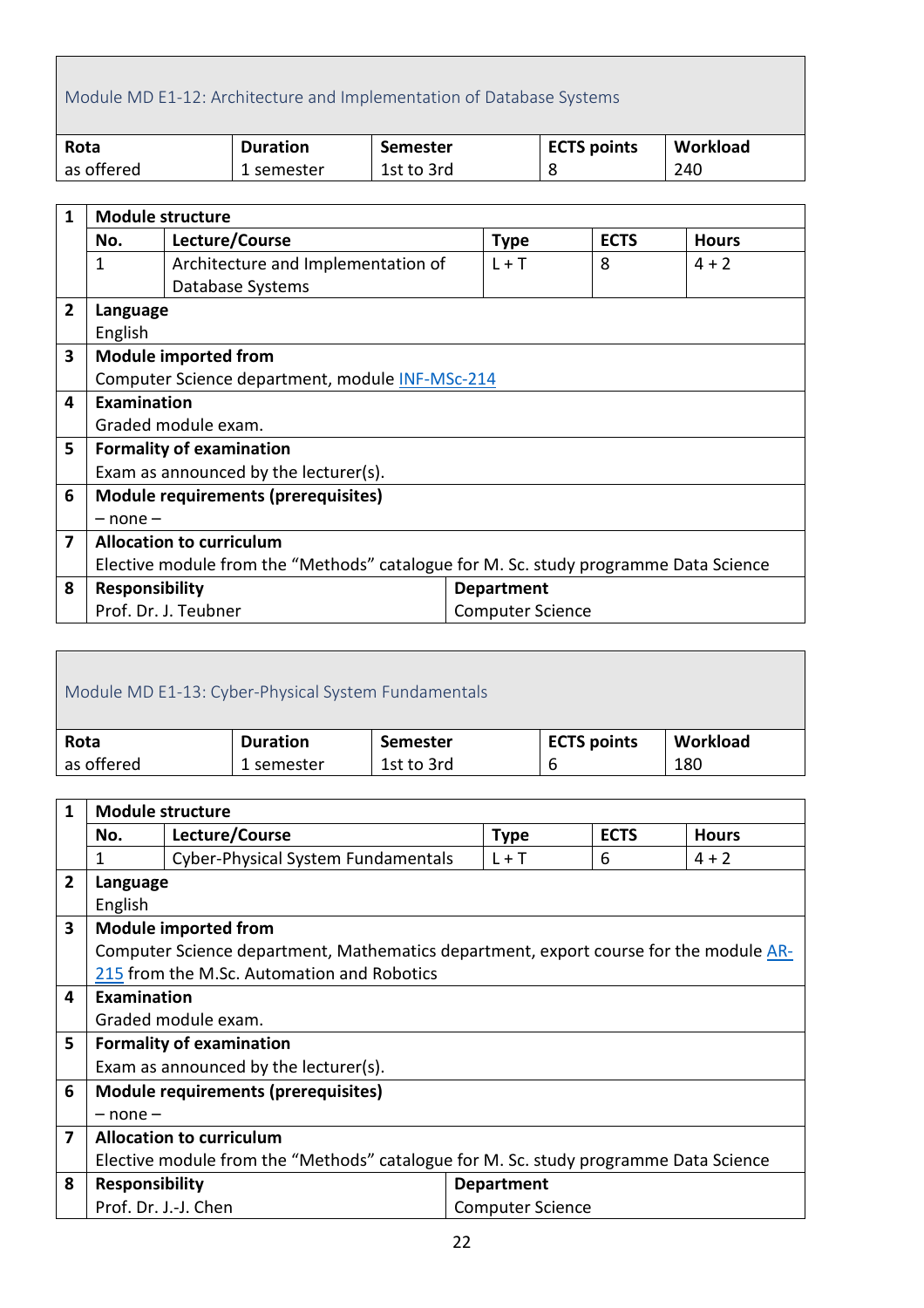## <span id="page-22-0"></span>Module MD E1-14: Real-Time Systems and Applications

| Rota       | <b>Duration</b> | Semester   | <b>ECTS points</b> | Workload |
|------------|-----------------|------------|--------------------|----------|
| as offered | 1 semester      | 1st to 3rd |                    | 240      |

| $\mathbf{1}$   | <b>Module structure</b>                                                              |                                                 |  |                         |             |              |
|----------------|--------------------------------------------------------------------------------------|-------------------------------------------------|--|-------------------------|-------------|--------------|
|                | No.                                                                                  | Lecture/Course                                  |  | <b>Type</b>             | <b>ECTS</b> | <b>Hours</b> |
|                | 1                                                                                    | Real-Time Systems and Applications              |  | $L + T$                 | 8           | $4 + 2$      |
| $\overline{2}$ | Language                                                                             |                                                 |  |                         |             |              |
|                | English                                                                              |                                                 |  |                         |             |              |
| 3              |                                                                                      | <b>Module imported from</b>                     |  |                         |             |              |
|                |                                                                                      | Computer Science department, module INF-MSc-223 |  |                         |             |              |
| 4              | Examination                                                                          |                                                 |  |                         |             |              |
|                |                                                                                      | Graded module exam.                             |  |                         |             |              |
| 5              |                                                                                      | <b>Formality of examination</b>                 |  |                         |             |              |
|                |                                                                                      | Exam as announced by the lecturer(s).           |  |                         |             |              |
| 6              |                                                                                      | <b>Module requirements (prerequisites)</b>      |  |                         |             |              |
|                | $-$ none $-$                                                                         |                                                 |  |                         |             |              |
| 7              | <b>Allocation to curriculum</b>                                                      |                                                 |  |                         |             |              |
|                | Elective module from the "Methods" catalogue for M. Sc. study programme Data Science |                                                 |  |                         |             |              |
| 8              | <b>Responsibility</b>                                                                |                                                 |  | <b>Department</b>       |             |              |
|                | Prof. Dr. J.-J. Chen                                                                 |                                                 |  | <b>Computer Science</b> |             |              |

<span id="page-22-1"></span>

| Module MD E1-15: Model Selection and Model Averaging |                 |                 |                    |          |  |
|------------------------------------------------------|-----------------|-----------------|--------------------|----------|--|
| Rota                                                 | <b>Duration</b> | <b>Semester</b> | <b>ECTS points</b> | Workload |  |
| as offered                                           | 1 semester      | 1st to 3rd      | q                  | 270      |  |
|                                                      |                 |                 |                    |          |  |

| 1 | <b>Module structure</b>                                                              |                                                                                           |                   |             |              |  |
|---|--------------------------------------------------------------------------------------|-------------------------------------------------------------------------------------------|-------------------|-------------|--------------|--|
|   | No.                                                                                  | Lecture/Course                                                                            | <b>Type</b>       | <b>ECTS</b> | <b>Hours</b> |  |
|   | 1                                                                                    | Model Selection and Model Averaging                                                       | $L + T$           | 9           | $4 + 2$      |  |
| 2 | Language                                                                             |                                                                                           |                   |             |              |  |
|   | English                                                                              |                                                                                           |                   |             |              |  |
| 3 |                                                                                      | <b>Module imported from</b>                                                               |                   |             |              |  |
|   |                                                                                      | Statistics department, specialized course for modules MS 7 / MS 8 in the M.Sc. Statistics |                   |             |              |  |
| 4 | Examination                                                                          |                                                                                           |                   |             |              |  |
|   |                                                                                      | Graded module exam.                                                                       |                   |             |              |  |
| 5 |                                                                                      | <b>Formality of examination</b>                                                           |                   |             |              |  |
|   |                                                                                      | Exam as announced by the lecturer(s).                                                     |                   |             |              |  |
| 6 | <b>Module requirements (prerequisites)</b>                                           |                                                                                           |                   |             |              |  |
|   | $-$ none $-$                                                                         |                                                                                           |                   |             |              |  |
| 7 | <b>Allocation to curriculum</b>                                                      |                                                                                           |                   |             |              |  |
|   | Elective module from the "Methods" catalogue for M. Sc. study programme Data Science |                                                                                           |                   |             |              |  |
| 8 | <b>Responsibility</b>                                                                |                                                                                           | <b>Department</b> |             |              |  |
|   | Dean of Studies                                                                      |                                                                                           | <b>Statistics</b> |             |              |  |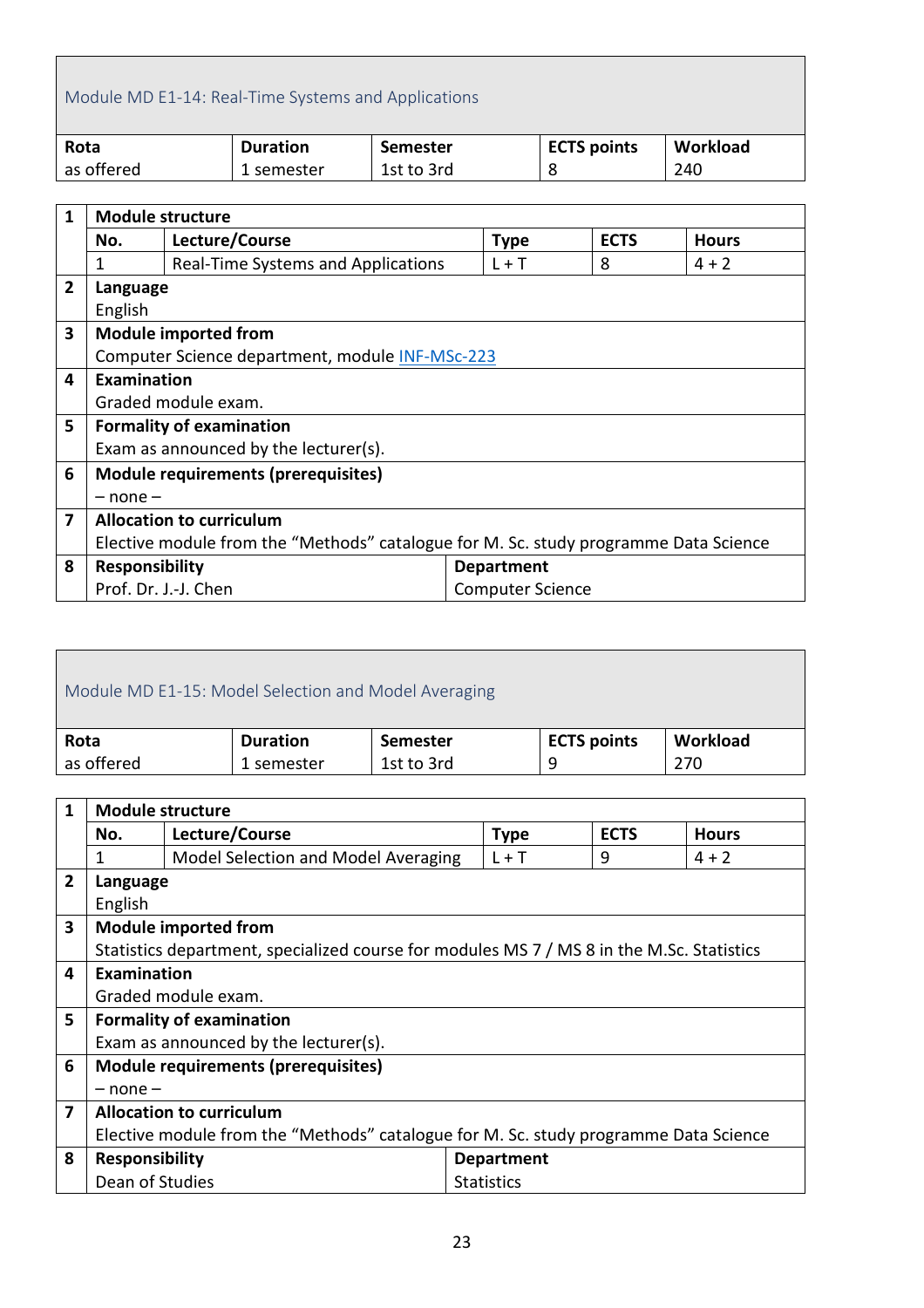<span id="page-23-0"></span>

|                         | Module MD E1-16: Asymptotic Theory |                                                                                           |                          |                 |             |                    |             |     |              |
|-------------------------|------------------------------------|-------------------------------------------------------------------------------------------|--------------------------|-----------------|-------------|--------------------|-------------|-----|--------------|
| Rota                    |                                    |                                                                                           | <b>Duration</b>          | <b>Semester</b> |             | <b>ECTS points</b> |             |     | Workload     |
|                         | as offered                         |                                                                                           | 1 semester               | 1st to 3rd      |             | 4,5                |             | 135 |              |
|                         |                                    |                                                                                           |                          |                 |             |                    |             |     |              |
| $\mathbf 1$             | <b>Module structure</b>            |                                                                                           |                          |                 |             |                    |             |     |              |
|                         | No.                                |                                                                                           | Lecture/Course           |                 | <b>Type</b> |                    | <b>ECTS</b> |     | <b>Hours</b> |
|                         |                                    |                                                                                           | <b>Asymptotic Theory</b> |                 | $L + T$     |                    | 4,5         |     | $2 + 1$      |
| $\overline{2}$          | Language                           |                                                                                           |                          |                 |             |                    |             |     |              |
|                         | English                            |                                                                                           |                          |                 |             |                    |             |     |              |
| $\overline{\mathbf{3}}$ | <b>Module imported from</b>        |                                                                                           |                          |                 |             |                    |             |     |              |
|                         |                                    | Statistics department, specialized course for modules MS 7 / MS 8 in the M.Sc. Statistics |                          |                 |             |                    |             |     |              |

Ť

|   | Statistics department, specialized course for modules MS 7 / MS 8 in the M.Sc. Statistics |                   |  |  |  |
|---|-------------------------------------------------------------------------------------------|-------------------|--|--|--|
| 4 | <b>Examination</b>                                                                        |                   |  |  |  |
|   | Graded module exam.                                                                       |                   |  |  |  |
| 5 | <b>Formality of examination</b>                                                           |                   |  |  |  |
|   | Exam as announced by the lecturer(s).                                                     |                   |  |  |  |
| 6 | <b>Module requirements (prerequisites)</b>                                                |                   |  |  |  |
|   | $-$ none $-$                                                                              |                   |  |  |  |
| 7 | <b>Allocation to curriculum</b>                                                           |                   |  |  |  |
|   | Elective module from the "Methods" catalogue for M. Sc. study programme Data Science      |                   |  |  |  |
| 8 | Responsibility                                                                            | <b>Department</b> |  |  |  |
|   | Dean of Studies                                                                           | <b>Statistics</b> |  |  |  |
|   |                                                                                           |                   |  |  |  |

<span id="page-23-1"></span>

| Module MD E1-17: Machine Learning Paradigms for Complex Data |                 |                    |          |  |  |  |  |
|--------------------------------------------------------------|-----------------|--------------------|----------|--|--|--|--|
| <b>Duration</b>                                              | <b>Semester</b> | <b>ECTS points</b> | Workload |  |  |  |  |
| 1 semester                                                   | 1st to 3rd      |                    | 240      |  |  |  |  |
|                                                              |                 |                    |          |  |  |  |  |

| 1              |                                                                                      | <b>Module structure</b>                    |                         |             |              |  |  |
|----------------|--------------------------------------------------------------------------------------|--------------------------------------------|-------------------------|-------------|--------------|--|--|
|                | No.                                                                                  | Lecture/Course                             | <b>Type</b>             | <b>ECTS</b> | <b>Hours</b> |  |  |
|                | 1                                                                                    | Machine Learning Paradigms for             | $L + T$                 | 8           | $4 + 2$      |  |  |
|                |                                                                                      | <b>Complex Data</b>                        |                         |             |              |  |  |
| $\overline{2}$ | Language                                                                             |                                            |                         |             |              |  |  |
|                | English                                                                              |                                            |                         |             |              |  |  |
| 3              |                                                                                      | <b>Module imported from</b>                |                         |             |              |  |  |
|                | Computer Science department, module INF-MSc-236                                      |                                            |                         |             |              |  |  |
| 4              | <b>Examination</b>                                                                   |                                            |                         |             |              |  |  |
|                |                                                                                      | Graded module exam.                        |                         |             |              |  |  |
| 5              |                                                                                      | <b>Formality of examination</b>            |                         |             |              |  |  |
|                |                                                                                      | Exam as announced by the lecturer(s).      |                         |             |              |  |  |
| 6              |                                                                                      | <b>Module requirements (prerequisites)</b> |                         |             |              |  |  |
|                | $-$ none $-$                                                                         |                                            |                         |             |              |  |  |
| 7              | <b>Allocation to curriculum</b>                                                      |                                            |                         |             |              |  |  |
|                | Elective module from the "Methods" catalogue for M. Sc. study programme Data Science |                                            |                         |             |              |  |  |
| 8              | <b>Responsibility</b>                                                                |                                            | <b>Department</b>       |             |              |  |  |
|                | Prof. Dr. E. Müller                                                                  |                                            | <b>Computer Science</b> |             |              |  |  |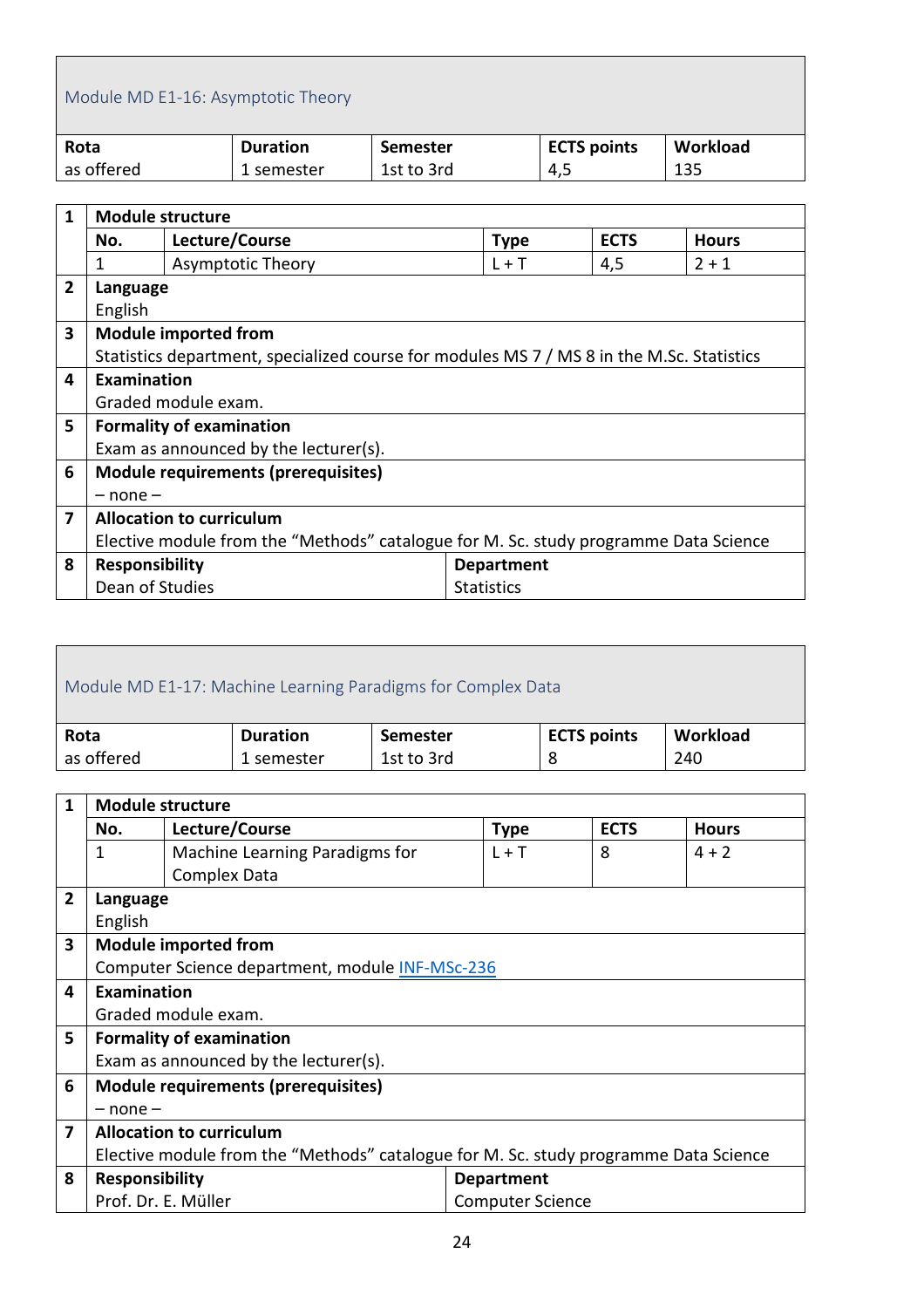# <span id="page-24-0"></span>Module MD E1-18: Neural networks for solving ordinary differential equations

| Rota       | <b>Duration</b> | Semester   | <b>ECTS points</b> | Workload |
|------------|-----------------|------------|--------------------|----------|
| as offered | 1 semester      | 1st to 3rd | ـ                  | 150      |

| $\mathbf{1}$ | <b>Module structure</b>                                                              |                                            |                    |             |              |  |  |
|--------------|--------------------------------------------------------------------------------------|--------------------------------------------|--------------------|-------------|--------------|--|--|
|              | No.                                                                                  | Lecture/Course                             | <b>Type</b>        | <b>ECTS</b> | <b>Hours</b> |  |  |
|              | 1                                                                                    | Neural networks for solving ordinary       | $L + T$            | 5           | $2 + 1$      |  |  |
|              |                                                                                      | differential equations                     |                    |             |              |  |  |
| 2            | Language                                                                             |                                            |                    |             |              |  |  |
|              | English                                                                              |                                            |                    |             |              |  |  |
| 3            |                                                                                      | <b>Module imported from</b>                |                    |             |              |  |  |
|              | Mathematics department, useable for module MAT-439                                   |                                            |                    |             |              |  |  |
| 4            | <b>Examination</b>                                                                   |                                            |                    |             |              |  |  |
|              |                                                                                      | Graded module exam.                        |                    |             |              |  |  |
| 5            |                                                                                      | <b>Formality of examination</b>            |                    |             |              |  |  |
|              |                                                                                      | Exam as announced by the lecturer(s).      |                    |             |              |  |  |
| 6            |                                                                                      | <b>Module requirements (prerequisites)</b> |                    |             |              |  |  |
|              | $-$ none $-$                                                                         |                                            |                    |             |              |  |  |
| 7            | <b>Allocation to curriculum</b>                                                      |                                            |                    |             |              |  |  |
|              | Elective module from the "Methods" catalogue for M. Sc. study programme Data Science |                                            |                    |             |              |  |  |
| 8            | <b>Responsibility</b>                                                                |                                            | <b>Department</b>  |             |              |  |  |
|              |                                                                                      | Dean of Studies Mathematics                | <b>Mathematics</b> |             |              |  |  |

<span id="page-24-1"></span>

| Module MD F1-19: Numerical Methods for PDEs |                 |            |                    |          |  |  |  |
|---------------------------------------------|-----------------|------------|--------------------|----------|--|--|--|
| Rota                                        | <b>Duration</b> | Semester   | <b>ECTS points</b> | Workload |  |  |  |
| as offered                                  | 1 semester      | 1st to 3rd |                    | 150      |  |  |  |

| 1              | <b>Module structure</b>                                                              |                                                                                      |                    |             |              |  |
|----------------|--------------------------------------------------------------------------------------|--------------------------------------------------------------------------------------|--------------------|-------------|--------------|--|
|                | No.                                                                                  | Lecture/Course                                                                       | <b>Type</b>        | <b>ECTS</b> | <b>Hours</b> |  |
|                | 1                                                                                    | <b>Numerical Methods for PDEs</b>                                                    | $L + T$            | 5           | $2 + 1$      |  |
| $\overline{2}$ | Language                                                                             |                                                                                      |                    |             |              |  |
|                | English                                                                              |                                                                                      |                    |             |              |  |
| 3              |                                                                                      | <b>Module imported from</b>                                                          |                    |             |              |  |
|                |                                                                                      | Mathematics department, export course for the module AR-308 or AR-214 from the M.Sc. |                    |             |              |  |
|                |                                                                                      | <b>Automation and Robotics</b>                                                       |                    |             |              |  |
| 4              | Examination                                                                          |                                                                                      |                    |             |              |  |
|                |                                                                                      | Graded module exam.                                                                  |                    |             |              |  |
| 5              |                                                                                      | <b>Formality of examination</b>                                                      |                    |             |              |  |
|                |                                                                                      | Exam as announced by the lecturer(s).                                                |                    |             |              |  |
| 6              |                                                                                      | <b>Module requirements (prerequisites)</b>                                           |                    |             |              |  |
|                | $-$ none $-$                                                                         |                                                                                      |                    |             |              |  |
| 7              | <b>Allocation to curriculum</b>                                                      |                                                                                      |                    |             |              |  |
|                | Elective module from the "Methods" catalogue for M. Sc. study programme Data Science |                                                                                      |                    |             |              |  |
| 8              | <b>Responsibility</b>                                                                |                                                                                      | <b>Department</b>  |             |              |  |
|                |                                                                                      | Dean of Studies Mathematics                                                          | <b>Mathematics</b> |             |              |  |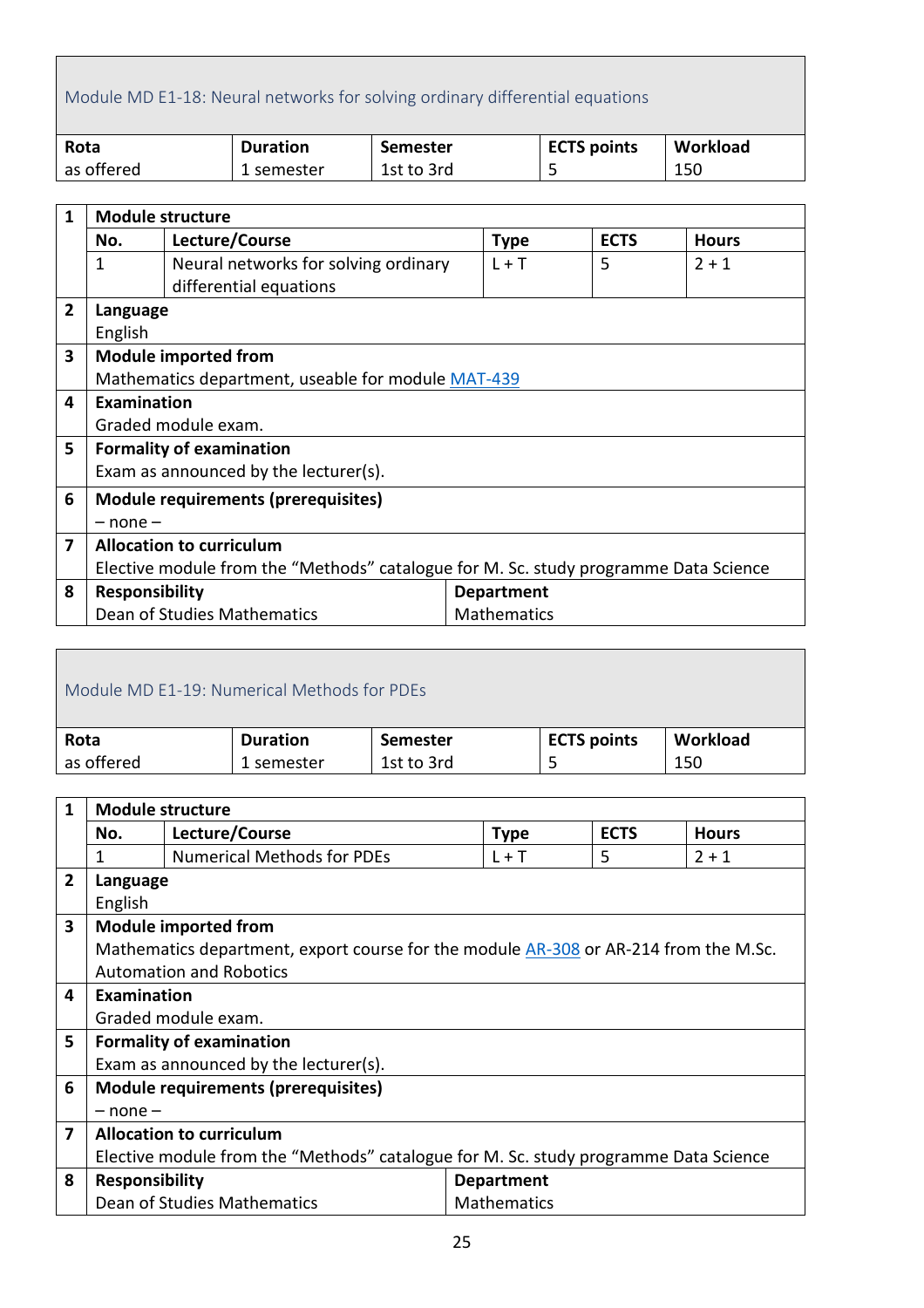# <span id="page-25-0"></span>Module MD E1-20: Artificial Intelligence

| Rota       | <b>Duration</b> | Semester   | <b>ECTS points</b> | Workload |
|------------|-----------------|------------|--------------------|----------|
| as offered | 1 semester      | 1st to 3rd |                    |          |

| 1            |                                                                                      | <b>Module structure</b>               |                   |             |              |  |  |  |
|--------------|--------------------------------------------------------------------------------------|---------------------------------------|-------------------|-------------|--------------|--|--|--|
|              | No.                                                                                  | Lecture/Course                        | <b>Type</b>       | <b>ECTS</b> | <b>Hours</b> |  |  |  |
|              | 1                                                                                    | Artificial Intelligence               | $L + T$           | 3           | $2 + 1$      |  |  |  |
| $\mathbf{2}$ | Language                                                                             |                                       |                   |             |              |  |  |  |
|              | English                                                                              |                                       |                   |             |              |  |  |  |
| 3            |                                                                                      | <b>Module imported from</b>           |                   |             |              |  |  |  |
|              | Institute of Neuroinformatics, Ruhr University Bochum                                |                                       |                   |             |              |  |  |  |
| 4            | Examination                                                                          |                                       |                   |             |              |  |  |  |
|              |                                                                                      | Graded module exam.                   |                   |             |              |  |  |  |
| 5            |                                                                                      | <b>Formality of examination</b>       |                   |             |              |  |  |  |
|              |                                                                                      | Exam as announced by the lecturer(s). |                   |             |              |  |  |  |
| 6            |                                                                                      | Module requirements (prerequisites)   |                   |             |              |  |  |  |
|              | $-$ none $-$                                                                         |                                       |                   |             |              |  |  |  |
| 7            | <b>Allocation to curriculum</b>                                                      |                                       |                   |             |              |  |  |  |
|              | Elective module from the "Methods" catalogue for M. Sc. study programme Data Science |                                       |                   |             |              |  |  |  |
| 8            | <b>Responsibility</b>                                                                |                                       | <b>Department</b> |             |              |  |  |  |
|              | Dean of Studies                                                                      |                                       | <b>Statistics</b> |             |              |  |  |  |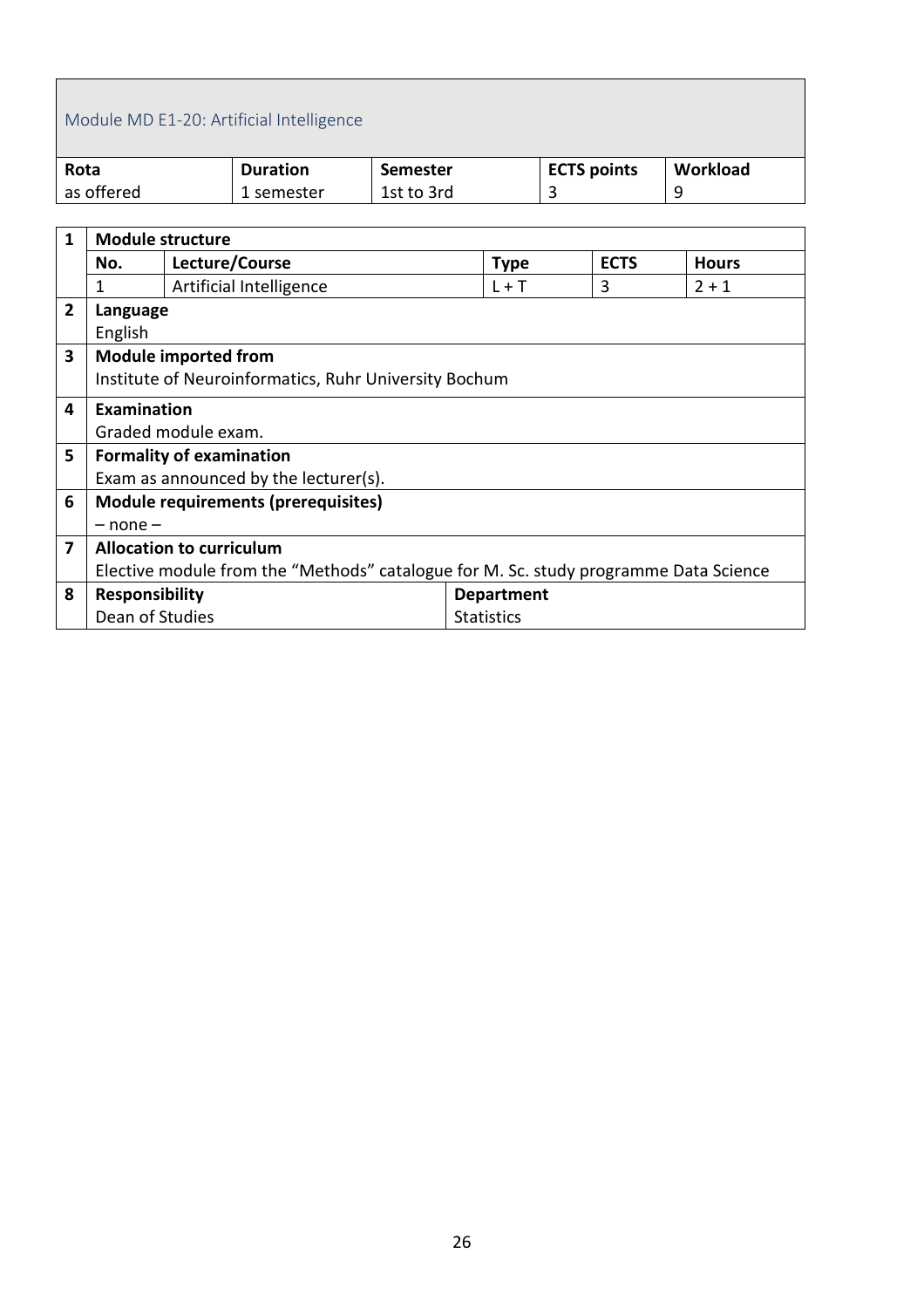In addition to the above, many German language courses from the three departments can be chosen. Please note that sufficient German skill are required for all these courses. If you want to choose one of these courses, please get in touch with the Data Science examination board prior to participation. For example, the following courses are possible:

- from the M. Sc. study programme "Mathematik" of the Department of Mathematics:
	- o [Module MAT-406: Numerik II](http://www.mathematik.tu-dortmund.de/modulhandbuch/index.php/MAT-406)
	- o [Module MAT-419: Diskrete Optimierung](http://www.mathematik.tu-dortmund.de/modulhandbuch/index.php/MAT-419)
	- o [Module MAT-424: Nichtlineare Optimierung](http://www.mathematik.tu-dortmund.de/modulhandbuch/index.php/MAT-424)
- from the M. Sc. study programme "Informatik" of the Department of Computer Science:
	- o [Module INF-MSc-231: Praktische Optimierung](http://www.cs.tu-dortmund.de/nps/de/Studium/Ordnungen_Handbuecher_Beschluesse/Modulhandbuecher/Master_Inf/Basismodule/Forschungsbereich_Intelligente_Systeme/INF-MSc-231.pdf)<br>o Module INF-MSc-232: Mustererkennung
	- [Module INF-MSc-232: Mustererkennung](http://www.cs.tu-dortmund.de/nps/de/Studium/Ordnungen_Handbuecher_Beschluesse/Modulhandbuecher/Master_Inf/Basismodule/Forschungsbereich_Intelligente_Systeme/INF-MSc-232.pdf)
	- o [Module INF-MSc-233: Graphische Datenverarbeitung](http://www.cs.tu-dortmund.de/nps/de/Studium/Ordnungen_Handbuecher_Beschluesse/Modulhandbuecher/Master_Inf/Basismodule/Forschungsbereich_Intelligente_Systeme/INF-MSc-233.pdf)
	- o [Module INF-MSc-234: Commonsense Reasoning](http://www.cs.tu-dortmund.de/nps/de/Studium/Ordnungen_Handbuecher_Beschluesse/Modulhandbuecher/Master_Inf/Basismodule/Forschungsbereich_Intelligente_Systeme/INF-MSc-234.pdf)
	- o [Module INF-MSc-241: Algorithmen und Datenstrukturen](http://www.cs.tu-dortmund.de/nps/de/Studium/Ordnungen_Handbuecher_Beschluesse/Modulhandbuecher/Master_Inf/Basismodule/Forschungsbereich_Algorithmen_und_Komplexitaet/INF-MSc-241.pdf)
	- o [Module INF-MSc-401: Modellbildung, Simulation und Analyse](http://www.cs.tu-dortmund.de/nps/de/Studium/Ordnungen_Handbuecher_Beschluesse/Modulhandbuecher/Master_Inf/Vertiefungsmodule/Forschungsbereich_Eingebettete_und_verteilte_Systeme/INF-MSc-401.pdf)
	- o [Module INF-MSc-407: Verteilte Programmierung und numerische Algorithmen](http://www.cs.tu-dortmund.de/nps/de/Studium/Ordnungen_Handbuecher_Beschluesse/Modulhandbuecher/Master_Inf/Vertiefungsmodule/Forschungsbereich_Eingebettete_und_verteilte_Systeme/INF-MSc-407.pdf)
	- o [Module INF-MSc-501: Ausgewählte Kapitel der Computational Intelligence](http://www.cs.tu-dortmund.de/nps/de/Studium/Ordnungen_Handbuecher_Beschluesse/Modulhandbuecher/Master_Inf/Vertiefungsmodule/Forschungsbereich_Intelligente_Systeme/INF-MSc-501.pdf)
	- o [Module INF-MSc-502: Computer Vision](http://www.cs.tu-dortmund.de/nps/de/Studium/Ordnungen_Handbuecher_Beschluesse/Modulhandbuecher/Master_Inf/Vertiefungsmodule/Forschungsbereich_Intelligente_Systeme/INF-MSc-502.pdf)<br>
	o Module INF-MSc-505: Geometrische Mo
	- [Module INF-MSc-505: Geometrische Modellierung](http://www.cs.tu-dortmund.de/nps/de/Studium/Ordnungen_Handbuecher_Beschluesse/Modulhandbuecher/Master_Inf/Vertiefungsmodule/Forschungsbereich_Intelligente_Systeme/INF-MSc-505.pdf)
	- o [Module INF-MSc-506: Maschinelles Lernen](http://www.cs.tu-dortmund.de/nps/de/Studium/Ordnungen_Handbuecher_Beschluesse/Modulhandbuecher/Master_Inf/Vertiefungsmodule/Forschungsbereich_Intelligente_Systeme/INF-MSc-506.pdf)
	- o [Module INF-MSc-508: Schrifterkennung](http://www.cs.tu-dortmund.de/nps/de/Studium/Ordnungen_Handbuecher_Beschluesse/Modulhandbuecher/Master_Inf/Vertiefungsmodule/Forschungsbereich_Intelligente_Systeme/INF-MSc-508.pdf)
	- o [Module INF-MSc-509: Fortgeschrittene Themen der Wissensrepräsentation](http://www.cs.tu-dortmund.de/nps/de/Studium/Ordnungen_Handbuecher_Beschluesse/Modulhandbuecher/Master_Inf/Vertiefungsmodule/Forschungsbereich_Intelligente_Systeme/INF-MSc-509.pdf)
	- [Module INF-MSc-510: IT-Management](http://www.cs.tu-dortmund.de/nps/de/Studium/Ordnungen_Handbuecher_Beschluesse/Modulhandbuecher/Master_Inf/Vertiefungsmodule/Forschungsbereich_Intelligente_Systeme/INF-MSc-510.pdf)
	- o [Module INF-MSc-514: Computational Omics](http://www.cs.tu-dortmund.de/nps/de/Studium/Ordnungen_Handbuecher_Beschluesse/Modulhandbuecher/Master_Inf/Vertiefungsmodule/Forschungsbereich_Intelligente_Systeme/INF-MSc-514.pdf)
	- o [Module INF-MSc-518: Digitalisierung von Fertigungsprozessen](http://www.cs.tu-dortmund.de/nps/de/Studium/Ordnungen_Handbuecher_Beschluesse/Modulhandbuecher/Master_Inf/Vertiefungsmodule/Forschungsbereich_Intelligente_Systeme/INF-MSc-518.pdf)
	- o [Module INF-MSc-605: Datenbanktheorie](http://www.cs.tu-dortmund.de/nps/de/Studium/Ordnungen_Handbuecher_Beschluesse/Modulhandbuecher/Master_Inf/Vertiefungsmodule/Forschungsbereich_Algorithmen_und_Komplexitaet/INF-MSc-605.pdf)
	- o [Module INF-MSc-606: Algorithmische Bioinformatik](http://www.cs.tu-dortmund.de/nps/de/Studium/Ordnungen_Handbuecher_Beschluesse/Modulhandbuecher/Master_Inf/Vertiefungsmodule/Forschungsbereich_Algorithmen_und_Komplexitaet/INF-MSc-606.pdf)
	- o [Module INF-MSc-607: Evolutionäre Algorithmen](http://www.cs.tu-dortmund.de/nps/de/Studium/Ordnungen_Handbuecher_Beschluesse/Modulhandbuecher/Master_Inf/Vertiefungsmodule/Forschungsbereich_Algorithmen_und_Komplexitaet/INF-MSc-607.pdf)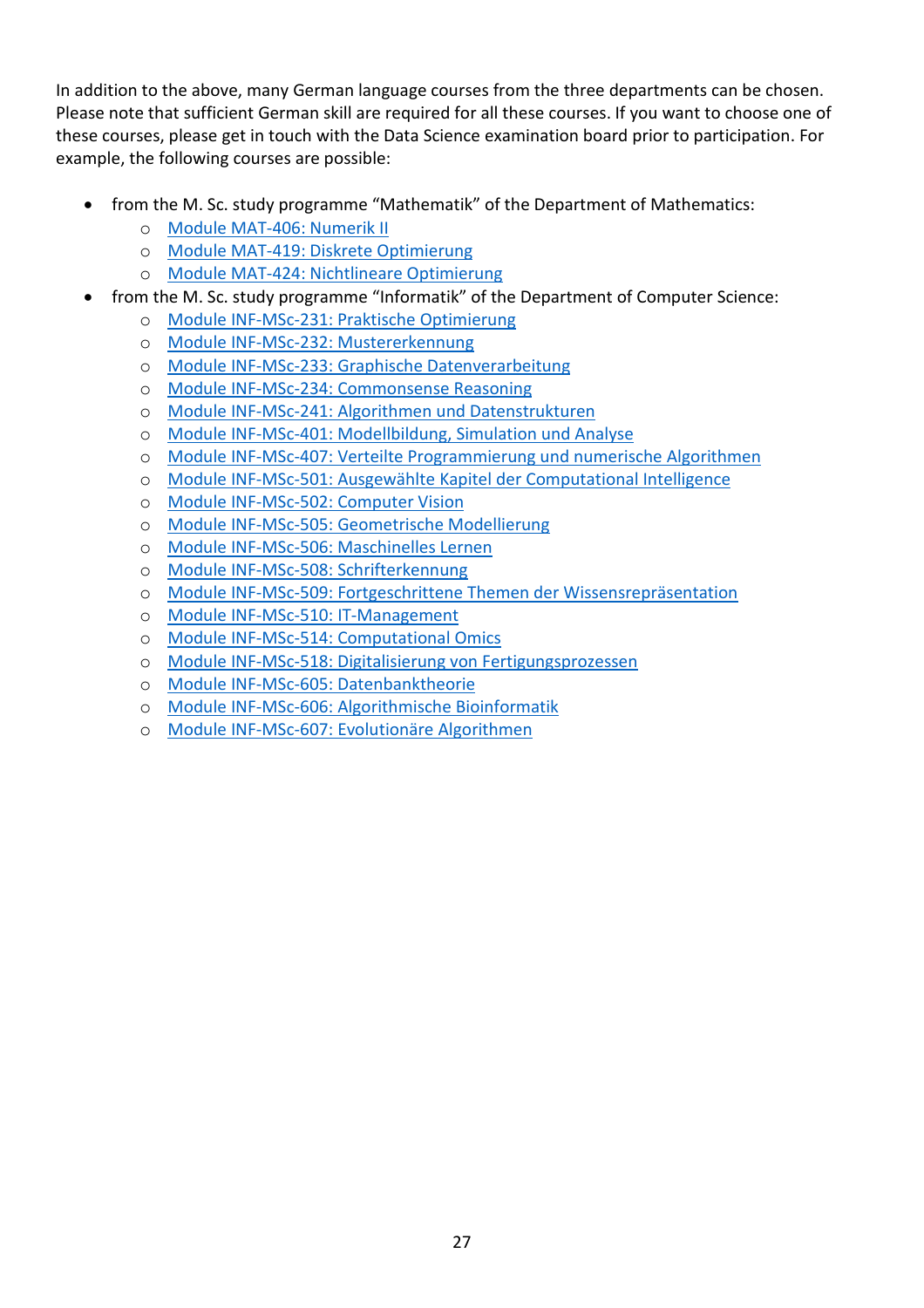#### <span id="page-27-0"></span>"Applications" Elective Courses

Modules with a total of at least 16 credit points are to be chosen.

At the request of the students, modules other than those mentioned here may be approved as elective modules via the chairman of the examination board.

**General note on competences:** The students have deep knowledge about specialized methods of data science and related fields and apply them appropriately. They understand their theoretical background and choose suitable methods for a given problem. They apply methods to real data by means of software.

#### <span id="page-27-1"></span>Module MD E2-1: Bioinformatics **Rota** as offered **Duration**  1 semester **Semester** 2nd to 3rd **ECTS points** 9 **Workload** 270

| $\mathbf{1}$   | <b>Module structure</b>                                                                   |                                                                                           |                   |             |              |  |  |
|----------------|-------------------------------------------------------------------------------------------|-------------------------------------------------------------------------------------------|-------------------|-------------|--------------|--|--|
|                | No.                                                                                       | Lecture/Course                                                                            | <b>Type</b>       | <b>ECTS</b> | <b>Hours</b> |  |  |
|                | 1                                                                                         | <b>Bioinformatics</b>                                                                     | $L + T$           | 9           | $4 + 2$      |  |  |
| $\overline{2}$ | Language                                                                                  |                                                                                           |                   |             |              |  |  |
|                | English                                                                                   |                                                                                           |                   |             |              |  |  |
| 3              |                                                                                           | <b>Module imported from</b>                                                               |                   |             |              |  |  |
|                |                                                                                           | Statistics department, specialized course for modules MS 7 / MS 8 in the M.Sc. Statistics |                   |             |              |  |  |
| 4              | <b>Examination</b>                                                                        |                                                                                           |                   |             |              |  |  |
|                |                                                                                           | Graded module exam.                                                                       |                   |             |              |  |  |
| 5              |                                                                                           | <b>Formality of examination</b>                                                           |                   |             |              |  |  |
|                |                                                                                           | Exam as announced by the lecturer(s).                                                     |                   |             |              |  |  |
| 6              |                                                                                           | <b>Module requirements (prerequisites)</b>                                                |                   |             |              |  |  |
|                | $-$ none $-$                                                                              |                                                                                           |                   |             |              |  |  |
| 7              | <b>Allocation to curriculum</b>                                                           |                                                                                           |                   |             |              |  |  |
|                | Elective module from the "Applications" catalogue for M. Sc. study programme Data Science |                                                                                           |                   |             |              |  |  |
| 8              | <b>Responsibility</b>                                                                     |                                                                                           | <b>Department</b> |             |              |  |  |
|                |                                                                                           | Prof. Dr. J. Rahnenführer                                                                 | <b>Statistics</b> |             |              |  |  |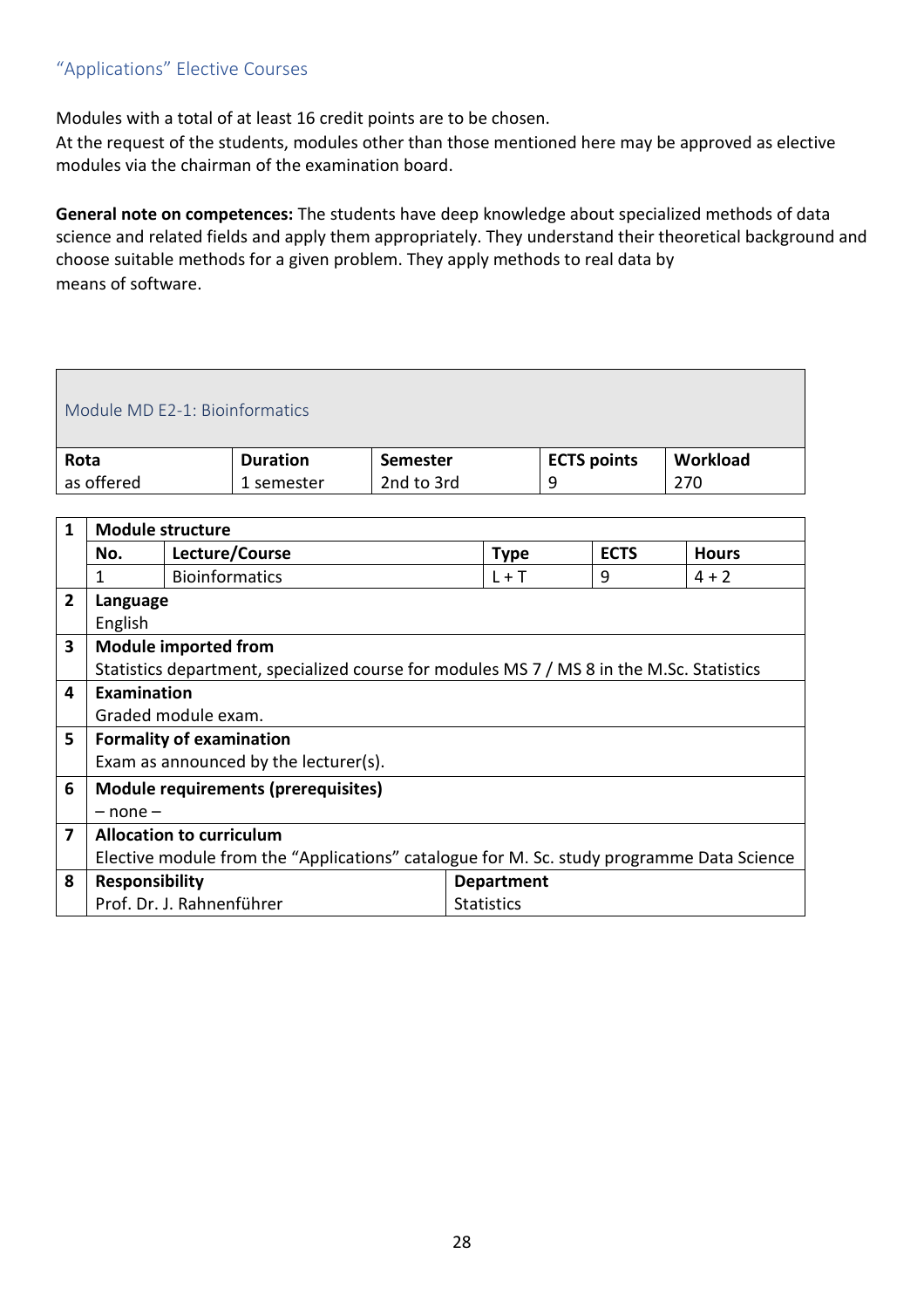# <span id="page-28-0"></span>Module MD E2-2: Toxicology

| Rota       | <b>Duration</b> | Semester   | <b>ECTS points</b> | Workload |
|------------|-----------------|------------|--------------------|----------|
| as offered | . semester      | 2nd to 3rd |                    | 270      |

| 1              | <b>Module structure</b>                                                                   |                                                                                           |                   |   |         |  |  |  |
|----------------|-------------------------------------------------------------------------------------------|-------------------------------------------------------------------------------------------|-------------------|---|---------|--|--|--|
|                | Lecture/Course<br><b>ECTS</b><br><b>Hours</b><br>No.<br><b>Type</b>                       |                                                                                           |                   |   |         |  |  |  |
|                | 1                                                                                         | Toxicology                                                                                | $L + T$           | 9 | $4 + 2$ |  |  |  |
| $\overline{2}$ | Language                                                                                  |                                                                                           |                   |   |         |  |  |  |
|                | English                                                                                   |                                                                                           |                   |   |         |  |  |  |
| 3              |                                                                                           | <b>Module imported from</b>                                                               |                   |   |         |  |  |  |
|                |                                                                                           | Statistics department, specialized course for modules MS 7 / MS 8 in the M.Sc. Statistics |                   |   |         |  |  |  |
| 5              | Examination                                                                               |                                                                                           |                   |   |         |  |  |  |
|                |                                                                                           | Graded module exam.                                                                       |                   |   |         |  |  |  |
| 6              |                                                                                           | <b>Formality of examination</b>                                                           |                   |   |         |  |  |  |
|                |                                                                                           | Exam as announced by the lecturer(s).                                                     |                   |   |         |  |  |  |
| 7              |                                                                                           | <b>Module requirements (prerequisites)</b>                                                |                   |   |         |  |  |  |
|                | $-$ none $-$                                                                              |                                                                                           |                   |   |         |  |  |  |
| 8              | <b>Allocation to curriculum</b>                                                           |                                                                                           |                   |   |         |  |  |  |
|                | Elective module from the "Applications" catalogue for M. Sc. study programme Data Science |                                                                                           |                   |   |         |  |  |  |
| 9              | <b>Responsibility</b>                                                                     |                                                                                           | <b>Department</b> |   |         |  |  |  |
|                |                                                                                           | Chairman of board of examiners                                                            | <b>Statistics</b> |   |         |  |  |  |

<span id="page-28-1"></span>

| Module MD E2-3: Econometrics |                 |            |                    |          |  |  |
|------------------------------|-----------------|------------|--------------------|----------|--|--|
| Rota                         | <b>Duration</b> | Semester   | <b>ECTS points</b> | Workload |  |  |
| as offered                   | 1 semester      | 2nd to 3rd | q                  | 270      |  |  |

| 1              | <b>Module structure</b>                                                                   |                                                                                           |                   |   |         |  |  |  |
|----------------|-------------------------------------------------------------------------------------------|-------------------------------------------------------------------------------------------|-------------------|---|---------|--|--|--|
|                | No.                                                                                       | <b>ECTS</b>                                                                               | <b>Hours</b>      |   |         |  |  |  |
|                | 1                                                                                         | Econometrics                                                                              | $L + T$           | 9 | $4 + 2$ |  |  |  |
| $\overline{2}$ | Language                                                                                  |                                                                                           |                   |   |         |  |  |  |
|                | English                                                                                   |                                                                                           |                   |   |         |  |  |  |
| 3              |                                                                                           | <b>Module imported from</b>                                                               |                   |   |         |  |  |  |
|                |                                                                                           | Statistics department, specialized course for modules MS 7 / MS 8 in the M.Sc. Statistics |                   |   |         |  |  |  |
| 4              | Examination                                                                               |                                                                                           |                   |   |         |  |  |  |
|                |                                                                                           | Graded module exam.                                                                       |                   |   |         |  |  |  |
| 5              |                                                                                           | <b>Formality of examination</b>                                                           |                   |   |         |  |  |  |
|                |                                                                                           | Exam as announced by the lecturer(s).                                                     |                   |   |         |  |  |  |
| 6              |                                                                                           | <b>Module requirements (prerequisites)</b>                                                |                   |   |         |  |  |  |
|                | $-$ none $-$                                                                              |                                                                                           |                   |   |         |  |  |  |
| 7              | <b>Allocation to curriculum</b>                                                           |                                                                                           |                   |   |         |  |  |  |
|                | Elective module from the "Applications" catalogue for M. Sc. study programme Data Science |                                                                                           |                   |   |         |  |  |  |
| 8              |                                                                                           | <b>Responsibility</b><br><b>Department</b>                                                |                   |   |         |  |  |  |
|                |                                                                                           | JProf. Dr. A. Arsova, Prof. Dr. C. Jentsch                                                | <b>Statistics</b> |   |         |  |  |  |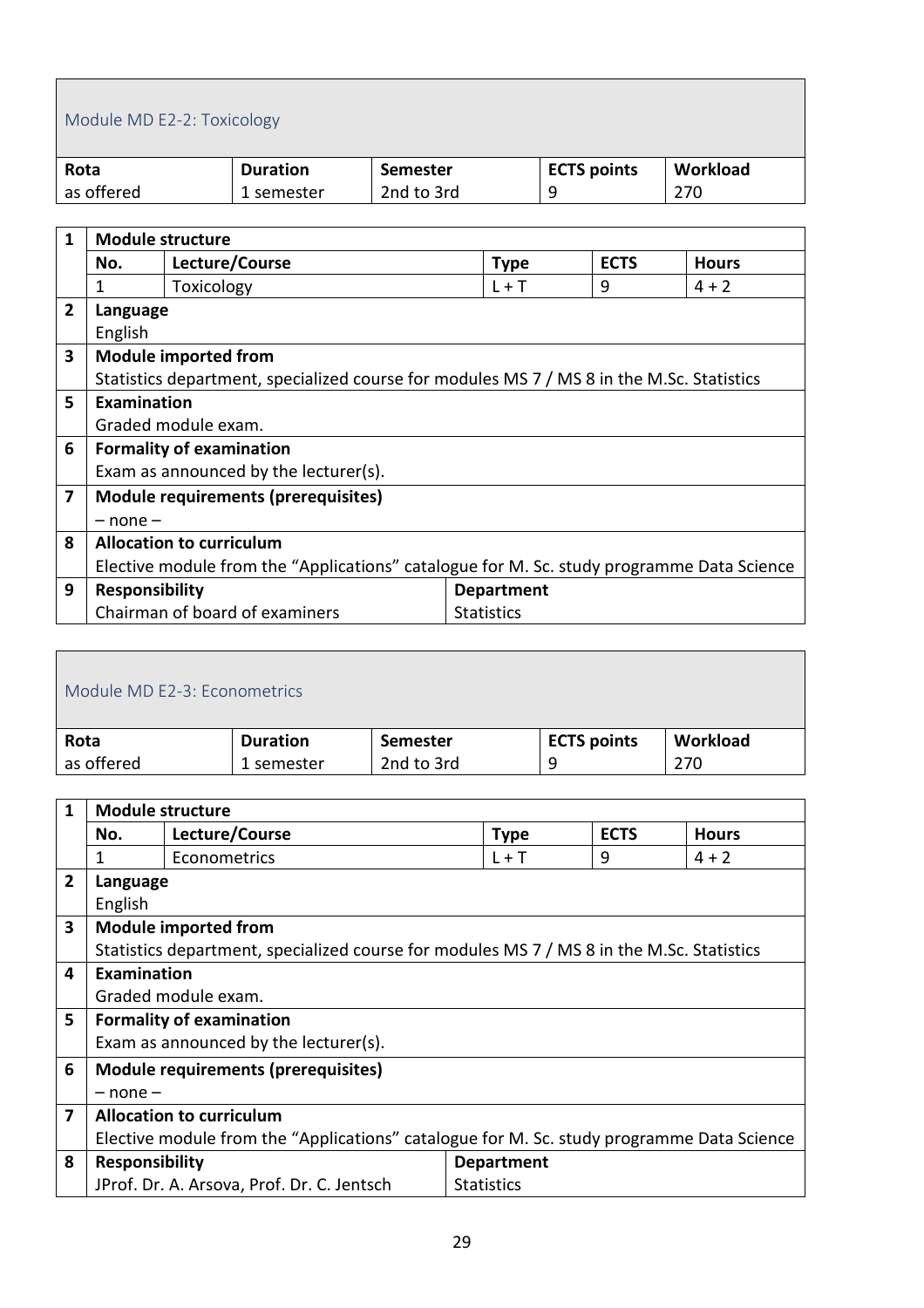# <span id="page-29-0"></span>Module MD E2-4: Econometrics of treatment effects and policy evaluation

| Rota       | <b>Duration</b> | Semester   | <b>ECTS points</b> | Workload |
|------------|-----------------|------------|--------------------|----------|
| as offered | 1 semester      | 2nd to 3rd | 4,5                | 135      |

| 1 | <b>Module structure</b>                                                                   |                                                                                           |                   |     |         |  |  |
|---|-------------------------------------------------------------------------------------------|-------------------------------------------------------------------------------------------|-------------------|-----|---------|--|--|
|   | Lecture/Course<br><b>ECTS</b><br><b>Hours</b><br>No.<br><b>Type</b>                       |                                                                                           |                   |     |         |  |  |
|   | 1                                                                                         | Econometrics of treatment effects and                                                     | $L + T$           | 4,5 | $2 + 1$ |  |  |
|   |                                                                                           | policy evaluation                                                                         |                   |     |         |  |  |
| 2 | Language                                                                                  |                                                                                           |                   |     |         |  |  |
|   | English                                                                                   |                                                                                           |                   |     |         |  |  |
| 3 |                                                                                           | <b>Module imported from</b>                                                               |                   |     |         |  |  |
|   |                                                                                           | Statistics department, specialized course for modules MS 7 / MS 8 in the M.Sc. Statistics |                   |     |         |  |  |
| 4 | Examination                                                                               |                                                                                           |                   |     |         |  |  |
|   |                                                                                           | Graded module exam.                                                                       |                   |     |         |  |  |
| 5 |                                                                                           | <b>Formality of examination</b>                                                           |                   |     |         |  |  |
|   |                                                                                           | Exam as announced by the lecturer(s).                                                     |                   |     |         |  |  |
| 6 |                                                                                           | <b>Module requirements (prerequisites)</b>                                                |                   |     |         |  |  |
|   | $-$ none $-$                                                                              |                                                                                           |                   |     |         |  |  |
| 7 | <b>Allocation to curriculum</b>                                                           |                                                                                           |                   |     |         |  |  |
|   | Elective module from the "Applications" catalogue for M. Sc. study programme Data Science |                                                                                           |                   |     |         |  |  |
| 8 | Responsibility                                                                            |                                                                                           | <b>Department</b> |     |         |  |  |
|   |                                                                                           | Prof. Dr. C. Jentsch                                                                      | <b>Statistics</b> |     |         |  |  |

<span id="page-29-1"></span>

| Module MD E2-5: Natürlichsprachige Systeme |                 |                 |                    |          |  |  |  |  |
|--------------------------------------------|-----------------|-----------------|--------------------|----------|--|--|--|--|
| Rota                                       | <b>Duration</b> | <b>Semester</b> | <b>ECTS points</b> | Workload |  |  |  |  |
| 2nd to 3rd<br>180<br>1 semester            |                 |                 |                    |          |  |  |  |  |
| as offered                                 |                 |                 |                    |          |  |  |  |  |

| $\mathbf{1}$   | <b>Module structure</b>                                                                   |                                                 |                         |   |         |  |  |
|----------------|-------------------------------------------------------------------------------------------|-------------------------------------------------|-------------------------|---|---------|--|--|
|                | Lecture/Course<br><b>ECTS</b><br><b>Type</b><br><b>Hours</b><br>No.                       |                                                 |                         |   |         |  |  |
|                | 1                                                                                         | Natürlichsprachige Systeme                      | $L + T$                 | 7 | $2 + 2$ |  |  |
| $\overline{2}$ | Language                                                                                  |                                                 |                         |   |         |  |  |
|                | German                                                                                    |                                                 |                         |   |         |  |  |
| 3              |                                                                                           | <b>Module imported from</b>                     |                         |   |         |  |  |
|                |                                                                                           | Computer Science department, module INF-MSc-507 |                         |   |         |  |  |
| 4              | <b>Examination</b>                                                                        |                                                 |                         |   |         |  |  |
|                |                                                                                           | Graded module exam.                             |                         |   |         |  |  |
| 5              |                                                                                           | <b>Formality of examination</b>                 |                         |   |         |  |  |
|                |                                                                                           | Exam as announced by the lecturer(s).           |                         |   |         |  |  |
| 6              |                                                                                           | <b>Module requirements (prerequisites)</b>      |                         |   |         |  |  |
|                | $-$ none $-$                                                                              |                                                 |                         |   |         |  |  |
| 7              | <b>Allocation to curriculum</b>                                                           |                                                 |                         |   |         |  |  |
|                | Elective module from the "Applications" catalogue for M. Sc. study programme Data Science |                                                 |                         |   |         |  |  |
| 8              | <b>Responsibility</b><br><b>Department</b>                                                |                                                 |                         |   |         |  |  |
|                |                                                                                           | Prof. Dr. K. Morik, Prof Dr. E. Schubert        | <b>Computer Science</b> |   |         |  |  |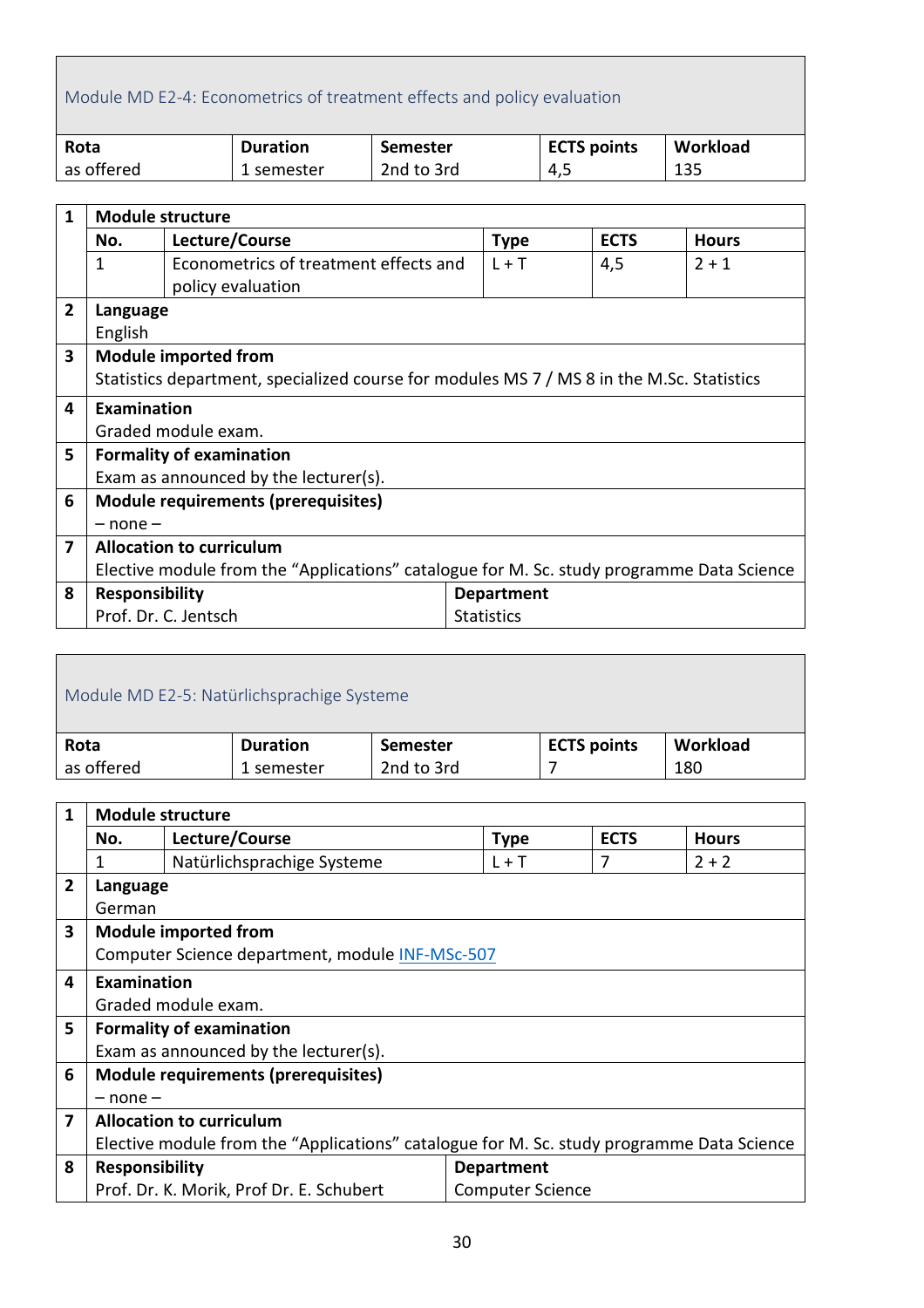<span id="page-30-0"></span>

|             | Module MD E2-6: Control Theory and Applications                                                              |  |                 |                 |  |  |                    |  |          |
|-------------|--------------------------------------------------------------------------------------------------------------|--|-----------------|-----------------|--|--|--------------------|--|----------|
| Rota        |                                                                                                              |  | <b>Duration</b> | <b>Semester</b> |  |  | <b>ECTS points</b> |  | Workload |
|             | as offered                                                                                                   |  | 1 semester      | 2nd to 3rd      |  |  |                    |  | 210      |
|             |                                                                                                              |  |                 |                 |  |  |                    |  |          |
| $\mathbf 1$ | <b>Module structure</b>                                                                                      |  |                 |                 |  |  |                    |  |          |
|             | $\mathbf{1}$ and $\mathbf{1}$ and $\mathbf{1}$ and $\mathbf{1}$<br><b>AL</b><br>- ---<br>$\blacksquare$<br>. |  |                 |                 |  |  |                    |  |          |

|              | No.                                                                                       | Lecture/Course                                                                      | <b>Type</b>                          | <b>ECTS</b> | <b>Hours</b> |  |  |
|--------------|-------------------------------------------------------------------------------------------|-------------------------------------------------------------------------------------|--------------------------------------|-------------|--------------|--|--|
|              | 1                                                                                         | <b>Control Theory and Applications</b>                                              | $L + T$                              | 7           | $3 + 2$      |  |  |
| $\mathbf{2}$ | Language                                                                                  |                                                                                     |                                      |             |              |  |  |
|              | English                                                                                   |                                                                                     |                                      |             |              |  |  |
| $\mathbf{3}$ |                                                                                           | <b>Module imported from</b>                                                         |                                      |             |              |  |  |
|              |                                                                                           | Department of Biochemical and Chemical Engineering, mandatory course for the module |                                      |             |              |  |  |
|              |                                                                                           | AR-102 in the M.Sc. Automation and Robotics                                         |                                      |             |              |  |  |
| 4            | <b>Examination</b>                                                                        |                                                                                     |                                      |             |              |  |  |
|              |                                                                                           | Graded module exam.                                                                 |                                      |             |              |  |  |
| 5.           |                                                                                           | <b>Formality of examination</b>                                                     |                                      |             |              |  |  |
|              |                                                                                           | Exam as announced by the lecturer(s).                                               |                                      |             |              |  |  |
| 6            |                                                                                           | <b>Module requirements (prerequisites)</b>                                          |                                      |             |              |  |  |
|              | $-$ none $-$                                                                              |                                                                                     |                                      |             |              |  |  |
| 7            | <b>Allocation to curriculum</b>                                                           |                                                                                     |                                      |             |              |  |  |
|              | Elective module from the "Applications" catalogue for M. Sc. study programme Data Science |                                                                                     |                                      |             |              |  |  |
| 8            | <b>Responsibility</b>                                                                     |                                                                                     | <b>Department</b>                    |             |              |  |  |
|              | Prof. Dr. S. Engell                                                                       |                                                                                     | Biochemical and Chemical Engineering |             |              |  |  |
|              |                                                                                           |                                                                                     |                                      |             |              |  |  |

<span id="page-30-1"></span>

| Module MD E2-7: Reliability and Material Fatigue                             |            |            |   |     |  |  |  |  |
|------------------------------------------------------------------------------|------------|------------|---|-----|--|--|--|--|
| Workload<br><b>ECTS points</b><br><b>Duration</b><br>Rota<br><b>Semester</b> |            |            |   |     |  |  |  |  |
| as offered                                                                   | 1 semester | 2nd to 3rd | q | 270 |  |  |  |  |

| $\mathbf{1}$   | <b>Module structure</b>                                                                   |                                                                                           |                   |                   |   |         |  |  |
|----------------|-------------------------------------------------------------------------------------------|-------------------------------------------------------------------------------------------|-------------------|-------------------|---|---------|--|--|
|                | Lecture/Course<br><b>ECTS</b><br><b>Type</b><br><b>Hours</b><br>No.                       |                                                                                           |                   |                   |   |         |  |  |
|                | 1                                                                                         | <b>Reliability and Material Fatigue</b>                                                   |                   | $L + T$           | 9 | $4 + 2$ |  |  |
| $\overline{2}$ | Language                                                                                  |                                                                                           |                   |                   |   |         |  |  |
|                |                                                                                           | English or German                                                                         |                   |                   |   |         |  |  |
| 3              |                                                                                           | <b>Module imported from</b>                                                               |                   |                   |   |         |  |  |
|                |                                                                                           | Statistics department, specialized course for modules MS 7 / MS 8 in the M.Sc. Statistics |                   |                   |   |         |  |  |
| 4              | Examination                                                                               |                                                                                           |                   |                   |   |         |  |  |
|                |                                                                                           | Graded module exam.                                                                       |                   |                   |   |         |  |  |
| 5              |                                                                                           | <b>Formality of examination</b>                                                           |                   |                   |   |         |  |  |
|                |                                                                                           | Exam as announced by the lecturer(s).                                                     |                   |                   |   |         |  |  |
| 6              |                                                                                           | <b>Module requirements (prerequisites)</b>                                                |                   |                   |   |         |  |  |
|                | $-$ none $-$                                                                              |                                                                                           |                   |                   |   |         |  |  |
| 7              | <b>Allocation to curriculum</b>                                                           |                                                                                           |                   |                   |   |         |  |  |
|                | Elective module from the "Applications" catalogue for M. Sc. study programme Data Science |                                                                                           |                   |                   |   |         |  |  |
| 8              | <b>Responsibility</b>                                                                     |                                                                                           |                   | <b>Department</b> |   |         |  |  |
|                | Prof. Dr. C. Müller                                                                       |                                                                                           | <b>Statistics</b> |                   |   |         |  |  |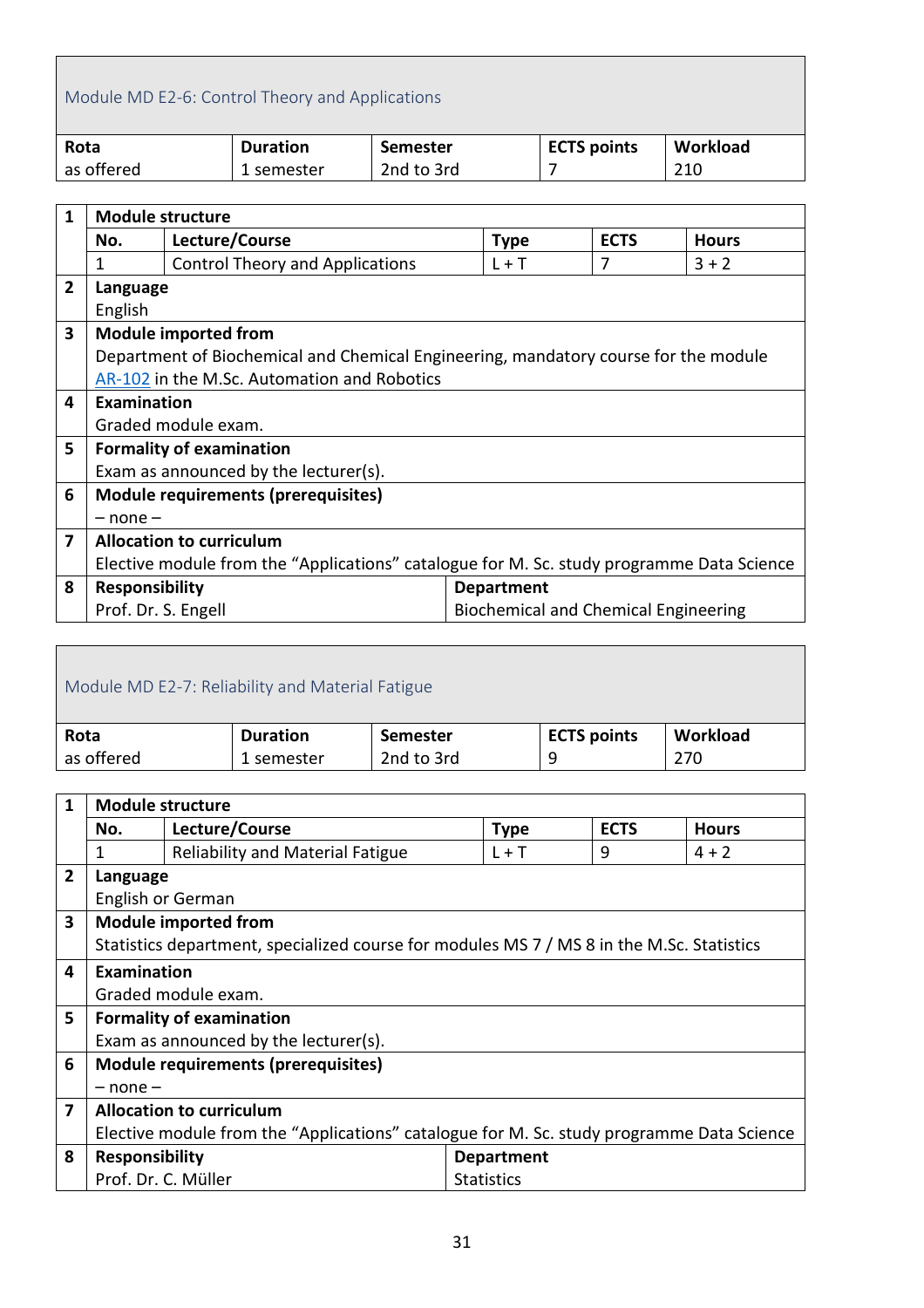<span id="page-31-0"></span>

|                | Module MD E2-8: Quality Control       |                        |                                                                                           |                 |                   |                    |     |              |
|----------------|---------------------------------------|------------------------|-------------------------------------------------------------------------------------------|-----------------|-------------------|--------------------|-----|--------------|
| Rota           |                                       |                        | <b>Duration</b>                                                                           | <b>Semester</b> |                   | <b>ECTS points</b> |     | Workload     |
|                | as offered                            |                        | 1 semester                                                                                | 2nd to 3rd      |                   | 9                  | 270 |              |
|                |                                       |                        |                                                                                           |                 |                   |                    |     |              |
| 1              | <b>Module structure</b>               |                        |                                                                                           |                 |                   |                    |     |              |
|                | No.                                   |                        | Lecture/Course                                                                            |                 | <b>Type</b>       | <b>ECTS</b>        |     | <b>Hours</b> |
|                | 1                                     | <b>Quality Control</b> |                                                                                           |                 | $L + T$           | 9                  |     | $4 + 2$      |
| $\overline{2}$ | Language                              |                        |                                                                                           |                 |                   |                    |     |              |
|                |                                       | English or German      |                                                                                           |                 |                   |                    |     |              |
| 3              | <b>Module imported from</b>           |                        |                                                                                           |                 |                   |                    |     |              |
|                |                                       |                        | Statistics department, specialized course for modules MS 7 / MS 8 in the M.Sc. Statistics |                 |                   |                    |     |              |
| 4              | Examination                           |                        |                                                                                           |                 |                   |                    |     |              |
|                |                                       | Graded module exam.    |                                                                                           |                 |                   |                    |     |              |
| 5              | <b>Formality of examination</b>       |                        |                                                                                           |                 |                   |                    |     |              |
|                | Exam as announced by the lecturer(s). |                        |                                                                                           |                 |                   |                    |     |              |
| 6              |                                       |                        | Module requirements (prerequisites)                                                       |                 |                   |                    |     |              |
|                | $-$ none $-$                          |                        |                                                                                           |                 |                   |                    |     |              |
| 7              | <b>Allocation to curriculum</b>       |                        |                                                                                           |                 |                   |                    |     |              |
|                |                                       |                        | Elective module from the "Applications" catalogue for M. Sc. study programme Data Science |                 |                   |                    |     |              |
| 8              | Responsibility                        |                        |                                                                                           |                 | <b>Department</b> |                    |     |              |

<span id="page-31-1"></span>

| Module MD E2-9: Financial Econometrics |                 |                 |                    |          |  |  |
|----------------------------------------|-----------------|-----------------|--------------------|----------|--|--|
| Rota                                   | <b>Duration</b> | <b>Semester</b> | <b>ECTS points</b> | Workload |  |  |
| as offered                             | 1 semester      | 1st to 3rd      | 4,5                | 135      |  |  |

Statistics

Prof. Dr. C. Müller

| 1              | <b>Module structure</b>                                                              |                                                                                           |                   |             |              |  |  |  |
|----------------|--------------------------------------------------------------------------------------|-------------------------------------------------------------------------------------------|-------------------|-------------|--------------|--|--|--|
|                | No.                                                                                  | Lecture/Course                                                                            | <b>Type</b>       | <b>ECTS</b> | <b>Hours</b> |  |  |  |
|                | 1                                                                                    | <b>Financial Econometrics</b>                                                             | $L + T$           | 4,5         | $2 + 1$      |  |  |  |
| $\overline{2}$ | Language                                                                             |                                                                                           |                   |             |              |  |  |  |
|                | English                                                                              |                                                                                           |                   |             |              |  |  |  |
| 3              |                                                                                      | <b>Module imported from</b>                                                               |                   |             |              |  |  |  |
|                |                                                                                      | Statistics department, specialized course for modules MS 7 / MS 8 in the M.Sc. Statistics |                   |             |              |  |  |  |
| 4              | Examination                                                                          |                                                                                           |                   |             |              |  |  |  |
|                |                                                                                      | Graded module exam.                                                                       |                   |             |              |  |  |  |
| 5              |                                                                                      | <b>Formality of examination</b>                                                           |                   |             |              |  |  |  |
|                |                                                                                      | Exam as announced by the lecturer(s).                                                     |                   |             |              |  |  |  |
| 6              |                                                                                      | Module requirements (prerequisites)                                                       |                   |             |              |  |  |  |
|                | $-$ none $-$                                                                         |                                                                                           |                   |             |              |  |  |  |
| 7              |                                                                                      | <b>Allocation to curriculum</b>                                                           |                   |             |              |  |  |  |
|                | Elective module from the "Methods" catalogue for M. Sc. study programme Data Science |                                                                                           |                   |             |              |  |  |  |
| 8              | <b>Responsibility</b>                                                                |                                                                                           | <b>Department</b> |             |              |  |  |  |
|                | Dean of Studies                                                                      |                                                                                           | <b>Statistics</b> |             |              |  |  |  |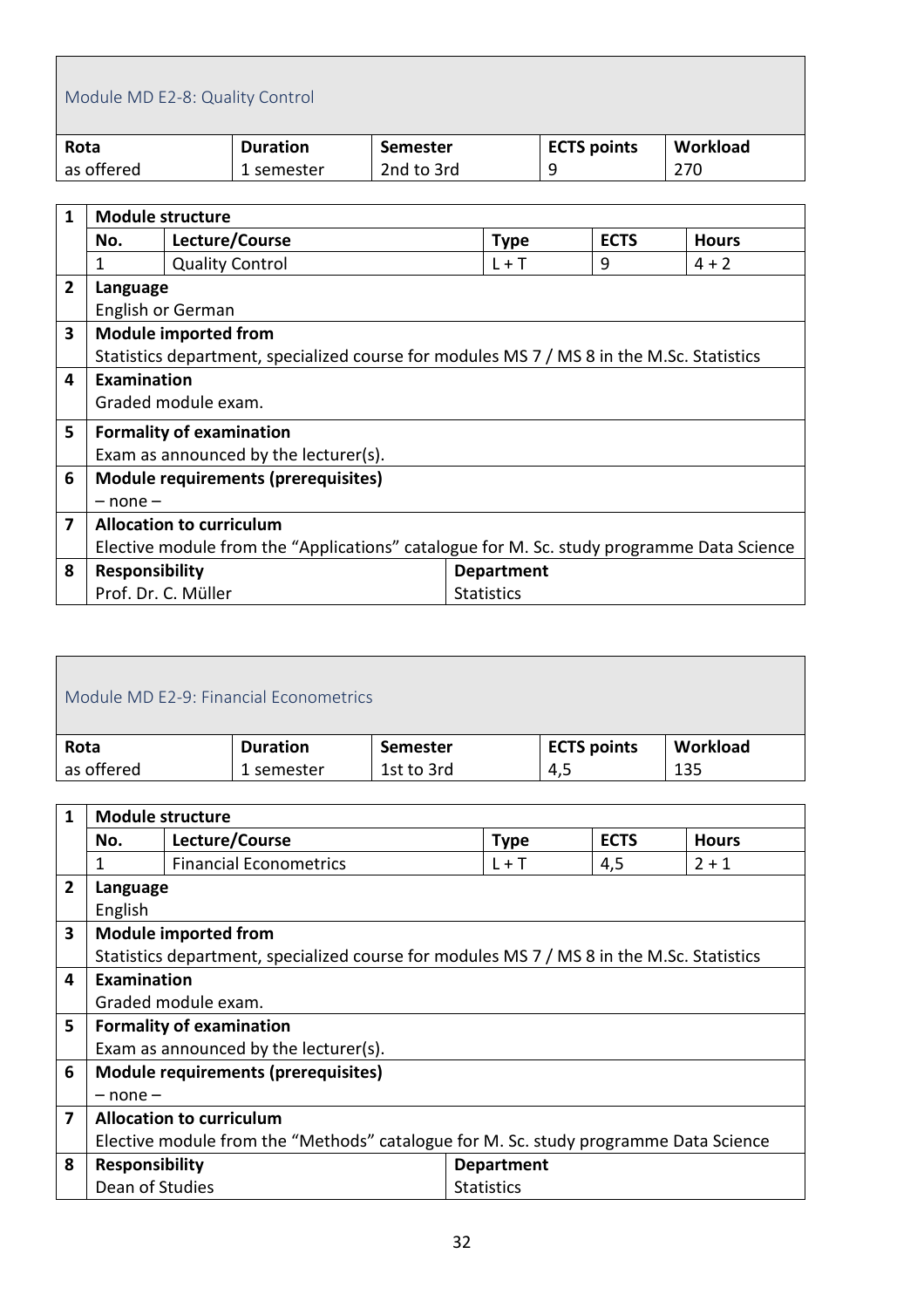# <span id="page-32-0"></span>Module MD E2-10: Machine Learning for Economic Data

| Rota       | <b>Duration</b> | Semester   | <b>ECTS points</b> | Workload |
|------------|-----------------|------------|--------------------|----------|
| as offered | 1 semester      | 1st to 3rd | 4,5                | 135      |

| $\mathbf{1}$   | <b>Module structure</b>                                                              |                                                                                           |  |                   |             |              |  |  |
|----------------|--------------------------------------------------------------------------------------|-------------------------------------------------------------------------------------------|--|-------------------|-------------|--------------|--|--|
|                | No.                                                                                  | Lecture/Course                                                                            |  | <b>Type</b>       | <b>ECTS</b> | <b>Hours</b> |  |  |
|                | 1                                                                                    | Machine Learning for Economic Data                                                        |  | $L + T$           | 4,5         | $2 + 1$      |  |  |
| $\overline{2}$ | Language                                                                             |                                                                                           |  |                   |             |              |  |  |
|                | English                                                                              |                                                                                           |  |                   |             |              |  |  |
| 3              |                                                                                      | <b>Module imported from</b>                                                               |  |                   |             |              |  |  |
|                |                                                                                      | Statistics department, specialized course for modules MS 7 / MS 8 in the M.Sc. Statistics |  |                   |             |              |  |  |
| 4              | Examination                                                                          |                                                                                           |  |                   |             |              |  |  |
|                |                                                                                      | Graded module exam.                                                                       |  |                   |             |              |  |  |
| 5              |                                                                                      | <b>Formality of examination</b>                                                           |  |                   |             |              |  |  |
|                |                                                                                      | Exam as announced by the lecturer(s).                                                     |  |                   |             |              |  |  |
| 6              |                                                                                      | <b>Module requirements (prerequisites)</b>                                                |  |                   |             |              |  |  |
|                | $-$ none $-$                                                                         |                                                                                           |  |                   |             |              |  |  |
| 7              | <b>Allocation to curriculum</b>                                                      |                                                                                           |  |                   |             |              |  |  |
|                | Elective module from the "Methods" catalogue for M. Sc. study programme Data Science |                                                                                           |  |                   |             |              |  |  |
| 8              | <b>Responsibility</b>                                                                |                                                                                           |  | <b>Department</b> |             |              |  |  |
|                | Dean of Studies                                                                      |                                                                                           |  | <b>Statistics</b> |             |              |  |  |

<span id="page-32-1"></span>

| Module MD E2-11: Bayesian Econometrics |                 |                    |          |  |  |  |
|----------------------------------------|-----------------|--------------------|----------|--|--|--|
| <b>Duration</b>                        | <b>Semester</b> | <b>ECTS points</b> | Workload |  |  |  |
| 1 semester                             | 1st to 3rd      | 4.5                | 135      |  |  |  |
|                                        |                 |                    |          |  |  |  |

| 1              | <b>Module structure</b>                                                              |                                                                                           |                   |             |              |  |  |
|----------------|--------------------------------------------------------------------------------------|-------------------------------------------------------------------------------------------|-------------------|-------------|--------------|--|--|
|                | No.                                                                                  | Lecture/Course                                                                            | <b>Type</b>       | <b>ECTS</b> | <b>Hours</b> |  |  |
|                | 1                                                                                    | <b>Bayesian Econometrics</b>                                                              | $L + T$           | 4,5         | $2 + 1$      |  |  |
| $\overline{2}$ | Language                                                                             |                                                                                           |                   |             |              |  |  |
|                | English                                                                              |                                                                                           |                   |             |              |  |  |
| 3              |                                                                                      | <b>Module imported from</b>                                                               |                   |             |              |  |  |
|                |                                                                                      | Statistics department, specialized course for modules MS 7 / MS 8 in the M.Sc. Statistics |                   |             |              |  |  |
| 4              | Examination                                                                          |                                                                                           |                   |             |              |  |  |
|                |                                                                                      | Graded module exam.                                                                       |                   |             |              |  |  |
| 5              |                                                                                      | <b>Formality of examination</b>                                                           |                   |             |              |  |  |
|                |                                                                                      | Exam as announced by the lecturer(s).                                                     |                   |             |              |  |  |
| 6              |                                                                                      | <b>Module requirements (prerequisites)</b>                                                |                   |             |              |  |  |
|                | $-$ none $-$                                                                         |                                                                                           |                   |             |              |  |  |
| 7              |                                                                                      | <b>Allocation to curriculum</b>                                                           |                   |             |              |  |  |
|                | Elective module from the "Methods" catalogue for M. Sc. study programme Data Science |                                                                                           |                   |             |              |  |  |
| 8              | <b>Responsibility</b>                                                                |                                                                                           | <b>Department</b> |             |              |  |  |
|                | Dean of Studies                                                                      |                                                                                           | <b>Statistics</b> |             |              |  |  |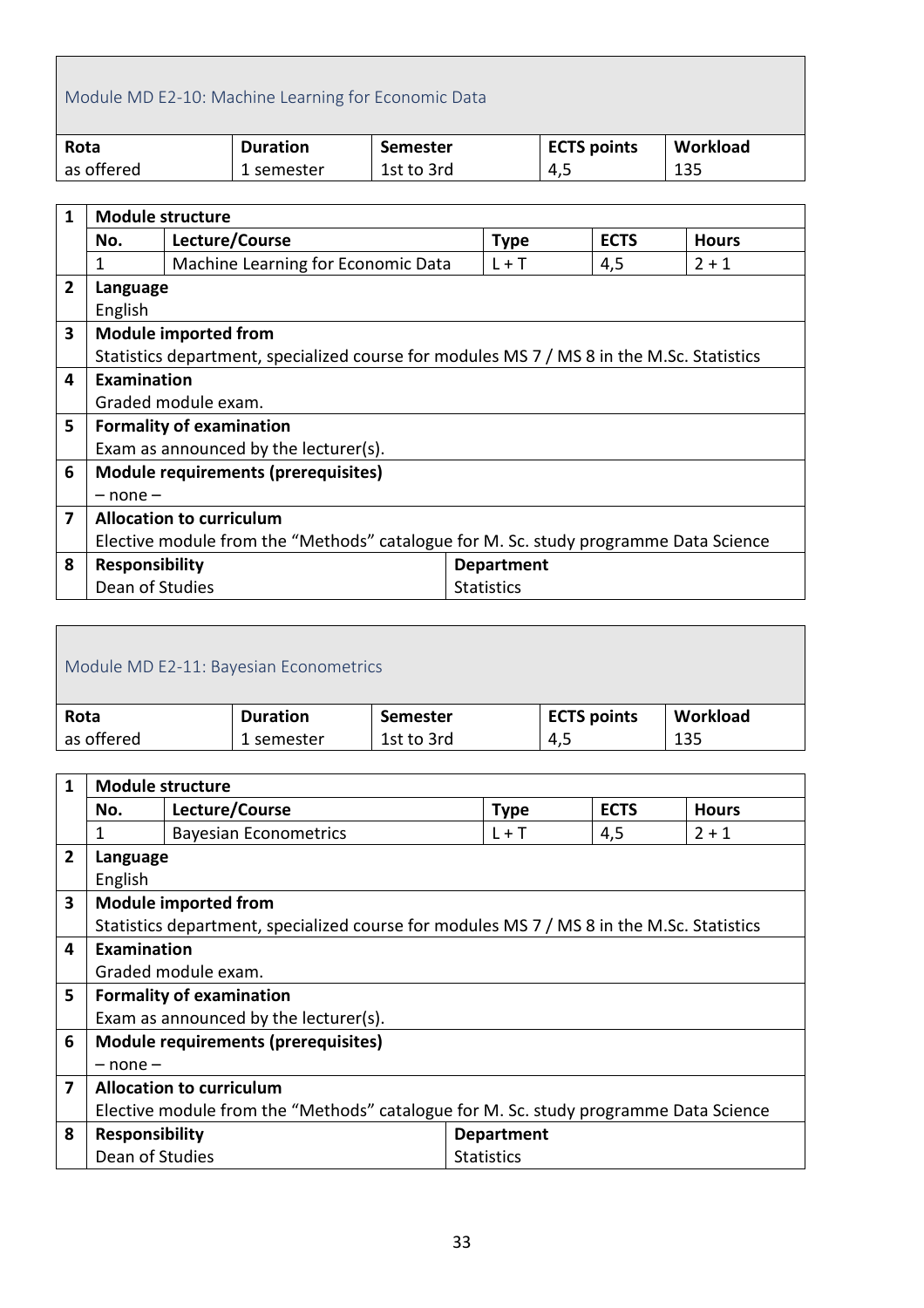### <span id="page-33-0"></span>Module MD E2-12: Statistics in Toxicology (Modelling)

| Rota       | <b>Duration</b> | Semester   | <b>ECTS points</b> | Workload |
|------------|-----------------|------------|--------------------|----------|
| as offered | 1 semester      | 1st to 3rd | 4,5                | 135      |

| $\mathbf{1}$   | <b>Module structure</b>                                                              |                                                                                           |  |                   |             |              |  |  |
|----------------|--------------------------------------------------------------------------------------|-------------------------------------------------------------------------------------------|--|-------------------|-------------|--------------|--|--|
|                | No.                                                                                  | Lecture/Course                                                                            |  | <b>Type</b>       | <b>ECTS</b> | <b>Hours</b> |  |  |
|                | 1                                                                                    | <b>Statistics in Toxicology (Modelling)</b>                                               |  | $L + T$           | 4,5         | $2 + 1$      |  |  |
| $\overline{2}$ | Language                                                                             |                                                                                           |  |                   |             |              |  |  |
|                | English                                                                              |                                                                                           |  |                   |             |              |  |  |
| 3              |                                                                                      | <b>Module imported from</b>                                                               |  |                   |             |              |  |  |
|                |                                                                                      | Statistics department, specialized course for modules MS 7 / MS 8 in the M.Sc. Statistics |  |                   |             |              |  |  |
| 4              | Examination                                                                          |                                                                                           |  |                   |             |              |  |  |
|                |                                                                                      | Graded module exam.                                                                       |  |                   |             |              |  |  |
| 5              |                                                                                      | <b>Formality of examination</b>                                                           |  |                   |             |              |  |  |
|                |                                                                                      | Exam as announced by the lecturer(s).                                                     |  |                   |             |              |  |  |
| 6              |                                                                                      | <b>Module requirements (prerequisites)</b>                                                |  |                   |             |              |  |  |
|                | $-$ none $-$                                                                         |                                                                                           |  |                   |             |              |  |  |
| 7              | <b>Allocation to curriculum</b>                                                      |                                                                                           |  |                   |             |              |  |  |
|                | Elective module from the "Methods" catalogue for M. Sc. study programme Data Science |                                                                                           |  |                   |             |              |  |  |
| 8              | <b>Responsibility</b>                                                                |                                                                                           |  | <b>Department</b> |             |              |  |  |
|                | Dean of Studies                                                                      |                                                                                           |  | <b>Statistics</b> |             |              |  |  |

<span id="page-33-1"></span>

| Module MD E2-13: Statistics in Toxicology (Testing) |                 |                 |                    |          |  |  |
|-----------------------------------------------------|-----------------|-----------------|--------------------|----------|--|--|
| Rota                                                | <b>Duration</b> | <b>Semester</b> | <b>ECTS points</b> | Workload |  |  |
| as offered                                          | 1 semester      | 1st to 3rd      | 4,5                | 135      |  |  |
|                                                     |                 |                 |                    |          |  |  |

| 1              | <b>Module structure</b>                                                              |                                                                                           |                   |             |              |  |  |
|----------------|--------------------------------------------------------------------------------------|-------------------------------------------------------------------------------------------|-------------------|-------------|--------------|--|--|
|                | No.                                                                                  | Lecture/Course                                                                            | <b>Type</b>       | <b>ECTS</b> | <b>Hours</b> |  |  |
|                | 1                                                                                    | Statistics in Toxicology (Testing)                                                        | $L + T$           | 4,5         | $2 + 1$      |  |  |
| $\overline{2}$ | Language                                                                             |                                                                                           |                   |             |              |  |  |
|                | English                                                                              |                                                                                           |                   |             |              |  |  |
| 3              |                                                                                      | <b>Module imported from</b>                                                               |                   |             |              |  |  |
|                |                                                                                      | Statistics department, specialized course for modules MS 7 / MS 8 in the M.Sc. Statistics |                   |             |              |  |  |
| 4              | Examination                                                                          |                                                                                           |                   |             |              |  |  |
|                |                                                                                      | Graded module exam.                                                                       |                   |             |              |  |  |
| 5              |                                                                                      | <b>Formality of examination</b>                                                           |                   |             |              |  |  |
|                |                                                                                      | Exam as announced by the lecturer(s).                                                     |                   |             |              |  |  |
| 6              |                                                                                      | <b>Module requirements (prerequisites)</b>                                                |                   |             |              |  |  |
|                | $-$ none $-$                                                                         |                                                                                           |                   |             |              |  |  |
| 7              | <b>Allocation to curriculum</b>                                                      |                                                                                           |                   |             |              |  |  |
|                | Elective module from the "Methods" catalogue for M. Sc. study programme Data Science |                                                                                           |                   |             |              |  |  |
| 8              | <b>Responsibility</b>                                                                |                                                                                           | <b>Department</b> |             |              |  |  |
|                | Dean of Studies                                                                      |                                                                                           | <b>Statistics</b> |             |              |  |  |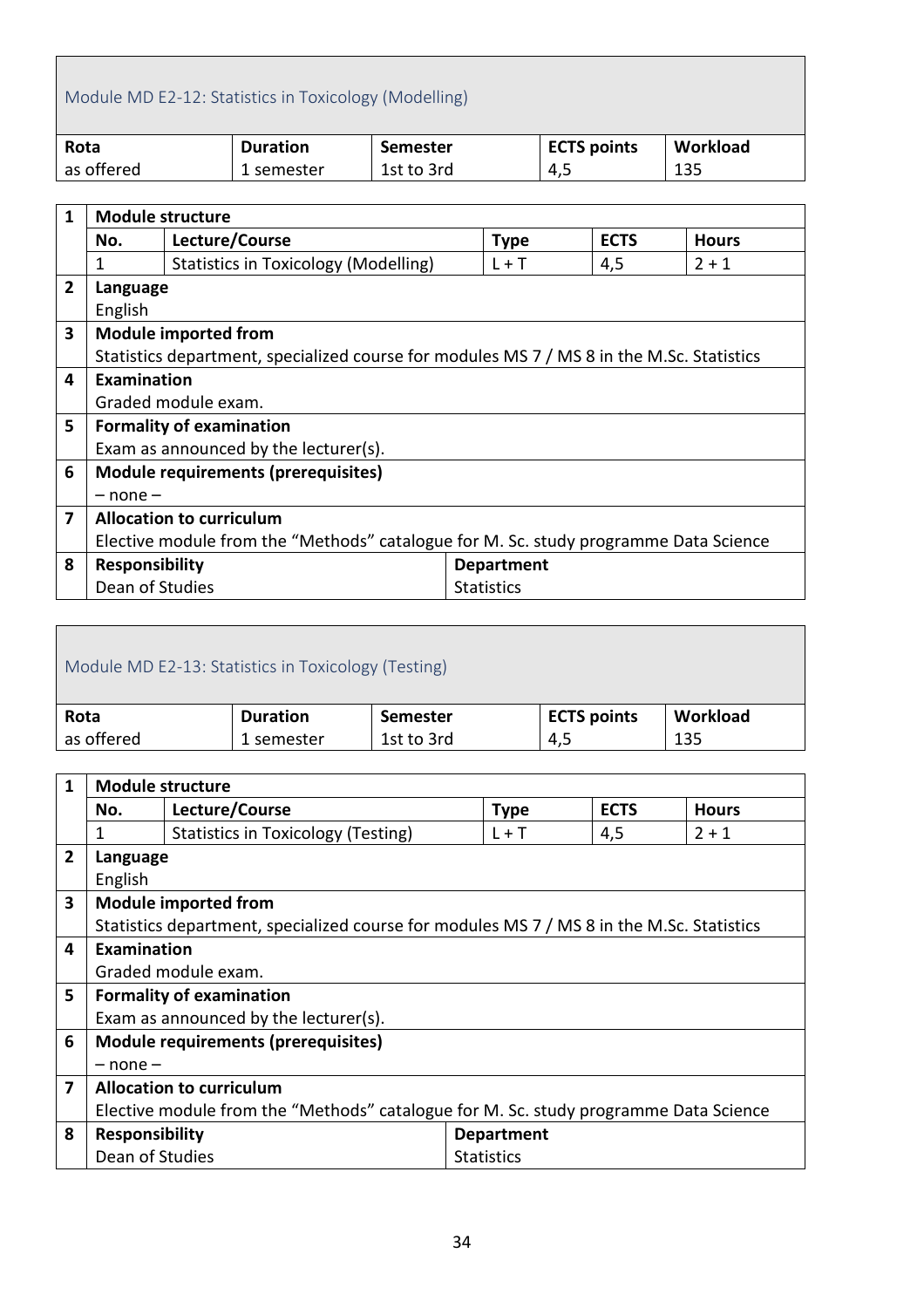#### <span id="page-34-0"></span>Module MD E2-14: Statistics in Genetics (Bioinformatics)

| Rota       | <b>Duration</b> | Semester   | <b>ECTS points</b> | Workload |
|------------|-----------------|------------|--------------------|----------|
| as offered | 1 semester      | 1st to 3rd | Q                  | 270      |

| $\mathbf{1}$   | <b>Module structure</b>                                                              |                                                                                           |  |                   |   |         |  |  |
|----------------|--------------------------------------------------------------------------------------|-------------------------------------------------------------------------------------------|--|-------------------|---|---------|--|--|
|                | Lecture/Course<br><b>ECTS</b><br><b>Type</b><br>No.<br><b>Hours</b>                  |                                                                                           |  |                   |   |         |  |  |
|                | 1                                                                                    | <b>Statistics in Genetics (Bioinformatics)</b>                                            |  | $L + T$           | 9 | $4 + 2$ |  |  |
| $\overline{2}$ | Language                                                                             |                                                                                           |  |                   |   |         |  |  |
|                | English                                                                              |                                                                                           |  |                   |   |         |  |  |
| 3              |                                                                                      | <b>Module imported from</b>                                                               |  |                   |   |         |  |  |
|                |                                                                                      | Statistics department, specialized course for modules MS 7 / MS 8 in the M.Sc. Statistics |  |                   |   |         |  |  |
| 4              | Examination                                                                          |                                                                                           |  |                   |   |         |  |  |
|                |                                                                                      | Graded module exam.                                                                       |  |                   |   |         |  |  |
| 5              |                                                                                      | <b>Formality of examination</b>                                                           |  |                   |   |         |  |  |
|                |                                                                                      | Exam as announced by the lecturer(s).                                                     |  |                   |   |         |  |  |
| 6              |                                                                                      | <b>Module requirements (prerequisites)</b>                                                |  |                   |   |         |  |  |
|                | $-$ none $-$                                                                         |                                                                                           |  |                   |   |         |  |  |
| 7              |                                                                                      | <b>Allocation to curriculum</b>                                                           |  |                   |   |         |  |  |
|                | Elective module from the "Methods" catalogue for M. Sc. study programme Data Science |                                                                                           |  |                   |   |         |  |  |
| 8              | <b>Responsibility</b>                                                                |                                                                                           |  | <b>Department</b> |   |         |  |  |
|                | Dean of Studies                                                                      |                                                                                           |  | <b>Statistics</b> |   |         |  |  |

#### <span id="page-34-1"></span>Module MD E2-15: Introduction to Linguistic Data Science with R **Rota** as offered **Duration**  1 semester **Semester** 1st to 3rd **ECTS points** 5 **Workload** 150

| $\mathbf{1}$   | <b>Module structure</b>                                                              |                                                               |                   |             |              |  |
|----------------|--------------------------------------------------------------------------------------|---------------------------------------------------------------|-------------------|-------------|--------------|--|
|                | No.                                                                                  | Lecture/Course                                                | <b>Type</b>       | <b>ECTS</b> | <b>Hours</b> |  |
|                | 1                                                                                    | Introduction to Linguistic Data Science                       | $L + T$           | 5           | $2 + 1$      |  |
|                |                                                                                      | with R                                                        |                   |             |              |  |
| $\overline{2}$ | Language                                                                             |                                                               |                   |             |              |  |
|                | English                                                                              |                                                               |                   |             |              |  |
| 3              |                                                                                      | <b>Module imported from</b>                                   |                   |             |              |  |
|                |                                                                                      | Linguistic Data Science working group, Ruhr University Bochum |                   |             |              |  |
| 4              | Examination                                                                          |                                                               |                   |             |              |  |
|                |                                                                                      | Graded module exam.                                           |                   |             |              |  |
| 5              |                                                                                      | <b>Formality of examination</b>                               |                   |             |              |  |
|                |                                                                                      | Exam as announced by the lecturer(s).                         |                   |             |              |  |
| 6              |                                                                                      | <b>Module requirements (prerequisites)</b>                    |                   |             |              |  |
|                | $-$ none $-$                                                                         |                                                               |                   |             |              |  |
| 7              | <b>Allocation to curriculum</b>                                                      |                                                               |                   |             |              |  |
|                | Elective module from the "Methods" catalogue for M. Sc. study programme Data Science |                                                               |                   |             |              |  |
| 8              | <b>Responsibility</b>                                                                |                                                               | <b>Department</b> |             |              |  |
|                | Dean of Studies                                                                      |                                                               | <b>Statistics</b> |             |              |  |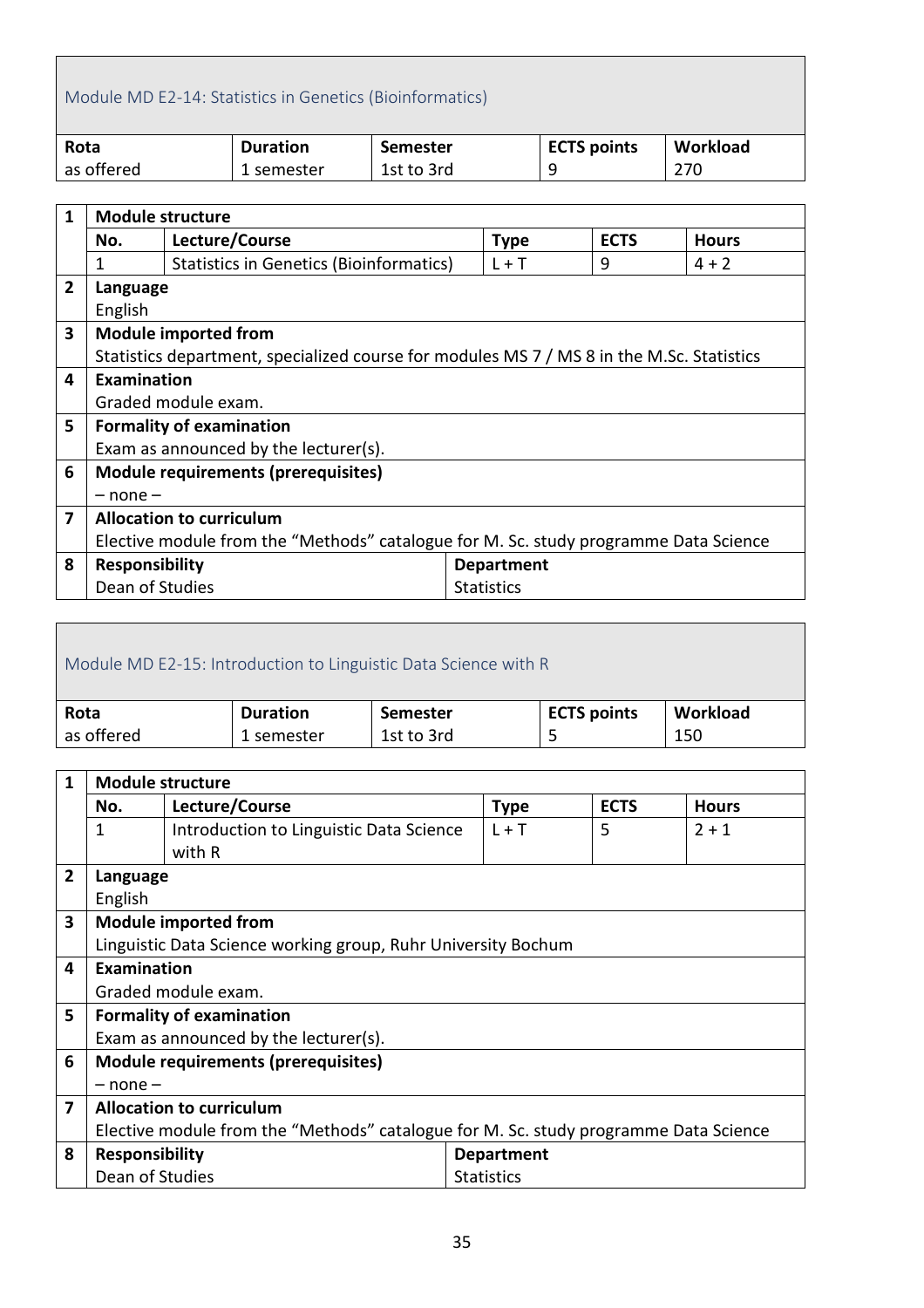# <span id="page-35-0"></span>Module MD E2-16: Introduction to Computational Linguistics with Python

| Rota       | <b>Duration</b> | Semester   | <b>ECTS points</b> | Workload |
|------------|-----------------|------------|--------------------|----------|
| as offered | 1 semester      | 1st to 3rd | ے                  | 150      |

| $\mathbf{1}$   | <b>Module structure</b>                                                              |                                                               |                   |             |              |  |  |
|----------------|--------------------------------------------------------------------------------------|---------------------------------------------------------------|-------------------|-------------|--------------|--|--|
|                | No.                                                                                  | Lecture/Course                                                | <b>Type</b>       | <b>ECTS</b> | <b>Hours</b> |  |  |
|                | 1                                                                                    | Introduction to Computational                                 | $L + T$           | 5           | $2 + 1$      |  |  |
|                |                                                                                      | Linguistics with Python                                       |                   |             |              |  |  |
| $\overline{2}$ | Language                                                                             |                                                               |                   |             |              |  |  |
|                | English                                                                              |                                                               |                   |             |              |  |  |
| 3              |                                                                                      | <b>Module imported from</b>                                   |                   |             |              |  |  |
|                |                                                                                      | Linguistic Data Science working group, Ruhr University Bochum |                   |             |              |  |  |
| 4              | Examination                                                                          |                                                               |                   |             |              |  |  |
|                |                                                                                      | Graded module exam.                                           |                   |             |              |  |  |
| 5              |                                                                                      | <b>Formality of examination</b>                               |                   |             |              |  |  |
|                |                                                                                      | Exam as announced by the lecturer(s).                         |                   |             |              |  |  |
| 6              |                                                                                      | <b>Module requirements (prerequisites)</b>                    |                   |             |              |  |  |
|                | $-$ none $-$                                                                         |                                                               |                   |             |              |  |  |
| 7              | <b>Allocation to curriculum</b>                                                      |                                                               |                   |             |              |  |  |
|                | Elective module from the "Methods" catalogue for M. Sc. study programme Data Science |                                                               |                   |             |              |  |  |
| 8              | <b>Responsibility</b>                                                                |                                                               | <b>Department</b> |             |              |  |  |
|                | Dean of Studies                                                                      |                                                               | <b>Statistics</b> |             |              |  |  |

<span id="page-35-1"></span>

| Module MD E2-17: Statistics meets Linguistics |                 |            |                    |          |  |  |
|-----------------------------------------------|-----------------|------------|--------------------|----------|--|--|
| Rota                                          | <b>Duration</b> | Semester   | <b>ECTS points</b> | Workload |  |  |
| as offered                                    | 1 semester      | 1st to 3rd | 4,5                | 135      |  |  |

| $\mathbf{1}$   | <b>Module structure</b>                                                              |                                                           |                   |             |              |  |
|----------------|--------------------------------------------------------------------------------------|-----------------------------------------------------------|-------------------|-------------|--------------|--|
|                | No.                                                                                  | Lecture/Course                                            | <b>Type</b>       | <b>ECTS</b> | <b>Hours</b> |  |
|                | 1                                                                                    | <b>Statistics meets Linguistics</b>                       | $L + T$           | 4,5         | $2 + 1$      |  |
| $\overline{2}$ | Language                                                                             |                                                           |                   |             |              |  |
|                | English                                                                              |                                                           |                   |             |              |  |
| 3              |                                                                                      | <b>Module imported from</b>                               |                   |             |              |  |
|                |                                                                                      | Applied linguistics working group, TU Dortmund University |                   |             |              |  |
| 4              | Examination                                                                          |                                                           |                   |             |              |  |
|                |                                                                                      | Graded module exam.                                       |                   |             |              |  |
| 5              |                                                                                      | <b>Formality of examination</b>                           |                   |             |              |  |
|                |                                                                                      | Exam as announced by the lecturer(s).                     |                   |             |              |  |
| 6              |                                                                                      | <b>Module requirements (prerequisites)</b>                |                   |             |              |  |
|                | $-$ none $-$                                                                         |                                                           |                   |             |              |  |
| 7              |                                                                                      | <b>Allocation to curriculum</b>                           |                   |             |              |  |
|                | Elective module from the "Methods" catalogue for M. Sc. study programme Data Science |                                                           |                   |             |              |  |
| 8              | <b>Responsibility</b>                                                                |                                                           | <b>Department</b> |             |              |  |
|                | Dean of Studies                                                                      |                                                           | <b>Statistics</b> |             |              |  |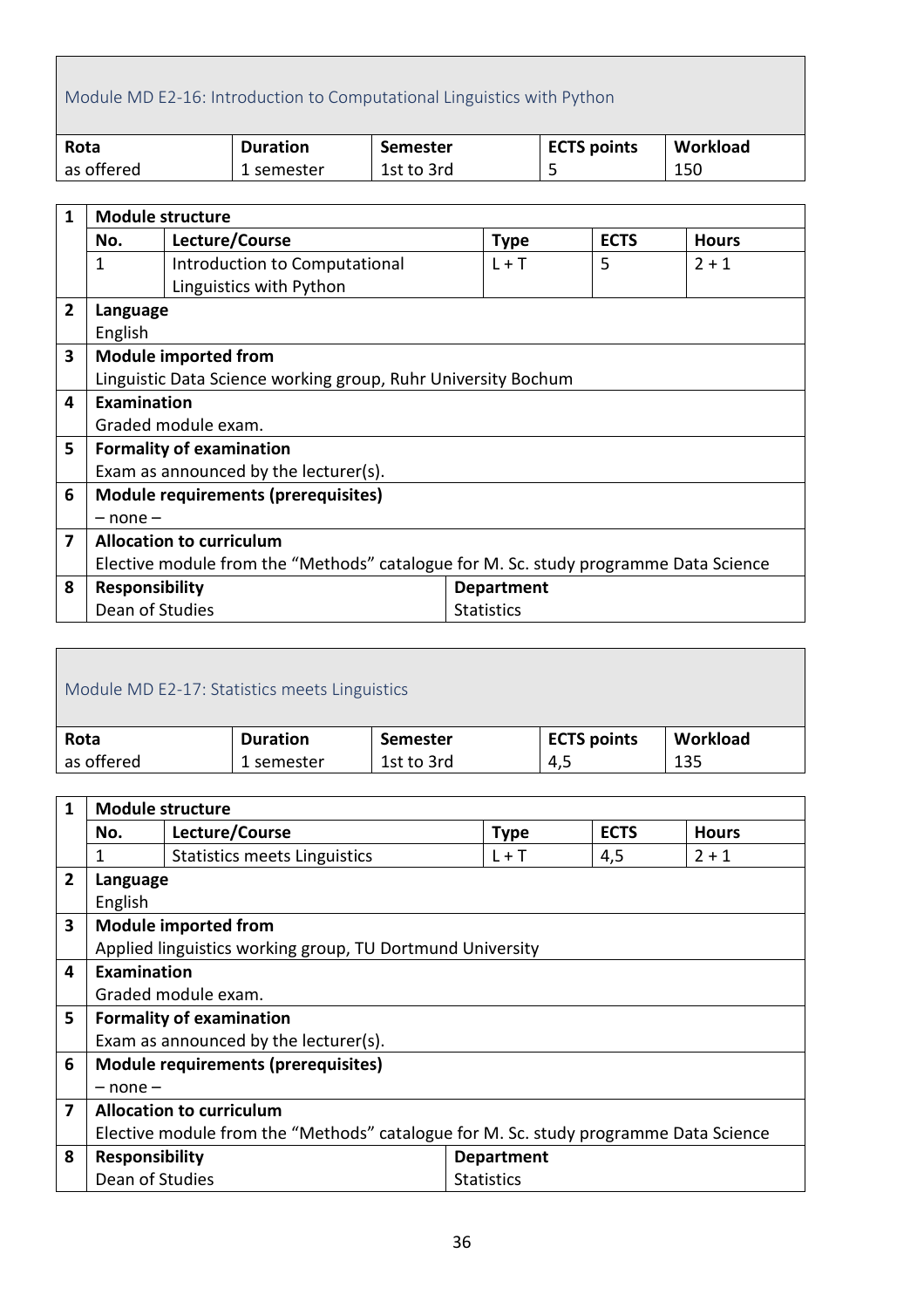# <span id="page-36-0"></span>Module MD E2-18: Research Methods in English Linguistics

| Rota       | <b>Duration</b> | Semester   | <b>ECTS points</b> | Workload |
|------------|-----------------|------------|--------------------|----------|
| as offered | 1 semester      | 1st to 3rd | 4,5                | 135      |

| $\mathbf{1}$   | <b>Module structure</b>                                                              |                                                           |                   |             |              |  |
|----------------|--------------------------------------------------------------------------------------|-----------------------------------------------------------|-------------------|-------------|--------------|--|
|                | No.                                                                                  | Lecture/Course                                            | <b>Type</b>       | <b>ECTS</b> | <b>Hours</b> |  |
|                | 1                                                                                    | Research Methods in English Linguistics                   | $L + T$           | 4,5         | $2 + 1$      |  |
| $\overline{2}$ | Language                                                                             |                                                           |                   |             |              |  |
|                | English                                                                              |                                                           |                   |             |              |  |
| 3              |                                                                                      | <b>Module imported from</b>                               |                   |             |              |  |
|                |                                                                                      | Applied linguistics working group, TU Dortmund University |                   |             |              |  |
| 4              | Examination                                                                          |                                                           |                   |             |              |  |
|                |                                                                                      | Graded module exam.                                       |                   |             |              |  |
| 5              |                                                                                      | <b>Formality of examination</b>                           |                   |             |              |  |
|                |                                                                                      | Exam as announced by the lecturer(s).                     |                   |             |              |  |
| 6              |                                                                                      | Module requirements (prerequisites)                       |                   |             |              |  |
|                | $-$ none $-$                                                                         |                                                           |                   |             |              |  |
| 7              | <b>Allocation to curriculum</b>                                                      |                                                           |                   |             |              |  |
|                | Elective module from the "Methods" catalogue for M. Sc. study programme Data Science |                                                           |                   |             |              |  |
| 8              | Responsibility                                                                       |                                                           | <b>Department</b> |             |              |  |
|                | Dean of Studies                                                                      |                                                           | <b>Statistics</b> |             |              |  |

<span id="page-36-1"></span>

| Module MD E2-19: Learning in Robotics |                 |                    |          |  |  |  |
|---------------------------------------|-----------------|--------------------|----------|--|--|--|
| <b>Duration</b>                       | <b>Semester</b> | <b>ECTS points</b> | Workload |  |  |  |
| 1 semester                            | 1st to 3rd      | 4.5                | 150      |  |  |  |
|                                       |                 |                    |          |  |  |  |

| 1              | <b>Module structure</b>                                                              |                                                                                    |                   |             |              |  |
|----------------|--------------------------------------------------------------------------------------|------------------------------------------------------------------------------------|-------------------|-------------|--------------|--|
|                | No.                                                                                  | Lecture/Course                                                                     | <b>Type</b>       | <b>ECTS</b> | <b>Hours</b> |  |
|                | 1                                                                                    | Learning in Robotics                                                               | $L + T$           | 4.5         | $2 + 1$      |  |
| $\overline{2}$ | Language                                                                             |                                                                                    |                   |             |              |  |
|                | English                                                                              |                                                                                    |                   |             |              |  |
| 3              |                                                                                      | <b>Module imported from</b>                                                        |                   |             |              |  |
|                |                                                                                      | Department Electrical Engineering & Information Technology, module AR-310 from the |                   |             |              |  |
|                |                                                                                      | M.Sc. Automation and Robotics                                                      |                   |             |              |  |
| 4              | Examination                                                                          |                                                                                    |                   |             |              |  |
|                |                                                                                      | Graded module exam.                                                                |                   |             |              |  |
| 5              |                                                                                      | <b>Formality of examination</b>                                                    |                   |             |              |  |
|                |                                                                                      | Exam as announced by the lecturer(s).                                              |                   |             |              |  |
| 6              |                                                                                      | Module requirements (prerequisites)                                                |                   |             |              |  |
|                | $-$ none $-$                                                                         |                                                                                    |                   |             |              |  |
| 7              | <b>Allocation to curriculum</b>                                                      |                                                                                    |                   |             |              |  |
|                | Elective module from the "Methods" catalogue for M. Sc. study programme Data Science |                                                                                    |                   |             |              |  |
| 8              | <b>Responsibility</b>                                                                |                                                                                    | <b>Department</b> |             |              |  |
|                | Dean of Studies                                                                      |                                                                                    | <b>Statistics</b> |             |              |  |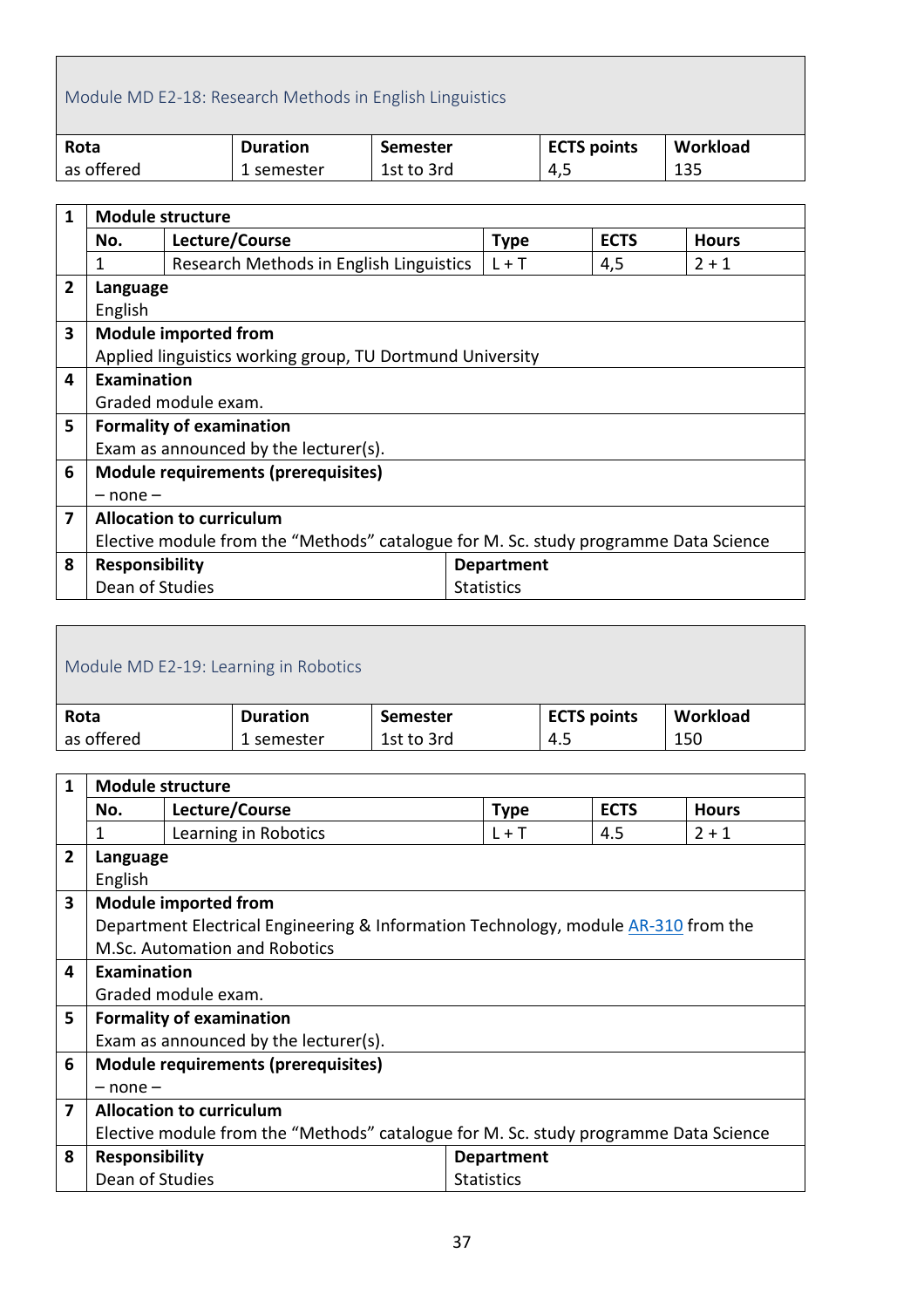#### <span id="page-37-0"></span>Module MD E2-20: Data-Based Dynamic Modeling

| Rota       | <b>Duration</b> | Semester   | <b>ECTS points</b> | Workload |
|------------|-----------------|------------|--------------------|----------|
| as offered | 1 semester      | 1st to 3rd |                    | 90       |

| $\mathbf{1}$   | <b>Module structure</b>                                                              |                                                                                  |  |                   |             |              |
|----------------|--------------------------------------------------------------------------------------|----------------------------------------------------------------------------------|--|-------------------|-------------|--------------|
|                | No.                                                                                  | Lecture/Course                                                                   |  | <b>Type</b>       | <b>ECTS</b> | <b>Hours</b> |
|                | 1                                                                                    | Data-Based Dynamic Modeling                                                      |  | $L + T$           | 3           | $2 + 1$      |
| $\overline{2}$ | Language                                                                             |                                                                                  |  |                   |             |              |
|                | English                                                                              |                                                                                  |  |                   |             |              |
| 3              |                                                                                      | <b>Module imported from</b>                                                      |  |                   |             |              |
|                |                                                                                      | Department of Biochemical and Chemical Engineering, module AR-206 from the M.Sc. |  |                   |             |              |
|                |                                                                                      | <b>Automation and Robotics</b>                                                   |  |                   |             |              |
| 4              | Examination                                                                          |                                                                                  |  |                   |             |              |
|                |                                                                                      | Graded module exam.                                                              |  |                   |             |              |
| 5              |                                                                                      | <b>Formality of examination</b>                                                  |  |                   |             |              |
|                |                                                                                      | Exam as announced by the lecturer(s).                                            |  |                   |             |              |
| 6              |                                                                                      | <b>Module requirements (prerequisites)</b>                                       |  |                   |             |              |
|                | $-$ none $-$                                                                         |                                                                                  |  |                   |             |              |
| 7              | <b>Allocation to curriculum</b>                                                      |                                                                                  |  |                   |             |              |
|                | Elective module from the "Methods" catalogue for M. Sc. study programme Data Science |                                                                                  |  |                   |             |              |
| 8              | <b>Responsibility</b>                                                                |                                                                                  |  | <b>Department</b> |             |              |
|                | Dean of Studies                                                                      |                                                                                  |  | <b>Statistics</b> |             |              |

<span id="page-37-1"></span>

| Module MD E2-21: Industrial Data Science I |                 |            |                    |          |  |  |
|--------------------------------------------|-----------------|------------|--------------------|----------|--|--|
| Rota                                       | <b>Duration</b> | Semester   | <b>ECTS points</b> | Workload |  |  |
| as offered                                 | 1 semester      | 1st to 3rd |                    | 150      |  |  |
|                                            |                 |            |                    |          |  |  |

| $\mathbf{1}$            | <b>Module structure</b>     |                                                                                           |                   |             |             |              |  |  |
|-------------------------|-----------------------------|-------------------------------------------------------------------------------------------|-------------------|-------------|-------------|--------------|--|--|
|                         | No.                         | Lecture/Course                                                                            |                   | <b>Type</b> | <b>ECTS</b> | <b>Hours</b> |  |  |
|                         |                             | <b>Industrial Data Science I</b>                                                          |                   | $L + T$     | 5           | $2 + 1$      |  |  |
| $\overline{2}$          | Language                    |                                                                                           |                   |             |             |              |  |  |
|                         | English                     |                                                                                           |                   |             |             |              |  |  |
| 3                       | <b>Module imported from</b> |                                                                                           |                   |             |             |              |  |  |
|                         |                             | Statistics department, specialized course for modules MS 7 / MS 8 in the M.Sc. Statistics |                   |             |             |              |  |  |
| 4                       | <b>Examination</b>          |                                                                                           |                   |             |             |              |  |  |
|                         |                             | Graded module exam.                                                                       |                   |             |             |              |  |  |
| 5                       |                             | <b>Formality of examination</b>                                                           |                   |             |             |              |  |  |
|                         |                             | Exam as announced by the lecturer(s).                                                     |                   |             |             |              |  |  |
| 6                       |                             | <b>Module requirements (prerequisites)</b>                                                |                   |             |             |              |  |  |
|                         | $-$ none $-$                |                                                                                           |                   |             |             |              |  |  |
| $\overline{\mathbf{z}}$ |                             | <b>Allocation to curriculum</b>                                                           |                   |             |             |              |  |  |
|                         |                             | Elective module from the "Methods" catalogue for M. Sc. study programme Data Science      |                   |             |             |              |  |  |
| 8                       | <b>Responsibility</b>       |                                                                                           | <b>Department</b> |             |             |              |  |  |
|                         | Dean of Studies             |                                                                                           | <b>Statistics</b> |             |             |              |  |  |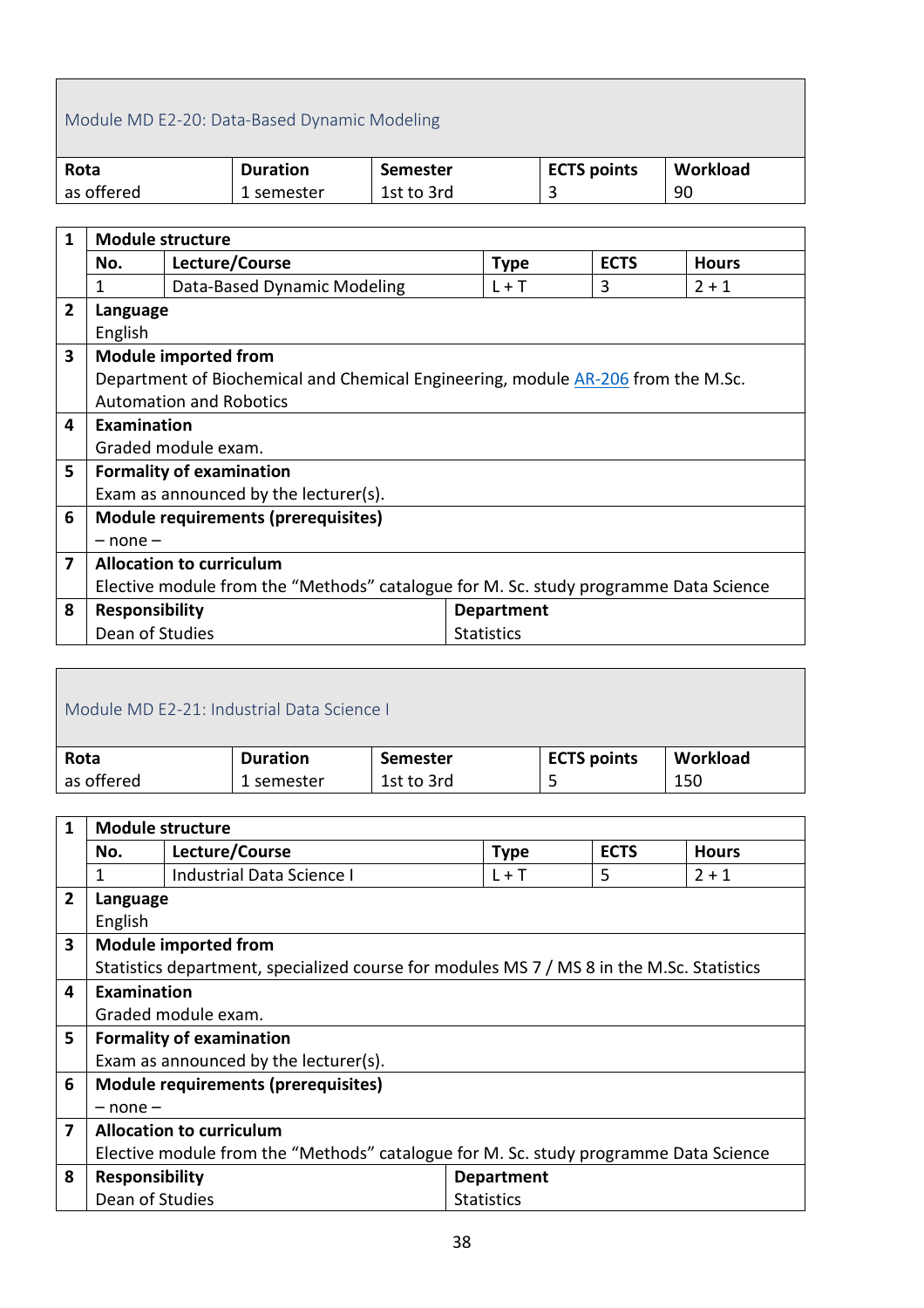#### <span id="page-38-0"></span>Possible requirements in case of conditional admission

 $\mathbf{r}$ 

In the case of conditional admission, some of the following additional requirements are usually assigned as conditions. However, this list is not exhaustive, it is for your information only, it is possible that conditions beyond this list may also be imposed.

<span id="page-38-1"></span>

| Module MD Req1: Advanced Mathematics |                                                                    |                 |                    |          |  |  |  |  |  |
|--------------------------------------|--------------------------------------------------------------------|-----------------|--------------------|----------|--|--|--|--|--|
| Rota                                 | <b>Duration</b>                                                    | <b>Semester</b> | <b>ECTS points</b> | Workload |  |  |  |  |  |
| annual                               | beginning of<br>210<br>Winter semester,<br>1 semester<br>programme |                 |                    |          |  |  |  |  |  |

| $\mathbf{1}$            | <b>Module structure</b> |                                                                                           |                   |             |              |  |  |  |  |  |
|-------------------------|-------------------------|-------------------------------------------------------------------------------------------|-------------------|-------------|--------------|--|--|--|--|--|
|                         | No.                     | Lecture/Course                                                                            | <b>Type</b>       | <b>ECTS</b> | <b>Hours</b> |  |  |  |  |  |
|                         | $\mathbf{1}$            | <b>Advanced Engineering Mathematics</b>                                                   | $L + T$           | 7           | $3 + 2$      |  |  |  |  |  |
| $\overline{2}$          | Language                |                                                                                           |                   |             |              |  |  |  |  |  |
|                         | English                 |                                                                                           |                   |             |              |  |  |  |  |  |
| $\overline{\mathbf{3}}$ | <b>Content</b>          |                                                                                           |                   |             |              |  |  |  |  |  |
|                         | $\bullet$               | Linear Algebra: Vector spaces, matrices and equation systems, linear maps, Jordan-,       |                   |             |              |  |  |  |  |  |
|                         |                         | LU-, QR-, and singular value decomposition, numerical aspects.                            |                   |             |              |  |  |  |  |  |
|                         | $\bullet$               | Differential Equation: Linear systems, differential equations with constant               |                   |             |              |  |  |  |  |  |
|                         |                         | coefficients.                                                                             |                   |             |              |  |  |  |  |  |
|                         | $\bullet$               | Laplace-Transform: Definition, convolution and application to differential equations.     |                   |             |              |  |  |  |  |  |
|                         | $\bullet$               | Differential Calculus with several variables: Derivatives, inverse and implicit           |                   |             |              |  |  |  |  |  |
|                         |                         | functions, Taylor expansion and extreme values.                                           |                   |             |              |  |  |  |  |  |
|                         |                         | Stability of Differential Equations: Theorems of Liapunov and Poincaré-Liapunov.          |                   |             |              |  |  |  |  |  |
|                         |                         | <b>Variational Calculus.</b>                                                              |                   |             |              |  |  |  |  |  |
|                         |                         | Literature:                                                                               |                   |             |              |  |  |  |  |  |
|                         |                         | Bajpai, Avinash C., Mathematics for engineers and scientists                              |                   |             |              |  |  |  |  |  |
|                         | ٠                       | Meyer, R.M., Essential mathematics for applied fields                                     |                   |             |              |  |  |  |  |  |
|                         | ٠                       | Lancaster, P., Tismenetsky, M., The theory of matrices                                    |                   |             |              |  |  |  |  |  |
|                         |                         | Lang, S., Linear algebra                                                                  |                   |             |              |  |  |  |  |  |
|                         |                         | Slides                                                                                    |                   |             |              |  |  |  |  |  |
| 4                       |                         | <b>Competences / Qualification Goals</b>                                                  |                   |             |              |  |  |  |  |  |
|                         |                         | The students are acquainted with fundamental mathematical techniques and thus prepared    |                   |             |              |  |  |  |  |  |
|                         |                         | for their future courses. They understand the underlying mathematical structures in their |                   |             |              |  |  |  |  |  |
|                         | field.                  |                                                                                           |                   |             |              |  |  |  |  |  |
| 5                       | Examination             |                                                                                           |                   |             |              |  |  |  |  |  |
|                         | Module exam.            |                                                                                           |                   |             |              |  |  |  |  |  |
| 6                       |                         | <b>Formality of examination</b>                                                           |                   |             |              |  |  |  |  |  |
|                         |                         | Written exam (2 hours).                                                                   |                   |             |              |  |  |  |  |  |
| 7                       |                         | <b>Module requirements (prerequisites)</b>                                                |                   |             |              |  |  |  |  |  |
|                         | - none -                |                                                                                           |                   |             |              |  |  |  |  |  |
| 8                       |                         | <b>Allocation to curriculum</b>                                                           |                   |             |              |  |  |  |  |  |
|                         |                         | Possible requirement in case of conditional admission to the M. Sc. study programme Data  |                   |             |              |  |  |  |  |  |
|                         | Science                 |                                                                                           |                   |             |              |  |  |  |  |  |
| 9                       | <b>Responsibility</b>   |                                                                                           | <b>Department</b> |             |              |  |  |  |  |  |
|                         |                         | Dean of Studies Mathematics                                                               | Mathematics       |             |              |  |  |  |  |  |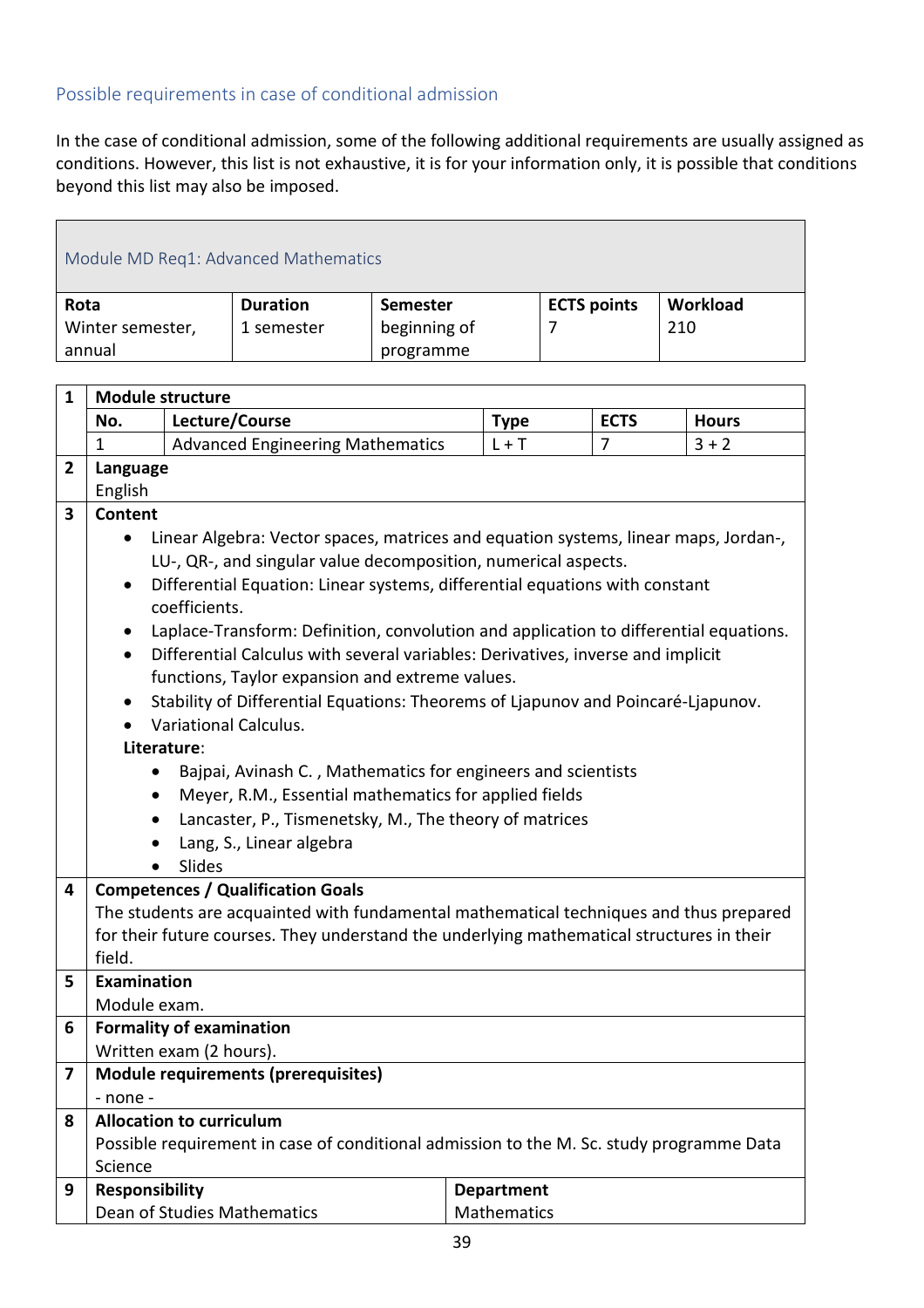### <span id="page-39-0"></span>Module MD Req2: Data Structures and Programming

| Rota           | <b>Duration</b> | Semester     | <b>ECTS points</b> | Workload |
|----------------|-----------------|--------------|--------------------|----------|
| every semester | 1 semester      | beginning of | 10                 | 300      |
|                |                 | programme    |                    |          |

| $\mathbf{1}$            | <b>Module structure</b> |                                                                                                          |             |             |              |  |  |  |  |
|-------------------------|-------------------------|----------------------------------------------------------------------------------------------------------|-------------|-------------|--------------|--|--|--|--|
|                         | No.                     | Lecture/Course                                                                                           | <b>Type</b> | <b>ECTS</b> | <b>Hours</b> |  |  |  |  |
|                         | $\mathbf{1}$            | Reading Course Data Structures and                                                                       | reading     | 10          |              |  |  |  |  |
|                         |                         | Programming                                                                                              | course      |             |              |  |  |  |  |
| $\overline{2}$          | Language                |                                                                                                          |             |             |              |  |  |  |  |
|                         | English                 |                                                                                                          |             |             |              |  |  |  |  |
| 3                       | <b>Content</b>          |                                                                                                          |             |             |              |  |  |  |  |
|                         |                         | Programming Languages: introduction to Java; concepts of structured and object-<br>oriented programming. |             |             |              |  |  |  |  |
|                         |                         | Algorithms: sorting and searching on lists, trees and graphs.                                            |             |             |              |  |  |  |  |
|                         | $\bullet$               | Object oriented software: classes; secret principle and encapsulation; message                           |             |             |              |  |  |  |  |
|                         |                         | exchange; inheritance; hierarchies; exception handling; genericity; object-oriented                      |             |             |              |  |  |  |  |
|                         |                         | design.                                                                                                  |             |             |              |  |  |  |  |
|                         |                         | Programming in Java.                                                                                     |             |             |              |  |  |  |  |
|                         | Literature:             |                                                                                                          |             |             |              |  |  |  |  |
|                         |                         | James T. Streib, Takako Soma: Guide to Data Structures: A Concise Introduction                           |             |             |              |  |  |  |  |
|                         |                         | Using Java. Springer 2017.                                                                               |             |             |              |  |  |  |  |
|                         |                         | Takako Soma, James T. Streib: Guide to Java: A Concise Introduction to                                   |             |             |              |  |  |  |  |
|                         |                         | Programming. Springer 2014.                                                                              |             |             |              |  |  |  |  |
|                         |                         | In addition to the English language Reading Course, students can attend the German                       |             |             |              |  |  |  |  |
|                         |                         | language lecture Datenstrukturen, Algorithmen und Programmieren I (see module BD 3 from                  |             |             |              |  |  |  |  |
|                         |                         | the Bachelor Data Science). However, although these courses are similar in content, they are             |             |             |              |  |  |  |  |
|                         |                         | not equivalent, and reading the literature is mandatory even if the lecture is attended.                 |             |             |              |  |  |  |  |
| $\overline{\mathbf{4}}$ |                         | <b>Competences / Qualification Goals</b>                                                                 |             |             |              |  |  |  |  |
|                         |                         | Students deeply understand the informal basics for the description of programming                        |             |             |              |  |  |  |  |
|                         |                         | languages and their implementation within the framework of the Java programming                          |             |             |              |  |  |  |  |
|                         |                         | language. Students handle the basics of object-oriented program design, independently                    |             |             |              |  |  |  |  |
|                         |                         | formulate solution algorithms for given problems and implement them as Java programs.                    |             |             |              |  |  |  |  |
|                         |                         | They deeply understand selected designs for object-oriented software construction and                    |             |             |              |  |  |  |  |
|                         | Examination             | evaluate their usability.                                                                                |             |             |              |  |  |  |  |
| 5                       | Module exam             |                                                                                                          |             |             |              |  |  |  |  |
| 6                       |                         | <b>Formality of examination</b>                                                                          |             |             |              |  |  |  |  |
|                         |                         | Digital homework: A set of programming tasks has to be solved at home and handed in within               |             |             |              |  |  |  |  |
|                         |                         | a given time limit. Details are published at the beginning of each examination period.                   |             |             |              |  |  |  |  |
| 7                       |                         | <b>Module requirements (prerequisites)</b>                                                               |             |             |              |  |  |  |  |
|                         | $-$ none $-$            |                                                                                                          |             |             |              |  |  |  |  |
| 8                       |                         | <b>Allocation to curriculum</b>                                                                          |             |             |              |  |  |  |  |
|                         |                         | Possible requirement in case of conditional admission to the M. Sc. study programme Data                 |             |             |              |  |  |  |  |
|                         | Science                 |                                                                                                          |             |             |              |  |  |  |  |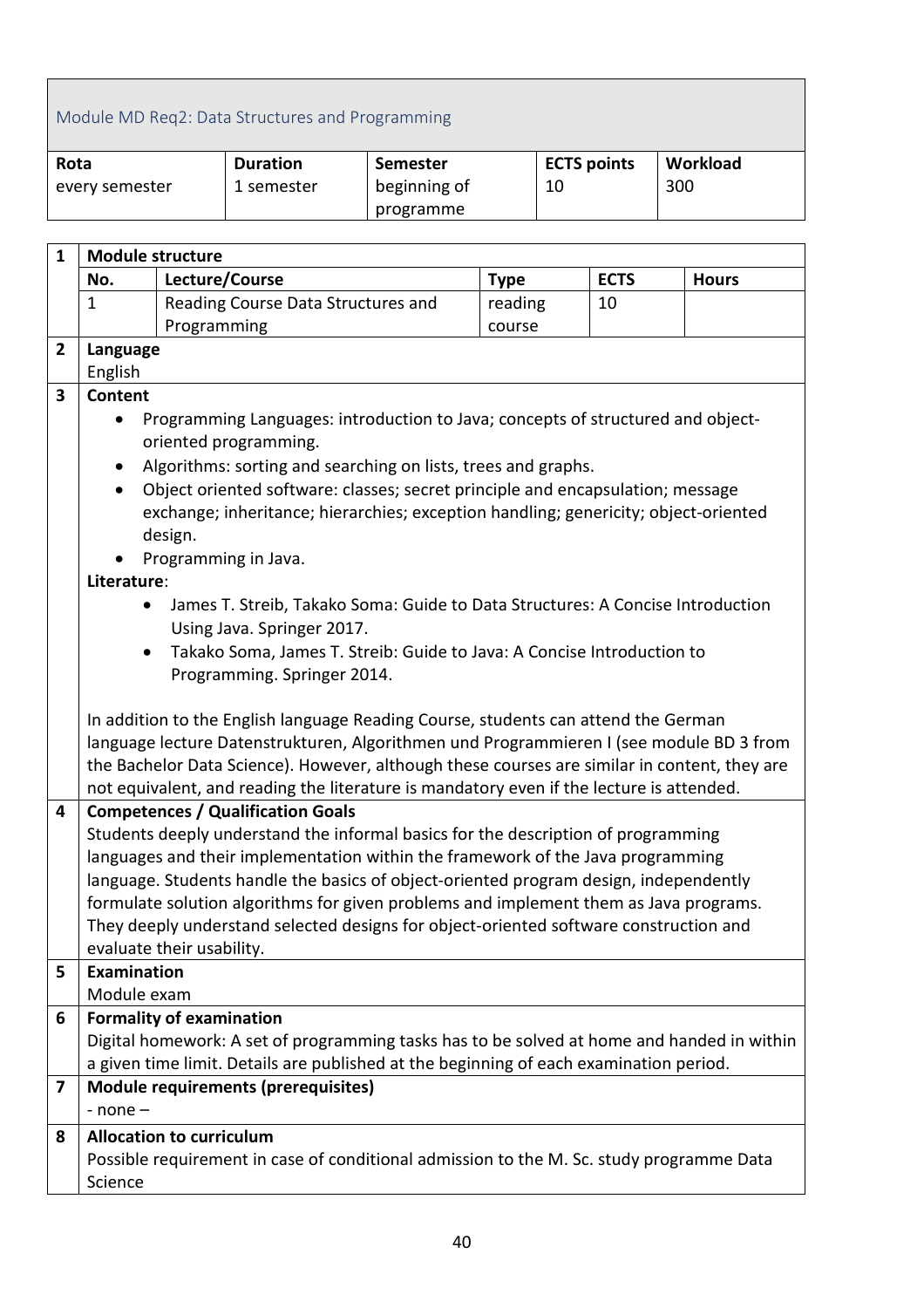#### **9 Responsibility**  Dean of Studies; Dr. S. Dissmann **Department** Computer Science

<span id="page-40-0"></span>

| Module MD Req3: Information Systems |                 |              |                    |          |  |  |
|-------------------------------------|-----------------|--------------|--------------------|----------|--|--|
| Rota                                | <b>Duration</b> | Semester     | <b>ECTS points</b> | Workload |  |  |
| every semester                      | 1 semester      | beginning of |                    | 150      |  |  |
|                                     |                 | programme    |                    |          |  |  |

| $\mathbf{1}$ | <b>Module structure</b>                         |                                                                                            |  |                   |             |              |  |
|--------------|-------------------------------------------------|--------------------------------------------------------------------------------------------|--|-------------------|-------------|--------------|--|
|              | No.                                             | Lecture/Course                                                                             |  | <b>Type</b>       | <b>ECTS</b> | <b>Hours</b> |  |
|              | 1a                                              | <b>Reading Course Information Systems</b>                                                  |  | reading           | 5           |              |  |
|              |                                                 |                                                                                            |  | course            |             |              |  |
|              | 1 <sub>b</sub>                                  | Informationssysteme (See BD 13.1,                                                          |  | $L + T$           | 5           | $2 + 1$      |  |
|              |                                                 | Bachelor Data Science; in German)                                                          |  |                   |             |              |  |
| $\mathbf{2}$ | Language                                        |                                                                                            |  |                   |             |              |  |
|              |                                                 | English (1a) or German (1b)                                                                |  |                   |             |              |  |
| 3            | <b>Content</b>                                  |                                                                                            |  |                   |             |              |  |
|              |                                                 | One can choose to attend either the English language reading course or the German          |  |                   |             |              |  |
|              |                                                 | language lecture. Both cover the same contents:                                            |  |                   |             |              |  |
|              |                                                 | The course deals with the architecture and use of information systems, especially database |  |                   |             |              |  |
|              |                                                 | and information retrieval systems. Powerful, declarative query and change languages are    |  |                   |             |              |  |
|              |                                                 | traced back to computer-based, procedural execution plans. The modelling and               |  |                   |             |              |  |
|              |                                                 | formalisation of applications as well as the practical handling of an object-relational    |  |                   |             |              |  |
|              |                                                 | database system (ORACLE) is explained.                                                     |  |                   |             |              |  |
|              | Literature:                                     |                                                                                            |  |                   |             |              |  |
|              |                                                 | Lecture materials, and some references given therein, of the course "Informationssysteme"  |  |                   |             |              |  |
|              |                                                 | by Prof. Teubner of the Faculty of Computer Science                                        |  |                   |             |              |  |
| 4            |                                                 | <b>Competences / Qualification Goals</b>                                                   |  |                   |             |              |  |
|              |                                                 | Students understand the basics of syntax and semantics of information system services,     |  |                   |             |              |  |
|              |                                                 | know the architecture of information systems, and perform the development cycle of         |  |                   |             |              |  |
|              |                                                 | applications based on this.                                                                |  |                   |             |              |  |
| 5            | Examination                                     |                                                                                            |  |                   |             |              |  |
|              |                                                 | Oral exam for (1a), written exam in German language for (1b)                               |  |                   |             |              |  |
| 6            |                                                 | <b>Formality of examination</b>                                                            |  |                   |             |              |  |
|              |                                                 | Examination based on the lecture materials.                                                |  |                   |             |              |  |
| 7            |                                                 | Module requirements (prerequisites)                                                        |  |                   |             |              |  |
|              | - none -                                        |                                                                                            |  |                   |             |              |  |
| 8            |                                                 | <b>Allocation to curriculum</b>                                                            |  |                   |             |              |  |
|              |                                                 | Possible requirement in case of conditional admission to the M. Sc. study programme Data   |  |                   |             |              |  |
|              | Science                                         |                                                                                            |  |                   |             |              |  |
| 9            | <b>Responsibility</b>                           |                                                                                            |  | <b>Department</b> |             |              |  |
|              | Prof. Dr. J. Teubner<br><b>Computer Science</b> |                                                                                            |  |                   |             |              |  |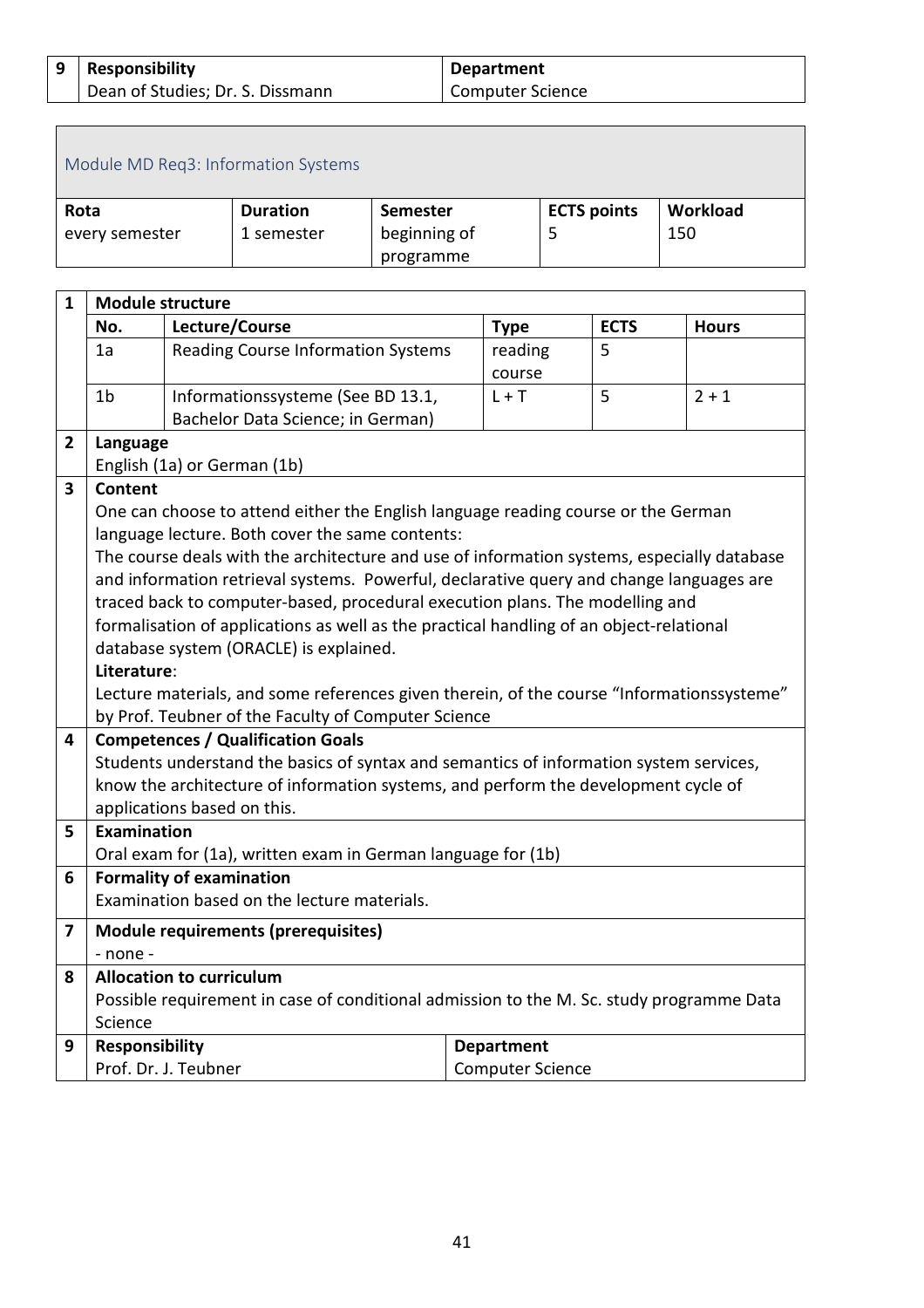<span id="page-41-0"></span>

| Module MD Req4: Probability |                 |                 |                    |          |  |  |  |  |
|-----------------------------|-----------------|-----------------|--------------------|----------|--|--|--|--|
| Rota                        | <b>Duration</b> | <b>Semester</b> | <b>ECTS points</b> | Workload |  |  |  |  |
| every semester              | 1 semester      | beginning of    |                    | 150      |  |  |  |  |
| programme                   |                 |                 |                    |          |  |  |  |  |

| $\mathbf{1}$ | <b>Module structure</b>                                                                                                                                                                                                                                                                                                                                                                                                                                                                                                                                                                                                                                                                                |                                                                                                                             |                   |             |              |  |  |  |  |  |
|--------------|--------------------------------------------------------------------------------------------------------------------------------------------------------------------------------------------------------------------------------------------------------------------------------------------------------------------------------------------------------------------------------------------------------------------------------------------------------------------------------------------------------------------------------------------------------------------------------------------------------------------------------------------------------------------------------------------------------|-----------------------------------------------------------------------------------------------------------------------------|-------------------|-------------|--------------|--|--|--|--|--|
|              | No.                                                                                                                                                                                                                                                                                                                                                                                                                                                                                                                                                                                                                                                                                                    | Lecture/Course                                                                                                              | <b>Type</b>       | <b>ECTS</b> | <b>Hours</b> |  |  |  |  |  |
|              | $\mathbf{1}$                                                                                                                                                                                                                                                                                                                                                                                                                                                                                                                                                                                                                                                                                           | <b>Reading Course Probability</b>                                                                                           | reading           | 5           |              |  |  |  |  |  |
|              |                                                                                                                                                                                                                                                                                                                                                                                                                                                                                                                                                                                                                                                                                                        |                                                                                                                             | course            |             |              |  |  |  |  |  |
| $\mathbf{2}$ | Language                                                                                                                                                                                                                                                                                                                                                                                                                                                                                                                                                                                                                                                                                               |                                                                                                                             |                   |             |              |  |  |  |  |  |
|              | English                                                                                                                                                                                                                                                                                                                                                                                                                                                                                                                                                                                                                                                                                                |                                                                                                                             |                   |             |              |  |  |  |  |  |
| 3            | <b>Content</b><br>Concepts of probability, distributions, conditional probability and independence,<br>٠<br>Bayes' rule, sequences of events.<br>Sampling, Binomial distribution, Normal approximation, Poisson distribution.<br>$\bullet$<br>Random variables, expectation and variance.<br>$\bullet$<br>Probability densities, Exponential and Gamma distributions, substitutions,<br>cumulative distribution functions.<br>Joint distributions, Uniform and Normal distributions.<br>$\bullet$<br>Dependence, conditional distributions, covariance and correlation.<br>$\bullet$<br>Literature:<br>Jim Pitman: Probability. Springer 1993: Chapters 1, 2.1, 2.2, 2.5, 3.1-3.5, 4.1, 4.2, 4.4, 4.5, |                                                                                                                             |                   |             |              |  |  |  |  |  |
|              | $5.1 - 5.3, 6.$                                                                                                                                                                                                                                                                                                                                                                                                                                                                                                                                                                                                                                                                                        |                                                                                                                             |                   |             |              |  |  |  |  |  |
| 4            | <b>Competences / Qualification Goals</b><br>Students gain a deep understanding of probability. They independently integrate statistical<br>problems in the context of probability theory and solve them using appropriate methods.<br>Students apply mathematical proof techniques.                                                                                                                                                                                                                                                                                                                                                                                                                    |                                                                                                                             |                   |             |              |  |  |  |  |  |
| 5            | <b>Examination</b><br>Module exam.                                                                                                                                                                                                                                                                                                                                                                                                                                                                                                                                                                                                                                                                     |                                                                                                                             |                   |             |              |  |  |  |  |  |
| 6            |                                                                                                                                                                                                                                                                                                                                                                                                                                                                                                                                                                                                                                                                                                        | <b>Formality of examination</b>                                                                                             |                   |             |              |  |  |  |  |  |
|              | Examination based on the book chapters.                                                                                                                                                                                                                                                                                                                                                                                                                                                                                                                                                                                                                                                                |                                                                                                                             |                   |             |              |  |  |  |  |  |
| 7            |                                                                                                                                                                                                                                                                                                                                                                                                                                                                                                                                                                                                                                                                                                        | Module requirements (prerequisites)                                                                                         |                   |             |              |  |  |  |  |  |
|              | - none -                                                                                                                                                                                                                                                                                                                                                                                                                                                                                                                                                                                                                                                                                               |                                                                                                                             |                   |             |              |  |  |  |  |  |
| 8            | Science                                                                                                                                                                                                                                                                                                                                                                                                                                                                                                                                                                                                                                                                                                | <b>Allocation to curriculum</b><br>Possible requirement in case of conditional admission to the M. Sc. study programme Data |                   |             |              |  |  |  |  |  |
| 9            | <b>Responsibility</b>                                                                                                                                                                                                                                                                                                                                                                                                                                                                                                                                                                                                                                                                                  |                                                                                                                             | <b>Department</b> |             |              |  |  |  |  |  |
|              |                                                                                                                                                                                                                                                                                                                                                                                                                                                                                                                                                                                                                                                                                                        | Prof. Dr. K. Ickstadt, Prof. Dr. C. Jentsch                                                                                 | <b>Statistics</b> |             |              |  |  |  |  |  |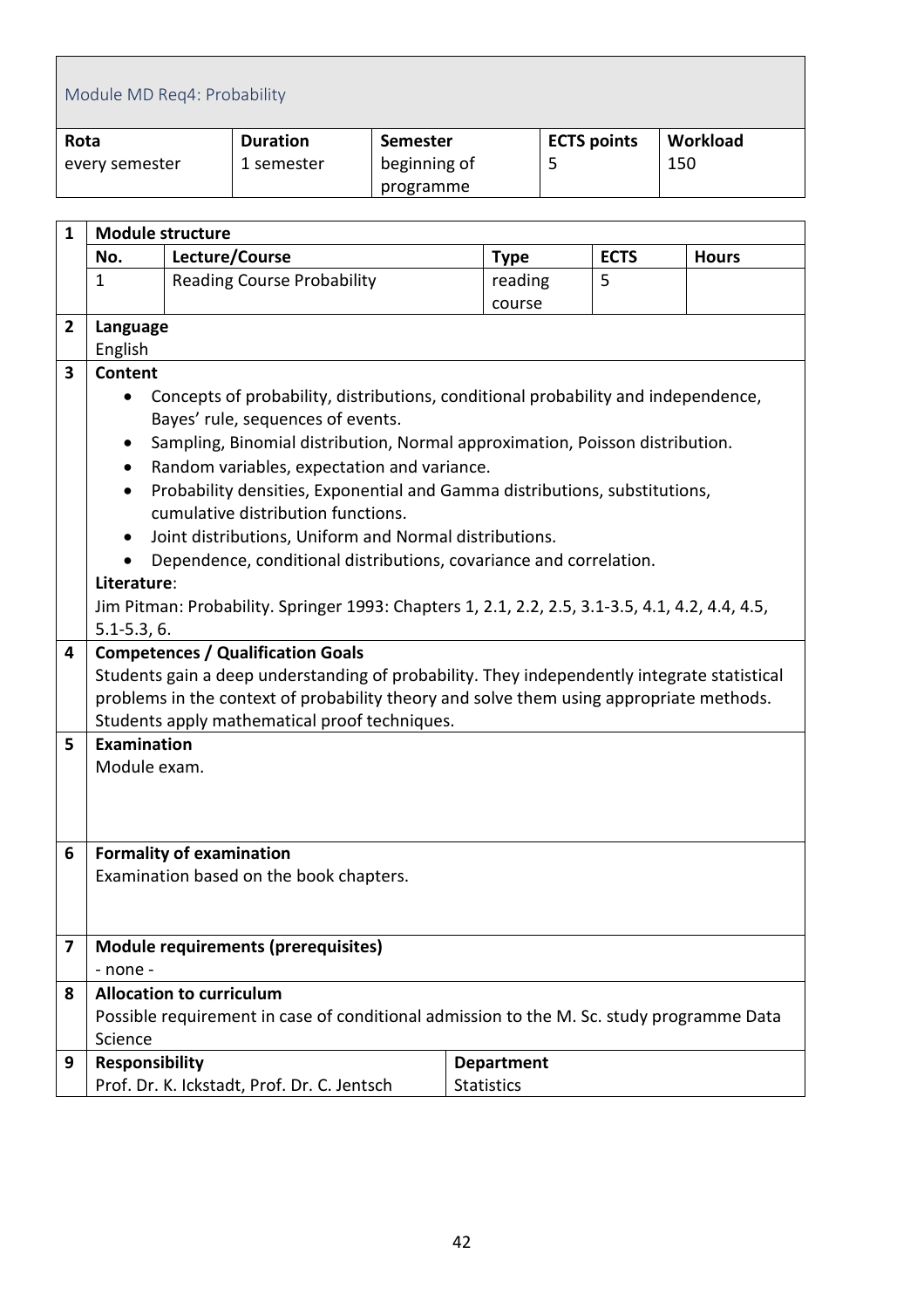<span id="page-42-0"></span>

|                         | Module MD Req5: Inference             |         |                                                                                               |                 |                   |   |                    |              |  |
|-------------------------|---------------------------------------|---------|-----------------------------------------------------------------------------------------------|-----------------|-------------------|---|--------------------|--------------|--|
| Rota                    |                                       |         | <b>Duration</b>                                                                               | <b>Semester</b> |                   |   | <b>ECTS points</b> | Workload     |  |
|                         | every semester                        |         | 1 semester                                                                                    | beginning of    |                   | 5 |                    | 150          |  |
|                         |                                       |         |                                                                                               | programme       |                   |   |                    |              |  |
|                         |                                       |         |                                                                                               |                 |                   |   |                    |              |  |
| $\mathbf{1}$            | <b>Module structure</b>               |         |                                                                                               |                 |                   |   |                    |              |  |
|                         | No.                                   |         | Lecture/Course                                                                                |                 | <b>Type</b>       |   | <b>ECTS</b>        | <b>Hours</b> |  |
|                         | <b>Reading Course Inference</b><br>1a |         | reading                                                                                       |                 | 5                 |   |                    |              |  |
|                         |                                       |         |                                                                                               |                 | course            |   |                    |              |  |
|                         | 1 <sub>b</sub>                        |         | First half of "Schätzen und Testen" (see                                                      |                 | $L + T$           |   | 5                  | $2 + 1$      |  |
|                         |                                       |         | BD 9, Bachelor Data Science; in                                                               |                 |                   |   |                    |              |  |
|                         |                                       | German) |                                                                                               |                 |                   |   |                    |              |  |
| $\overline{2}$          | Language                              |         |                                                                                               |                 |                   |   |                    |              |  |
|                         |                                       |         | English (1a) or German (1b)                                                                   |                 |                   |   |                    |              |  |
| $\overline{\mathbf{3}}$ | Content                               |         |                                                                                               |                 |                   |   |                    |              |  |
|                         |                                       |         | One can choose to attend either the English language reading course or the German             |                 |                   |   |                    |              |  |
|                         |                                       |         | language lecture. Both cover the same contents:                                               |                 |                   |   |                    |              |  |
|                         | $\bullet$                             |         | Parametric point estimation: method of moments and maximum likelihood;                        |                 |                   |   |                    |              |  |
|                         |                                       |         | consistency; sufficiency; error, bias and loss; completeness; Rao-Cramer-bound;               |                 |                   |   |                    |              |  |
|                         |                                       |         | invariance; Bayesian estimation.                                                              |                 |                   |   |                    |              |  |
|                         | $\bullet$                             |         | Parametric interval estimation: confidence intervals, especially for Normal                   |                 |                   |   |                    |              |  |
|                         |                                       |         | distribution parameters, finding methods, Bayesian estimation.                                |                 |                   |   |                    |              |  |
|                         | $\bullet$                             |         | Tests of hypotheses: simple and composite hypotheses, loss function, (uniformly)              |                 |                   |   |                    |              |  |
|                         |                                       |         | most powerful tests, unbiased tests, tests for (multivariate) Normal distribution             |                 |                   |   |                    |              |  |
|                         |                                       |         | parameters, Chi-square tests, relation to confidence intervals.                               |                 |                   |   |                    |              |  |
|                         | Literature:                           |         | Alexander M. Mood, Franklin A. Graybill, Duane C. Boes: Introduction to the Theory of         |                 |                   |   |                    |              |  |
|                         |                                       |         | Statistics. McGraw-Hill 1974: Chapters VII, VIII, IX.1-IX.6.                                  |                 |                   |   |                    |              |  |
| 4                       |                                       |         | <b>Competences / Qualification Goals</b>                                                      |                 |                   |   |                    |              |  |
|                         |                                       |         | Students calculate point and interval estimators and carry out significance tests. They prove |                 |                   |   |                    |              |  |
|                         |                                       |         | basic properties of estimators and tests.                                                     |                 |                   |   |                    |              |  |
|                         |                                       |         | Students apply the methods to real data.                                                      |                 |                   |   |                    |              |  |
| 5                       | Examination                           |         |                                                                                               |                 |                   |   |                    |              |  |
|                         |                                       |         | Module exam. A combined exam on the modules MD Req5 Inference and MD Req6 Linear              |                 |                   |   |                    |              |  |
|                         | Models is possible.                   |         |                                                                                               |                 |                   |   |                    |              |  |
| 6                       | <b>Formality of examination</b>       |         |                                                                                               |                 |                   |   |                    |              |  |
|                         |                                       |         | Examination based on the book chapters or on the lecture, respectively.                       |                 |                   |   |                    |              |  |
|                         |                                       |         |                                                                                               |                 |                   |   |                    |              |  |
| 7                       |                                       |         | <b>Module requirements (prerequisites)</b>                                                    |                 |                   |   |                    |              |  |
|                         | - none -                              |         |                                                                                               |                 |                   |   |                    |              |  |
| 8                       | <b>Allocation to curriculum</b>       |         |                                                                                               |                 |                   |   |                    |              |  |
|                         |                                       |         | Possible requirement in case of conditional admission to the M. Sc. study programme Data      |                 |                   |   |                    |              |  |
|                         | Science                               |         |                                                                                               |                 |                   |   |                    |              |  |
| 9                       | <b>Responsibility</b>                 |         |                                                                                               |                 | <b>Department</b> |   |                    |              |  |
|                         |                                       |         | Prof. Dr. R. Fried, Prof. Dr. C. Müller,                                                      |                 | <b>Statistics</b> |   |                    |              |  |
|                         |                                       |         | JProf. Dr. K. Schorning                                                                       |                 |                   |   |                    |              |  |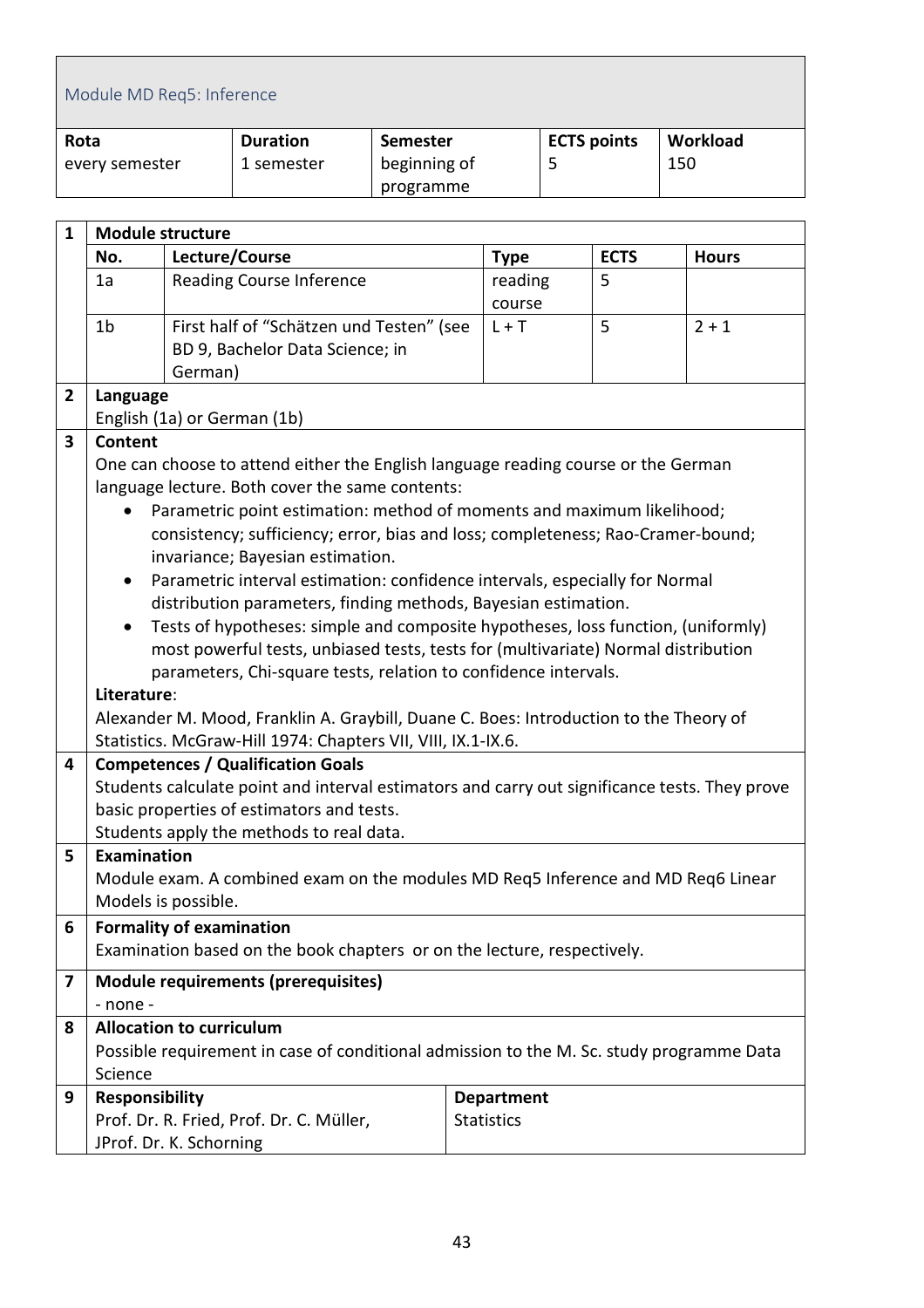<span id="page-43-0"></span>

|                | Module MD Reg6: Linear Models   |            |                                                                                                                                      |                 |                                        |         |                    |              |
|----------------|---------------------------------|------------|--------------------------------------------------------------------------------------------------------------------------------------|-----------------|----------------------------------------|---------|--------------------|--------------|
| Rota           |                                 |            | <b>Duration</b>                                                                                                                      | <b>Semester</b> |                                        |         | <b>ECTS points</b> | Workload     |
|                | every semester                  |            | 1 semester                                                                                                                           | beginning of    |                                        | 5       |                    | 150          |
|                |                                 |            |                                                                                                                                      | programme       |                                        |         |                    |              |
|                |                                 |            |                                                                                                                                      |                 |                                        |         |                    |              |
| $\mathbf{1}$   | <b>Module structure</b>         |            |                                                                                                                                      |                 |                                        |         |                    |              |
|                | No.<br>1a                       |            | Lecture/Course                                                                                                                       |                 | <b>Type</b>                            |         | <b>ECTS</b><br>5   | <b>Hours</b> |
|                |                                 |            | <b>Reading Course Linear Models</b>                                                                                                  |                 | course                                 | reading |                    |              |
|                | 1 <sub>b</sub>                  |            | Second half of "Schätzen und Testen"                                                                                                 |                 | $L + T$                                |         | 5                  | $2 + 1$      |
|                |                                 |            | (see BD 9, Bachelor Data Science; in                                                                                                 |                 |                                        |         |                    |              |
|                |                                 | German)    |                                                                                                                                      |                 |                                        |         |                    |              |
| $\overline{2}$ | Language                        |            |                                                                                                                                      |                 |                                        |         |                    |              |
|                |                                 |            | English (1a) or German (1b)                                                                                                          |                 |                                        |         |                    |              |
| 3              | <b>Content</b>                  |            | One can choose to attend either the English language reading course or the German                                                    |                 |                                        |         |                    |              |
|                |                                 |            | language lecture. Both cover the same contents:                                                                                      |                 |                                        |         |                    |              |
|                | $\bullet$                       |            | Introduction to regression models: real data examples, simple and multiple linear                                                    |                 |                                        |         |                    |              |
|                |                                 |            | models, binary response models.                                                                                                      |                 |                                        |         |                    |              |
|                | ٠                               |            | Linear model components: parameters, covariates, residuals, assumptions.                                                             |                 |                                        |         |                    |              |
|                | $\bullet$                       |            | Parameter estimation: coefficients and error variance.                                                                               |                 |                                        |         |                    |              |
|                | $\bullet$                       |            | Hypothesis tests and confidence intervals: F-Tests, confidence regions, prediction                                                   |                 |                                        |         |                    |              |
|                |                                 | intervals. |                                                                                                                                      |                 |                                        |         |                    |              |
|                | ٠                               |            | Model choice: variable selection, prediction evaluation, criteria.                                                                   |                 |                                        |         |                    |              |
|                | Literature:                     |            |                                                                                                                                      |                 |                                        |         |                    |              |
|                |                                 |            | Thomas Kneib, Stefan Lang, Ludwig Fahrmeir, Brian D. Marx: Regression: Models, Methods                                               |                 |                                        |         |                    |              |
|                |                                 |            | and Applications. Springer 2015: Chapters 1, 2.1-2.3, 3.                                                                             |                 |                                        |         |                    |              |
| 4              |                                 |            | <b>Competences / Qualification Goals</b><br>Students calculate point and interval estimators and carry out significance tests in the |                 |                                        |         |                    |              |
|                |                                 |            | context of the linear model. They have knowledge on model selection.                                                                 |                 |                                        |         |                    |              |
|                |                                 |            | Students apply the methods to real data.                                                                                             |                 |                                        |         |                    |              |
| 5              | Examination                     |            |                                                                                                                                      |                 |                                        |         |                    |              |
|                |                                 |            | Module exam. A combined exam on the modules MD Req5 Inference and MD Req6 Linear                                                     |                 |                                        |         |                    |              |
|                | Models is possible.             |            |                                                                                                                                      |                 |                                        |         |                    |              |
|                |                                 |            |                                                                                                                                      |                 |                                        |         |                    |              |
| 6              | <b>Formality of examination</b> |            |                                                                                                                                      |                 |                                        |         |                    |              |
|                |                                 |            | Examination based on the book chapters or on the lecture, respectively.                                                              |                 |                                        |         |                    |              |
|                |                                 |            |                                                                                                                                      |                 |                                        |         |                    |              |
|                |                                 |            |                                                                                                                                      |                 |                                        |         |                    |              |
| 7              |                                 |            | <b>Module requirements (prerequisites)</b>                                                                                           |                 |                                        |         |                    |              |
|                | $-$ none $-$                    |            |                                                                                                                                      |                 |                                        |         |                    |              |
| 8              | <b>Allocation to curriculum</b> |            |                                                                                                                                      |                 |                                        |         |                    |              |
|                |                                 |            | Possible requirement in case of conditional admission to the M. Sc. study programme Data                                             |                 |                                        |         |                    |              |
|                | Science                         |            |                                                                                                                                      |                 |                                        |         |                    |              |
| 9              | Responsibility                  |            | Prof. Dr. A. Groll, Prof. Dr. K. Ickstadt,                                                                                           |                 | <b>Department</b><br><b>Statistics</b> |         |                    |              |
|                | Dr. T. Ziebach                  |            |                                                                                                                                      |                 |                                        |         |                    |              |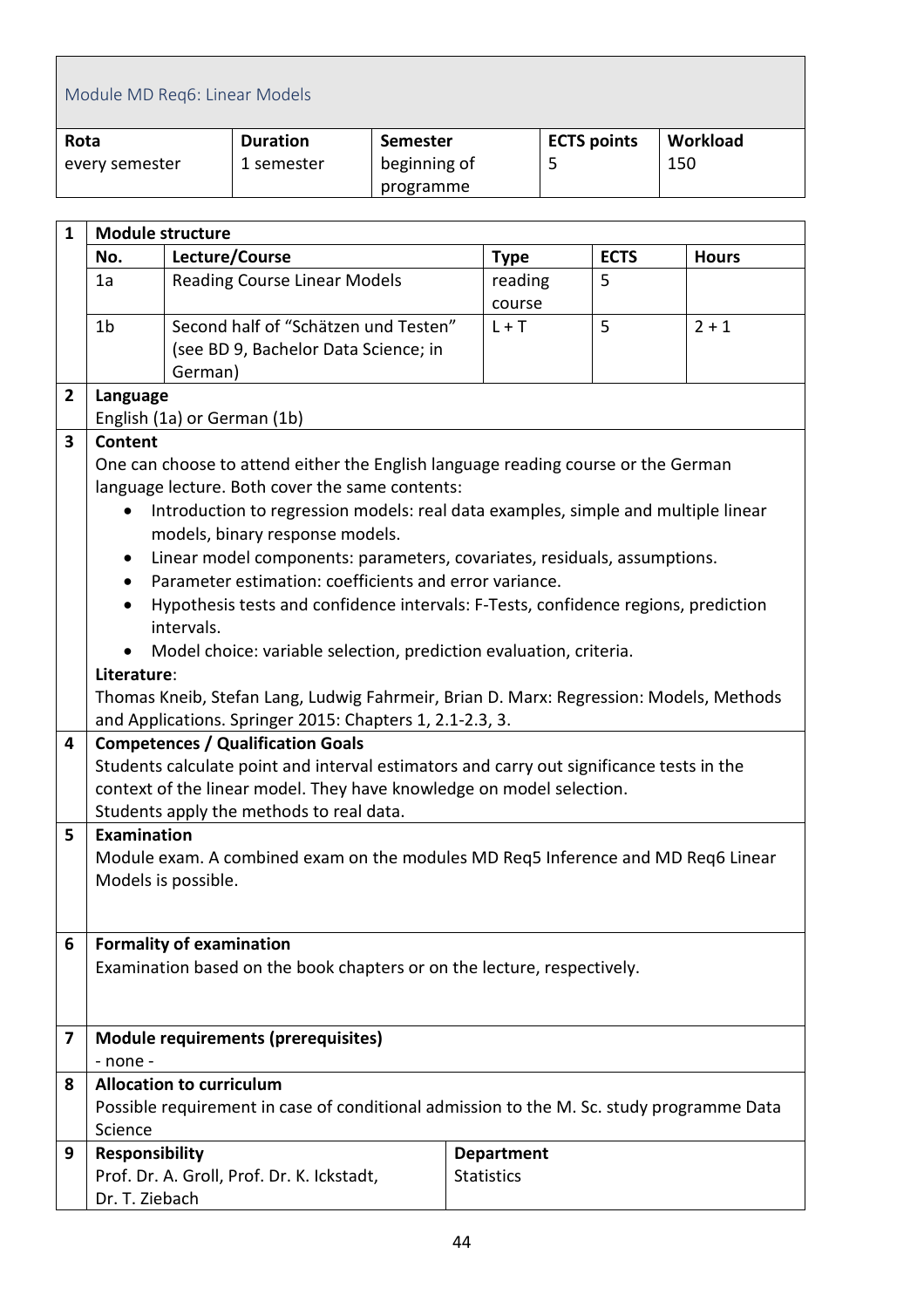<span id="page-44-0"></span>

|                | Module MD Req7: Introductory Case Studies |  |                                                                                                                                                                               |                 |                   |   |                    |     |                |
|----------------|-------------------------------------------|--|-------------------------------------------------------------------------------------------------------------------------------------------------------------------------------|-----------------|-------------------|---|--------------------|-----|----------------|
| Rota           |                                           |  | <b>Duration</b>                                                                                                                                                               | <b>Semester</b> |                   |   | <b>ECTS points</b> |     | Workload       |
|                | every semester                            |  | 1 semester                                                                                                                                                                    | beginning of    |                   | 5 |                    | 150 |                |
|                |                                           |  |                                                                                                                                                                               | programme       |                   |   |                    |     |                |
| $\mathbf{1}$   | <b>Module structure</b>                   |  |                                                                                                                                                                               |                 |                   |   |                    |     |                |
|                | No.                                       |  | Lecture/Course                                                                                                                                                                |                 | <b>Type</b>       |   | <b>ECTS</b>        |     | <b>Hours</b>   |
|                | 1a<br><b>Introductory Case Studies</b>    |  | P                                                                                                                                                                             |                 | 5                 |   | $\overline{2}$     |     |                |
|                | 1 <sub>b</sub>                            |  | Part of "Fallstudien I" (see BD 14.1,                                                                                                                                         |                 | P                 |   | 5                  |     | $\overline{4}$ |
|                |                                           |  | Bachelor Data Science, 3 out of 5                                                                                                                                             |                 |                   |   |                    |     | (for $1/2$ of  |
|                |                                           |  | reports are required)                                                                                                                                                         |                 |                   |   |                    |     | the sem.)      |
| $\overline{2}$ | Language                                  |  |                                                                                                                                                                               |                 |                   |   |                    |     |                |
|                |                                           |  | English (1a) or German (1b)                                                                                                                                                   |                 |                   |   |                    |     |                |
| 3              | <b>Content</b>                            |  | On can choose to either attend the English course Introductory Case Studies or take part in                                                                                   |                 |                   |   |                    |     |                |
|                |                                           |  | the German course "Fallstudien I". In the latter case, only part of the course (3 out of 5                                                                                    |                 |                   |   |                    |     |                |
|                | reports) have to be taken.                |  |                                                                                                                                                                               |                 |                   |   |                    |     |                |
|                |                                           |  | The aim of the course is to familiarise students with the independent evaluation of                                                                                           |                 |                   |   |                    |     |                |
|                |                                           |  | statistical data sets. In addition to the provision of a catalogue of basic standard procedures                                                                               |                 |                   |   |                    |     |                |
|                |                                           |  | for data evaluation, a central learning objective is the appropriate presentation of the                                                                                      |                 |                   |   |                    |     |                |
|                |                                           |  | methodological approach and the evaluation results in verbal and written form. In order to                                                                                    |                 |                   |   |                    |     |                |
|                |                                           |  | achieve these learning goals, students have to work in small groups (three to four members)                                                                                   |                 |                   |   |                    |     |                |
|                |                                           |  | on three projects. The time frame for each project is three to six weeks, depending on the                                                                                    |                 |                   |   |                    |     |                |
|                |                                           |  | level of difficulty. The intermediate and final results of the statistical evaluation are                                                                                     |                 |                   |   |                    |     |                |
|                |                                           |  | presented alternately by the groups. After completion of each project, each student must<br>submit a short, written report in which the results achieved in the group and the |                 |                   |   |                    |     |                |
|                |                                           |  | methodology used are presented in an appropriate manner.                                                                                                                      |                 |                   |   |                    |     |                |
| 4              |                                           |  | <b>Competences / Qualification Goals</b>                                                                                                                                      |                 |                   |   |                    |     |                |
|                |                                           |  | Students work independently according to scientific criteria and report orally and in writing                                                                                 |                 |                   |   |                    |     |                |
|                |                                           |  | on their work. Students apply statistical methods to real data sets, modify the methods if                                                                                    |                 |                   |   |                    |     |                |
|                |                                           |  | necessary and work out methods unknown to them. They derive solutions to problems and                                                                                         |                 |                   |   |                    |     |                |
|                |                                           |  | reflect on them. They work together in groups. They prepare and give presentations,                                                                                           |                 |                   |   |                    |     |                |
|                |                                           |  | explaining statistical methods and communicating results. They discuss their own and other                                                                                    |                 |                   |   |                    |     |                |
|                | time.                                     |  | methods, results and reports with others. They complete the projects within a short, given                                                                                    |                 |                   |   |                    |     |                |
|                |                                           |  |                                                                                                                                                                               |                 |                   |   |                    |     |                |
| 5              | <b>Examination</b><br>Module exam.        |  |                                                                                                                                                                               |                 |                   |   |                    |     |                |
| 6              | <b>Formality of examination</b>           |  |                                                                                                                                                                               |                 |                   |   |                    |     |                |
|                |                                           |  | Written reports and oral presentations.                                                                                                                                       |                 |                   |   |                    |     |                |
| 7              |                                           |  | <b>Module requirements (prerequisites)</b>                                                                                                                                    |                 |                   |   |                    |     |                |
|                | - none -                                  |  |                                                                                                                                                                               |                 |                   |   |                    |     |                |
| 8              | <b>Allocation to curriculum</b>           |  |                                                                                                                                                                               |                 |                   |   |                    |     |                |
|                |                                           |  | Possible requirement in case of conditional admission to the M. Sc. study programme Data                                                                                      |                 |                   |   |                    |     |                |
|                | Science                                   |  |                                                                                                                                                                               |                 |                   |   |                    |     |                |
| 9              | Responsibility                            |  |                                                                                                                                                                               |                 | <b>Department</b> |   |                    |     |                |
|                |                                           |  | Chairman of board of examiners                                                                                                                                                |                 | <b>Statistics</b> |   |                    |     |                |